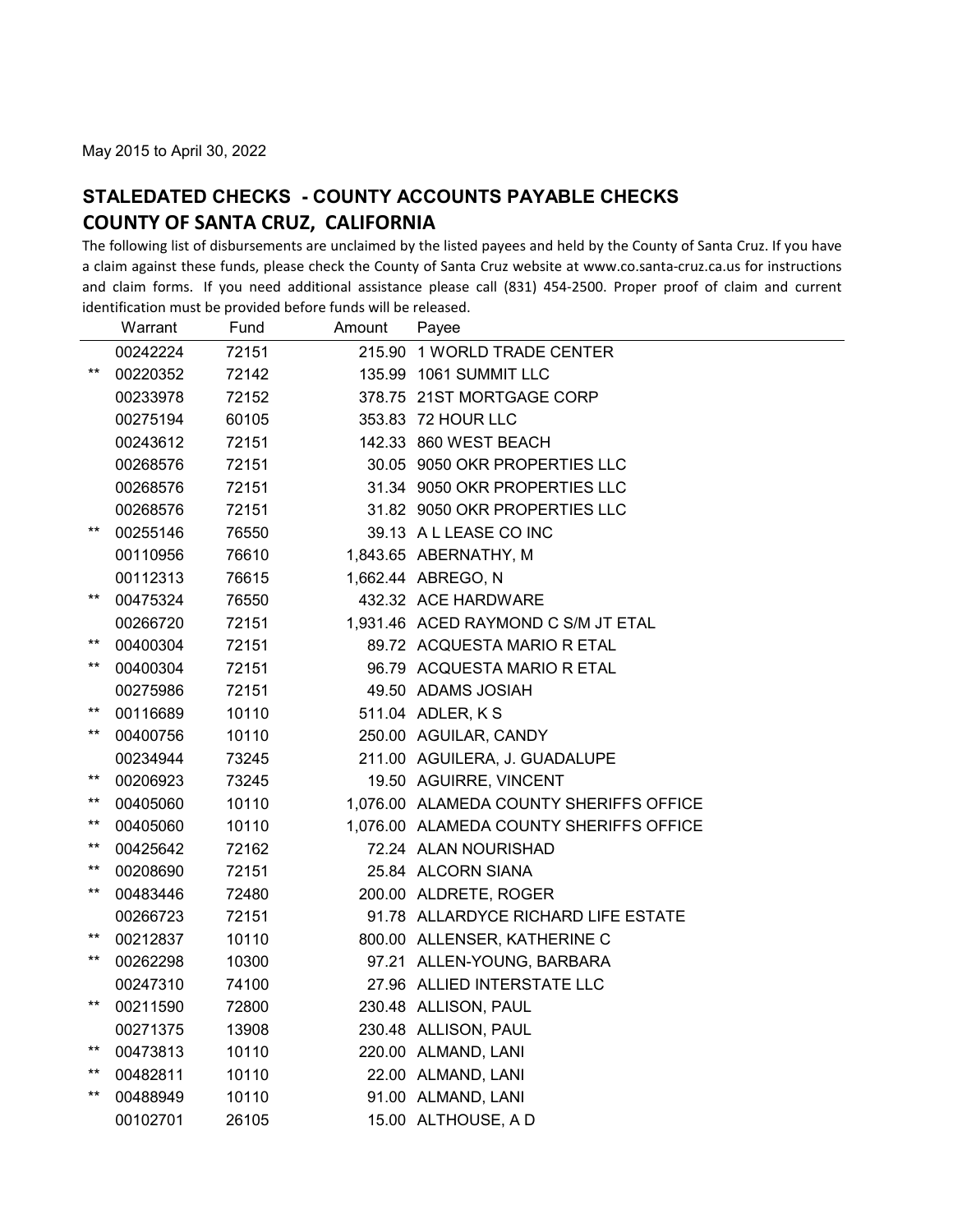|                 | Warrant  | Fund  | Amount      | Payee                                                |
|-----------------|----------|-------|-------------|------------------------------------------------------|
|                 | 00216353 | 73245 |             | 20.40 ALVARADO, LISELA CUEVAS                        |
| $***$           | 00407284 | 72162 |             | 24.30 ALWES, VICTOR                                  |
| $^{\star\star}$ | 00281540 | 10110 |             | 85.00 AMADOR, ALENA                                  |
|                 | 00251732 | 72152 |             | 2,137.04 AMERICORE                                   |
|                 | 00248869 | 72580 |             | 16.00 AMERIESTATE LEGAL PLAN INC.                    |
|                 | 00249143 | 72580 |             | 26.00 AMERIESTATE LEGAL PLAN INC.                    |
|                 | 00268580 | 72151 |             | 513.07 AMES DONALD E TRUSTEE                         |
|                 | 00268581 | 72152 |             | 332.40 AMROCK TITLE                                  |
| $***$           | 00256074 | 72480 |             | 200.00 ANACLETO, JOSH                                |
| $^{\star\star}$ | 00423160 | 76495 |             | 262.25 ANALGESIC SERVICES INC                        |
|                 | 00269620 | 13602 |             | 164.00 ANAYA, ALICIA                                 |
| $***$           | 00238502 | 10110 |             | 30.00 ANDERSEN, FOSTER                               |
|                 | 00252548 | 10110 |             | 4,360.00 ANDRADE, FRANCISCO                          |
|                 | 00256903 | 72151 |             | 395.11 ANDREA FRIESE                                 |
|                 | 00245122 | 10110 |             | 30.00 ANDREW DUBEAU                                  |
|                 | 00245125 | 10110 |             | 80.00 ANGEL RENTERIA                                 |
|                 | 00268582 | 72152 |             | 19.26 ANGELA AGUILERA ALARCON                        |
|                 | 00219728 | 72151 |             | 49.50 ANGULO JESUS & CELIA JT                        |
| $^{\star\star}$ | 00112335 | 10110 |             | 38.57 ANZALONE, M D                                  |
| $***$           | 00285513 | 10110 |             | 200.00 APTOS CHAMBER OF COMMERCE                     |
|                 | 00219736 | 72151 |             | 49.50 ARBIT DEAN                                     |
|                 | 00284021 | 13908 |             | 152.17 ARMSTRONG, MATHEW W                           |
| $^{\star\star}$ | 00494084 | 74100 |             | 24.50 ARREDONDO, KRISTOPHER                          |
| **              | 00171994 | 10110 |             | 141.53 ARRETZ A                                      |
| $***$           | 00183990 | 74150 |             | 244.00 ARROYO, SYLVIA                                |
| $^{\star\star}$ | 00184097 | 74150 |             | 244.00 ARROYO, SYLVIA                                |
| $^{\star\star}$ | 00184190 | 74150 |             | 244.00 ARROYO, SYLVIA                                |
| $^{\star\star}$ | 00184277 | 74150 |             | 244.00 ARROYO, SYLVIA                                |
| $^{\star\star}$ | 00184440 | 74150 |             | 244.00 ARROYO, SYLVIA                                |
| $***$           | 00185332 | 74150 |             | 250.00 ARROYO, SYLVIA                                |
| **              | 00187233 | 74150 |             | 272.00 ARROYO, SYLVIA                                |
|                 | 00239932 | 10110 |             | 25.48 ASAP SIGNS & PRINTING                          |
| **              | 00408250 | 10110 |             | 1,500.00 ASSOCIATION OF WATSONVILLE AREA SENIORS INC |
|                 | 00233134 | 10110 |             | 1,500.00 ASSOCIATION OF WATSONVILLE AREA SENIORS INC |
| $***$           | 00476602 | 10110 | 181.78 AT&T |                                                      |
| $^{\star\star}$ | 00216293 | 76625 |             | 24.78 AT&T                                           |
|                 | 00285360 | 60100 | 506.42 AT&T |                                                      |
|                 | 00287665 | 60100 |             | 21.74 AT&T                                           |
|                 | 00261477 | 76515 |             | 959.40 ATCHISON BARISONE & CONDOTTI, APC             |
|                 | 00219748 | 72151 |             | 49.50 AVILA SUSAN E & FRANCISO M JT                  |
|                 | 00111245 | 10110 |             | 596.65 AVILA-MARTINEZ, H                             |
| **              | 00280024 | 72162 |             | 34.15 AYALA, GILBERT                                 |
|                 | 00281224 | 72162 |             | 17.47 AYALA, GILBERT                                 |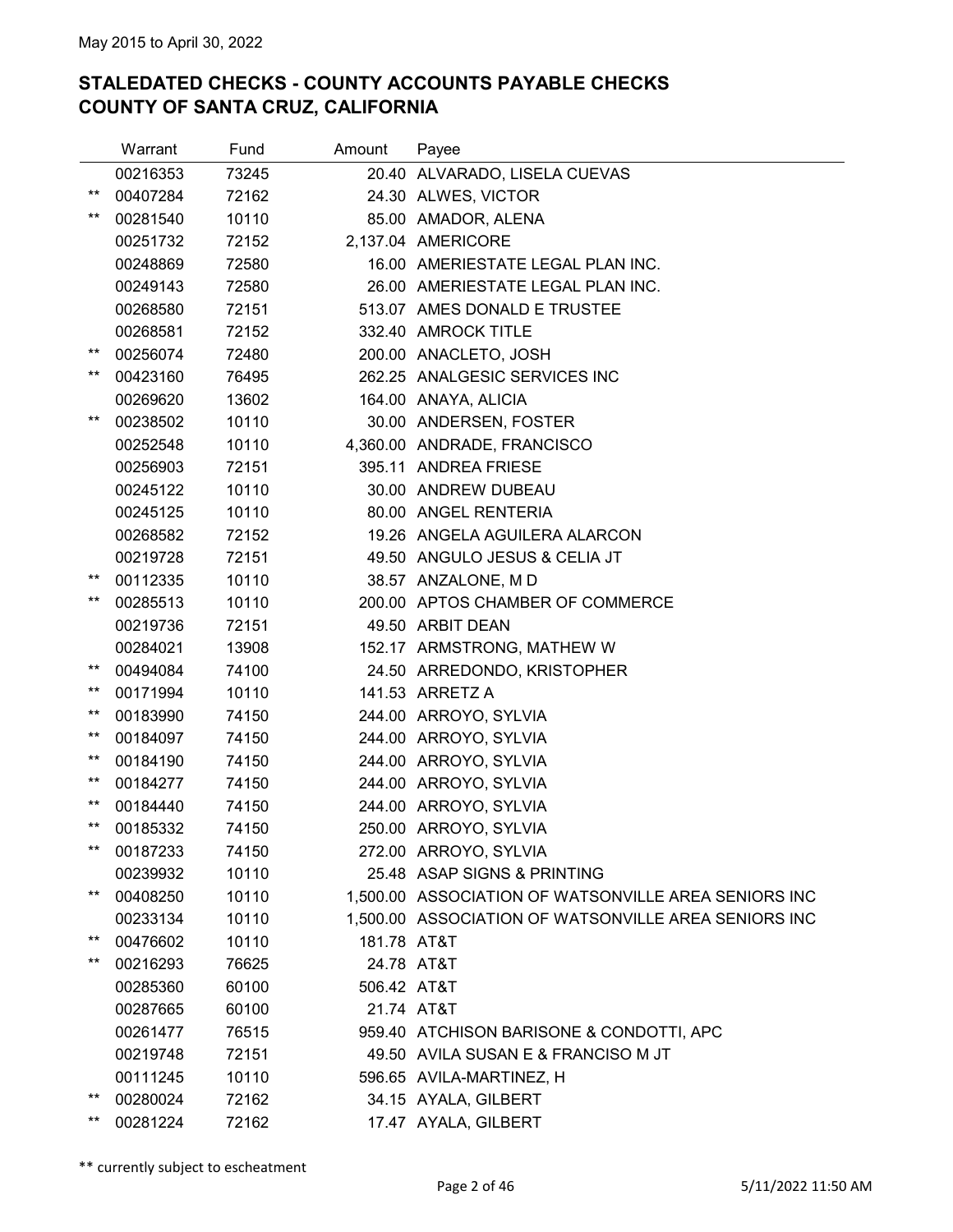|                 | Warrant  | Fund  | Amount | Payee                                |
|-----------------|----------|-------|--------|--------------------------------------|
|                 | 00247820 | 10110 |        | 150.00 AYALA, RAMIRO                 |
|                 | 00108063 | 76615 |        | 1,243.79 AYALA-MAGANA, J             |
|                 | 00108327 | 76615 |        | 1,119.98 AYALA-MAGANA, J             |
|                 | 00276008 | 72151 |        | 49.50 BACIGALUPI JOHN J              |
|                 | 00276008 | 72151 |        | 49.50 BACIGALUPI JOHN J              |
| **              | 00259191 | 10300 |        | 43.01 BACOS, DIMITRI                 |
|                 | 00236357 | 72152 |        | 896.56 BAKER RICHARD A               |
|                 | 00219765 | 72151 |        | 49.50 BALCH JANICE                   |
| **              | 00284853 | 72162 |        | 72.00 BALCUNAS, ALAN                 |
|                 | 00262714 | 74100 |        | 34.00 BALDWIN, JENNA                 |
| **              | 00406250 | 72151 |        | 344.16 BALES AMY                     |
|                 | 00219769 | 72151 |        | 49.50 BALLAS EVELYN                  |
|                 | 00235199 | 10110 |        | 1,016.50 BANTA, JUSTIN               |
| $***$           | 00484836 | 10110 |        | 18.00 BANUELOS, NICOLE MARISA        |
|                 | 00249752 | 72152 |        | 62.28 BARGU AYSE BANU                |
| $***$           | 00299100 | 72501 |        | 30.00 BARKELEW ARCHITECTURE          |
| $^{\star\star}$ | 00406251 | 72151 |        | 147.27 BARKER JOHN M III & KATHLEEN  |
| $^{\star\star}$ | 00406251 | 72151 |        | 391.88 BARKER JOHN M III & KATHLEEN  |
|                 | 00107911 | 10110 |        | 655.46 BARNES, D                     |
|                 | 00222383 | 73245 |        | 72.00 BARNETT, CHRISTOPHER           |
|                 | 00240628 | 72152 |        | 33.69 BARNHARD DOUGLAS S/M           |
|                 | 00219779 | 72151 |        | 49.50 BARON PATSY S REVOCABLE LIVING |
| $***$           | 00294584 | 72151 |        | 72.00 BARR CONNIE                    |
| $^{\star\star}$ | 00493099 | 10110 |        | 430.00 BARRON, ARTURO                |
| $***$           | 00406252 | 72151 |        | 645.69 BARTLETT MARC & BRITTANY      |
| $***$           | 00406252 | 72151 |        | 1,718.00 BARTLETT MARC & BRITTANY    |
|                 | 00276020 | 72151 |        | 49.50 BATE RUSSELL M & MARY LOU      |
| $***$           | 00299368 | 72151 |        | 76.60 BATTLES JASON                  |
| $***$           | 00475137 | 10110 |        | 38.21 BAY PLUMBING SUPPLY INC        |
| $***$           | 00475483 | 10110 |        | 109.82 BAY PLUMBING SUPPLY INC       |
| $^{\star\star}$ | 00234866 | 72501 |        | 56.29 BEARD, ROBERT                  |
|                 | 00249577 | 76550 |        | 250.00 BEAUREGARD, PETER             |
| $***$           | 00278668 | 72151 |        | 162.18 BECK JEREMY B                 |
| $^{\star\star}$ | 00278668 | 72151 |        | 165.66 BECK JEREMY B                 |
|                 | 00219795 | 72151 |        | 49.50 BECKMANN FAMILY TRUST          |
| $^{\star\star}$ | 00284854 | 72162 |        | 72.00 BECKNER, NATHAN                |
|                 | 00235233 | 10110 |        | 20.00 BEEBE, JESSICA                 |
| $^{\star\star}$ | 00489600 | 72152 |        | 38.43 BEESON DONALD T & EVELYN       |
|                 | 00270809 | 13908 |        | 18.00 BEHANNA, JONATHAN              |
|                 | 00103047 | 60100 |        | 362.92 BELCHER, A D                  |
|                 | 00219800 | 72151 |        | 49.50 BELEW PETER L                  |
| $***$           | 00187025 | 74150 |        | 134.00 BELIA LINT SURVIVOR           |
| $^{\star\star}$ | 00187260 | 74150 |        | 134.00 BELIA LINT SURVIVOR           |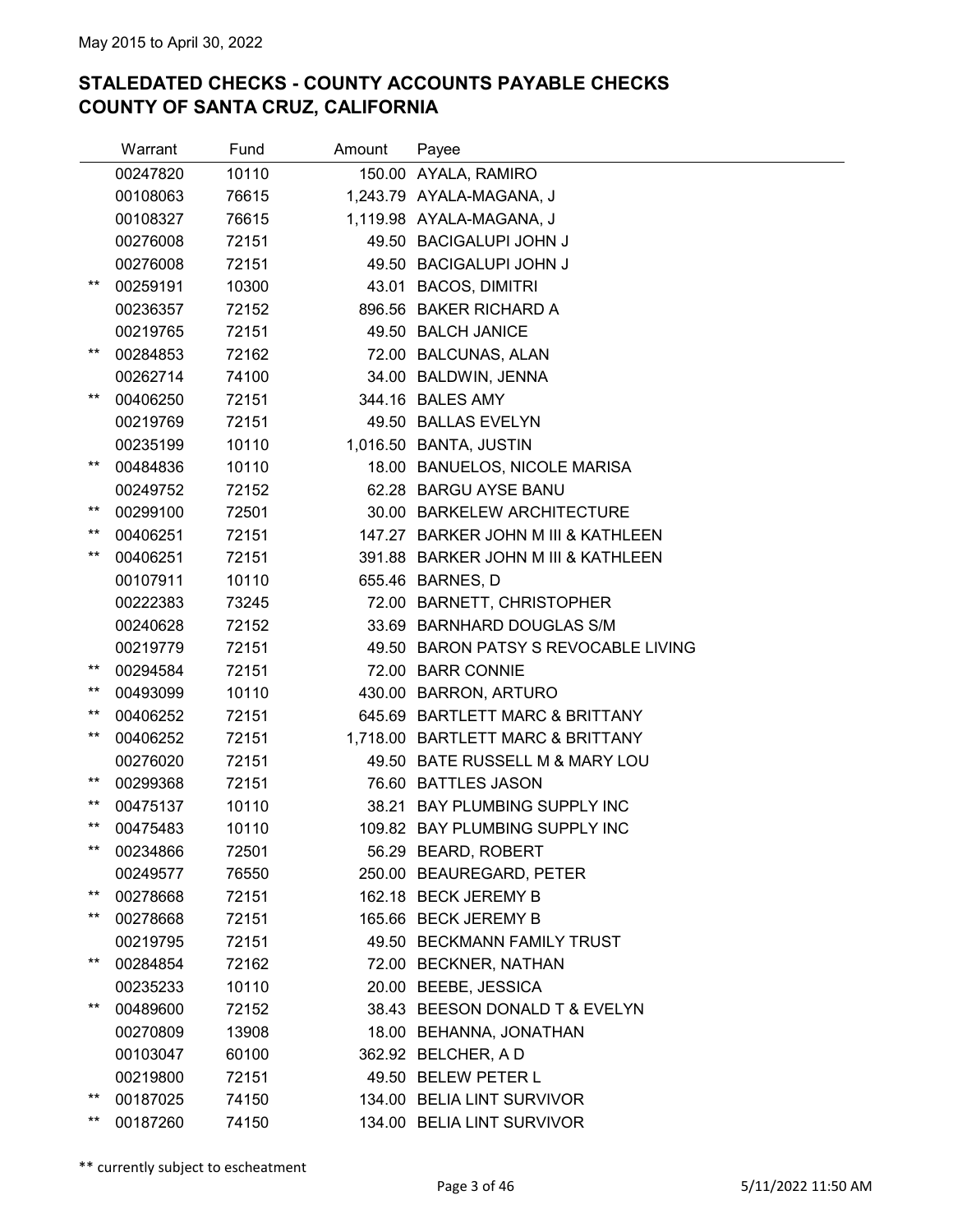|                 | Warrant  | Fund  | Amount | Payee                                   |
|-----------------|----------|-------|--------|-----------------------------------------|
|                 | 00189175 | 74150 |        | 127.00 BELIA SURVIVOR, LINT             |
| $^{\star\star}$ | 00204834 | 72151 |        | 147.27 BELL THOMAS HENERY AND BELL MA   |
| $^{\star\star}$ | 00204834 | 72151 |        | 391.88 BELL THOMAS HENERY AND BELL MA   |
| $***$           | 00200758 | 10110 |        | 50.00 BELLI, KRISTIN                    |
| $^{\star\star}$ | 00479981 | 10110 |        | 150.00 BEN LOMOND BUSINESS ASSOCIATION  |
| $***$           | 00453092 | 10110 |        | 15.50 BEN WARREN                        |
|                 | 00260769 | 72151 |        | 1,709.44 BENAROYA AVRAHAM               |
|                 | 00270559 | 72151 |        | 349.34 BENAROYA AVRAHAM                 |
|                 | 00270559 | 72151 |        | 1,044.54 BENAROYA AVRAHAM               |
|                 | 00270559 | 72151 |        | 1,131.52 BENAROYA AVRAHAM               |
|                 | 00270559 | 72151 |        | 1,537.66 BENAROYA AVRAHAM               |
|                 | 00270559 | 72151 |        | 1,585.72 BENAROYA AVRAHAM               |
|                 | 00270559 | 72151 |        | 4,502.72 BENAROYA AVRAHAM               |
|                 | 00270559 | 72151 |        | 4,844.74 BENAROYA AVRAHAM               |
|                 | 00225083 | 10110 |        | 20.00 BENAVIDEZ, BARBARA                |
|                 | 00259016 | 74100 |        | 185.00 BERMUDEZ, ALEJANDRA              |
| **              | 00486421 | 74100 |        | 32.25 BERTUCCELLI, ROBERT               |
| $***$           | 00203713 | 72162 |        | 60.77 BERUBE, MARK FLORES               |
|                 | 00266747 | 72151 |        | 4,714.04 BERUMEN CHRISTOPHER & JENNIFER |
|                 | 00232678 | 76511 |        | 40.00 BESERRA, MICHELE L                |
| $^{\star\star}$ | 00184682 | 74150 |        | 158.51 BETTINGER, BLANCHE               |
|                 | 00188851 | 74150 |        | 212.39 BIGGINS, DOROTHY                 |
|                 | 00276185 | 10110 |        | 41.44 BILLY MILLER                      |
| $^{\star\star}$ | 00208423 | 10110 |        | 20.82 BISBY, LISA                       |
| $***$           | 00208420 | 10110 |        | 26.39 BISBY, LISA                       |
| $***$           | 00208418 | 10110 |        | 43.53 BISBY, LISA                       |
| $***$           | 00208421 | 10110 |        | 59.51 BISBY, LISA                       |
| $***$           | 00208424 | 10110 |        | 69.06 BISBY, LISA                       |
| $***$           | 00272939 | 72152 |        | 20.53 BISHOP KATHY                      |
|                 | 00248525 | 72475 |        | 254.00 BISHOP-YORK, BEVERLY             |
| $***$           | 00442570 | 72505 |        | 357.63 BK PROPERTIES                    |
|                 | 00278335 | 72151 |        | 299.46 BLACKMORE JOHN M                 |
|                 | 00219828 | 72151 |        | 49.50 BLACKWELL LARRY                   |
| **              | 00183993 | 74150 |        | 145.41 BLAIR, RICHARD                   |
| $***$           | 00184446 | 74150 |        | 145.41 BLAIR, RICHARD                   |
|                 | 00249756 | 72152 |        | 2,939.30 BLAM-JADE LP                   |
|                 | 00276829 | 76101 |        | 22.93 BLOSS, WOLFF                      |
|                 | 00268586 | 72151 |        | 76.60 BLUE PACIFIC MOBILE HOME OWNER    |
|                 | 00231383 | 72152 |        | 94.36 BLUST DALE & CAROL                |
|                 | 00219836 | 72151 |        | 49.50 BLUST DALE & CAROL JT             |
|                 | 00219837 | 72151 |        | 49.50 BOCKMAN PETER                     |
| $^{\star\star}$ | 00294589 | 72151 |        | 62.84 BOIKO VIATCHESLAV                 |
| $^{\star\star}$ | 00471486 | 76101 |        | 34.21 BOLES, JODI                       |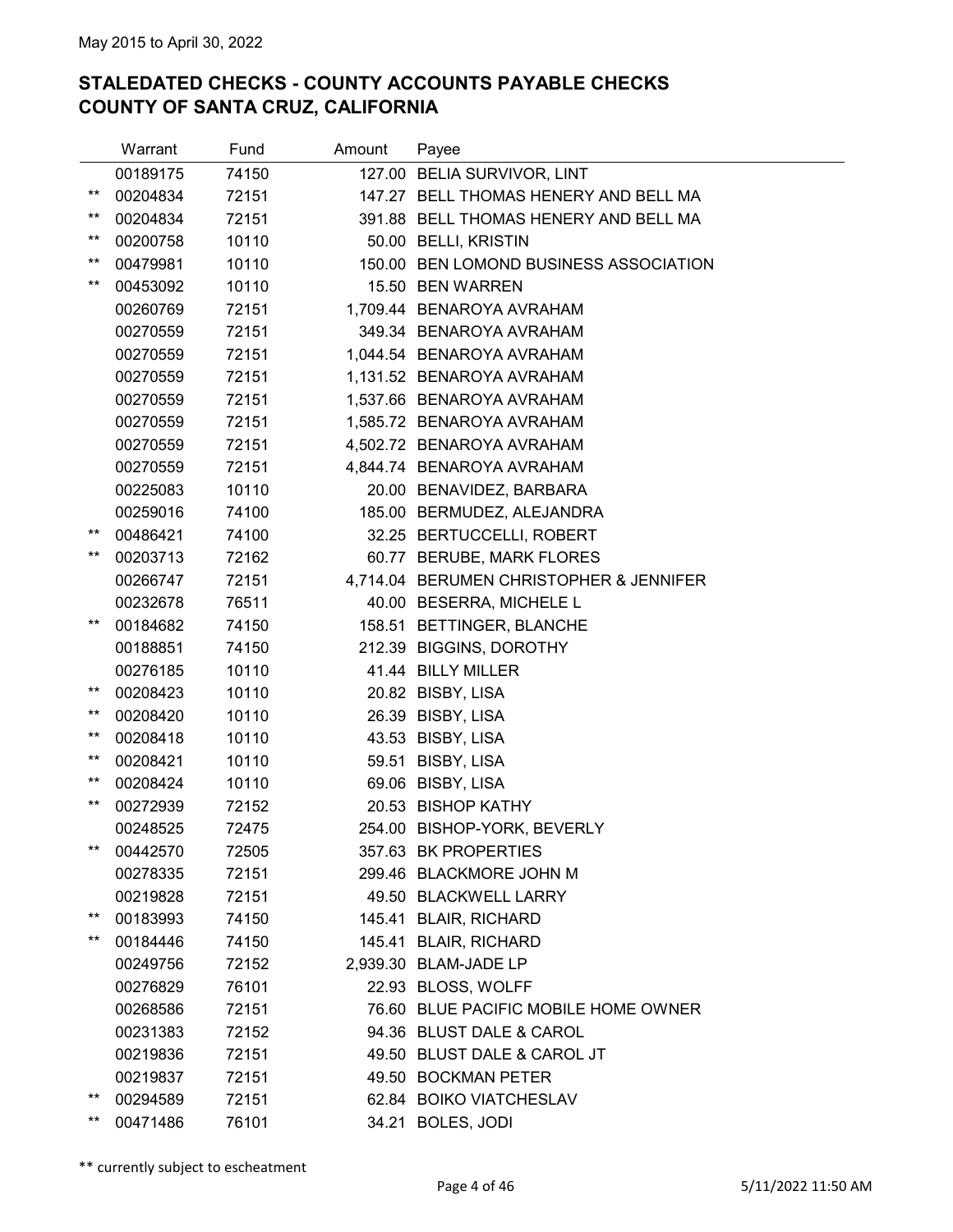|                          | Warrant  | Fund  | Amount | Payee                                   |
|--------------------------|----------|-------|--------|-----------------------------------------|
|                          | 00274795 | 72151 |        | 145.74 BONDI MICHELE A                  |
|                          | 00284023 | 10110 |        | 768.98 BOTKIN, STACEY                   |
|                          | 00287747 | 72151 |        | 1,964.78 BOUCH ELSINORE PROPERTIES LLC  |
|                          | 00287747 | 72151 |        | 2,985.06 BOUCH ELSINORE PROPERTIES LLC  |
| $^{\star\star}$          | 00272144 | 72152 |        | 26.06 BOURNE MARY LOUISE REVOCABLE T    |
|                          | 00275415 | 72152 |        | 124.97 BOWEN GEORGE U/M                 |
|                          | 00112021 | 76480 |        | 45.03 BOWERS, E S                       |
|                          | 00112431 | 76480 |        | 60.03 BOWERS, E S                       |
|                          | 00112623 | 76480 |        | 60.02 BOWERS, E S                       |
| $^{\star\star}$          | 00210041 | 72152 |        | 100.00 BOWLS BY CAFE BRAZIL LLC         |
| $^{\star\star}$          | 00210041 | 72152 |        | 100.00 BOWLS BY CAFE BRAZIL LLC         |
| $***$                    | 00457155 | 72152 |        | 62.24 BOYER BRADLEY & LISA C CO-TRUS    |
|                          | 00242677 | 10110 |        | 200.00 BOYS & GIRLS CLUB OF SANTA CRUZ  |
| $^{\star\star}$          | 00236970 | 10110 |        | 100.00 BRACAMONTE, ROCKY                |
|                          | 00244112 | 72151 |        | 936.82 BRACKETT JAMES & MARGARET TRUS   |
|                          | 00244112 | 72151 |        | 1,683.84 BRACKETT JAMES & MARGARET TRUS |
|                          | 00278336 | 72152 |        | 20.00 BRANDI MARK C & MAUREEN G         |
|                          | 00270132 | 72151 |        | 86.22 BRANDON WENINO                    |
|                          | 00270132 | 72151 |        | 405.90 BRANDON WENINO                   |
| $^{\star\star}$          | 00289775 | 10110 |        | 65.00 BRANDT, RANDALL                   |
|                          | 00111924 | 10110 |        | 83.93 BRANNON, W B                      |
| $***$                    | 00207261 | 10110 |        | 150.00 BRAY, ROXANE                     |
| $***$                    | 00293358 | 10110 |        | 130.00 BRENNAN ROBINS                   |
|                          | 00287279 | 72151 |        | 227.14 Brian Winterhalder               |
|                          | 00287279 | 72151 |        | 232.70 Brian Winterhalder               |
|                          | 00264324 | 72151 |        | 101.10 BRIGGS EAMON                     |
| $***$                    | 00498535 | 10110 |        | 75.00 BRINKMAN, FAITH                   |
|                          | 00255978 | 10110 |        | 119.84 BRINKMAN, FAITH                  |
| $***$                    | 00207599 | 72151 |        | 34.76 BROCKMEIER DOUGLAS JAMES          |
| $***$                    | 00294592 | 72151 |        | 39.32 BRODEHL ARLO HAROLD               |
| $^{\star\star}$          | 00228535 | 10110 |        | 50.00 BROOKDALE SCOTTS VAL              |
| $***$                    | 00293364 | 10110 |        | 50.00 BROOKDALE SCOTTS VAL              |
| $^{\star\star}$          | 00409392 | 10110 |        | 50.00 BROOKDALE SCOTTS VAL              |
| $^{\star\star}$          | 00402555 | 74100 |        | 44.55 BROOKE KEITH                      |
| $^{\star\star}$          | 00277996 | 72152 |        | 365.60 BROOKS THOMAS                    |
|                          | 00249246 | 72151 |        | 531.84 BROWN ERIK WYN                   |
| $***$                    | 00280147 | 72152 |        | 51.10 BROWN ROBERT B                    |
| $^{\star\star}$<br>$***$ | 00104419 | 10110 |        | 200.00 BROWN, A.B.                      |
|                          | 00117467 | 10300 |        | 944.85 BROWN, C L                       |
| $***$                    | 00117662 | 10300 |        | 1,422.74 BROWN, C L                     |
| $^{\star\star}$          | 00294332 | 72162 |        | 69.44 BROWN, MICHAEL                    |
| $^{\star\star}$          | 00266367 | 10110 |        | 80.00 BROWN, NICHOLAS                   |
|                          | 00260255 | 76620 |        | 50.00 BROWN, SANDRA                     |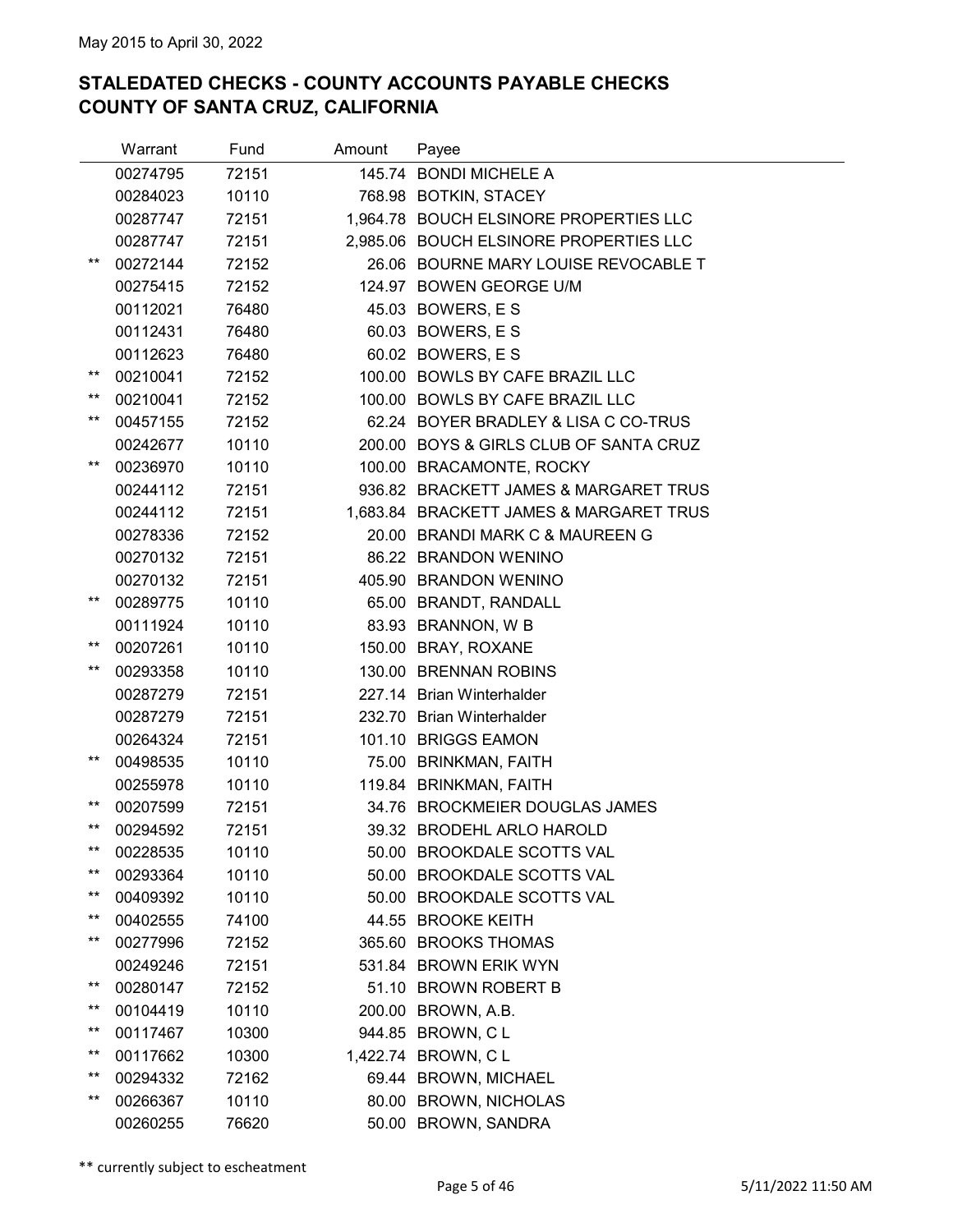|                 | Warrant  | Fund  | Amount | Payee                                   |
|-----------------|----------|-------|--------|-----------------------------------------|
| $***$           | 00182204 | 74150 |        | 19.33 BRUNINGS FRANK                    |
| $***$           | 00182269 | 74150 |        | 19.33 BRUNINGS FRANK                    |
| $***$           | 00182337 | 74150 |        | 19.33 BRUNINGS FRANK                    |
| $***$           | 00183737 | 74150 |        | 16.33 BRUNINGS FRANK                    |
| $***$           | 00183863 | 74150 |        | 16.33 BRUNINGS FRANK                    |
| $***$           | 00183545 | 74150 |        | 16.33 BRUNINGS, FRANK                   |
| $***$           | 00183995 | 74150 |        | 16.33 BRUNINGS, FRANK                   |
| $***$           | 00184106 | 74150 |        | 16.33 BRUNINGS, FRANK                   |
| $***$           | 00184199 | 74150 |        | 16.33 BRUNINGS, FRANK                   |
| $***$           | 00184282 | 74150 |        | 16.33 BRUNINGS, FRANK                   |
| $***$           | 00184370 | 74150 |        | 16.33 BRUNINGS, FRANK                   |
| $***$           | 00184447 | 74150 |        | 16.33 BRUNINGS, FRANK                   |
| $***$           | 00184523 | 74150 |        | 16.33 BRUNINGS, FRANK                   |
| $***$           | 00182411 | 74150 |        | 19.33 BRUNNINGS FRANK                   |
| $***$           | 00182494 | 74150 |        | 19.33 BRUNNINGS FRANK                   |
| $***$           | 00183246 | 74150 |        | 19.33 BRUNNINGS FRANK                   |
| $***$           | 00183375 | 74150 |        | 19.33 BRUNNINGS FRANK                   |
|                 | 00253840 | 72152 |        | 52.59 BRUSH JEAN L                      |
|                 | 00107970 | 26105 |        | 303.75 BUCHOWSKI, J C                   |
| $***$           | 00488683 | 72142 |        | 15.30 BULLARD CONSTRUCTION              |
|                 | 00270133 | 72151 |        | 5,553.92 BURGESS JONATHAN & MELANIE H/W |
|                 | 00250336 | 72151 |        | 18.06 BURGIN FLOREINE G TRUSTEE ETAL    |
|                 | 00250336 | 72152 |        | 183.38 BURGIN FLOREINE G TRUSTEE ETAL   |
|                 | 00107955 | 76515 |        | 55.41 BURKHARDT, TJ                     |
|                 | 00258977 | 72152 |        | 36.92 BUSINESS & ESCROW SERVICE CENT    |
|                 | 00258977 | 72152 |        | 39.10 BUSINESS & ESCROW SERVICE CENT    |
|                 | 00258977 | 72152 |        | 41.82 BUSINESS & ESCROW SERVICE CENT    |
|                 | 00258977 | 72152 |        | 50.72 BUSINESS & ESCROW SERVICE CENT    |
|                 | 00258977 | 72152 |        | 100.00 BUSINESS & ESCROW SERVICE CENT   |
|                 | 00258977 | 72152 |        | 140.00 BUSINESS & ESCROW SERVICE CENT   |
|                 | 00258977 | 72152 |        | 241.42 BUSINESS & ESCROW SERVICE CENT   |
|                 | 00258977 | 72152 |        | 300.00 BUSINESS & ESCROW SERVICE CENT   |
|                 | 00258977 | 72152 |        | 415.00 BUSINESS & ESCROW SERVICE CENT   |
|                 | 00258977 | 72152 |        | 749.26 BUSINESS & ESCROW SERVICE CENT   |
| $***$           | 00465890 | 10110 |        | 50.00 BUSTICHI, RICHARD                 |
| $^{\star\star}$ | 00478411 | 10110 |        | 50.00 BUSTICHI, RICHARD                 |
|                 | 00219887 | 72151 |        | 49.50 BUTCHER MICHAEL                   |
|                 | 00268590 | 72151 |        | 72.05 BUTLER LINDA & STEVEN             |
|                 | 00268590 | 72151 |        | 72.07 BUTLER LINDA & STEVEN             |
|                 | 00268590 | 72151 |        | 72.30 BUTLER LINDA & STEVEN             |
|                 | 00102844 | 10110 |        | 499.71 BYINGTON, SR                     |
| $***$           | 00294594 | 72151 |        | 17.50 C/O JOHNSON & JAMES LLP           |
| $***$           | 00447318 | 10110 |        | 50.00 CA ASSESSORS ASSN                 |

\*\* currently subject to escheatment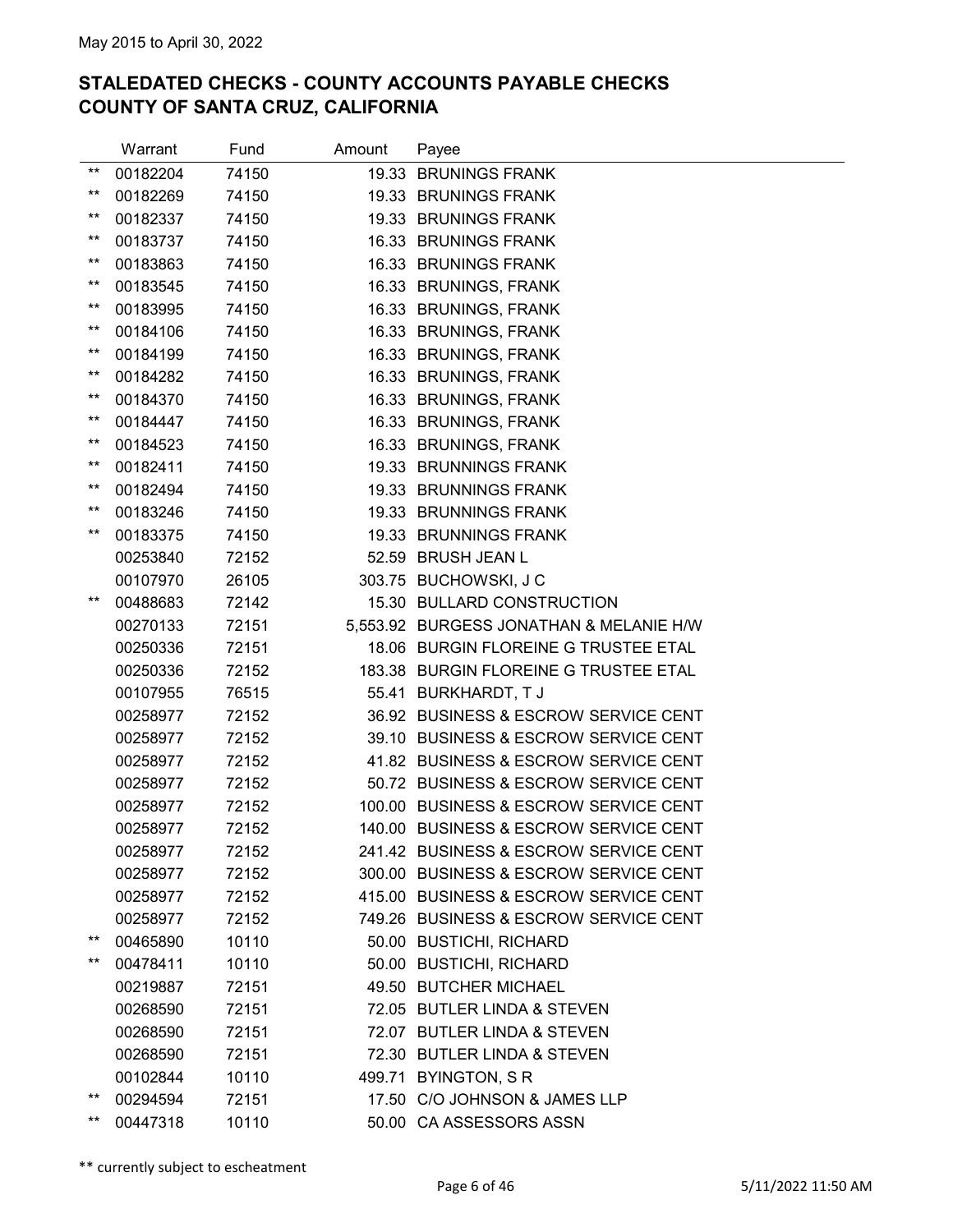|                 | Warrant  | Fund  | Amount | Payee                                              |
|-----------------|----------|-------|--------|----------------------------------------------------|
| $***$           | 00298515 | 10300 |        | 60.00 CA PA PG PC ASSN                             |
| $***$           | 00223020 | 72480 |        | 50.00 CA PROFESSIONAL FIREFIGHTERS SUMMER OLYMPICS |
| $***$           | 00468239 | 10110 |        | 300.00 CA STATE SHERIFFS ASSN                      |
| $***$           | 00472415 | 10110 |        | 50.00 CAASA                                        |
| $***$           | 00239903 | 10110 |        | 75.00 CABRILLO COMMUNITY COLLEGE DISTRICT          |
|                 | 00260770 | 72152 |        | 92.10 CAL ATLANTIC TITLE                           |
|                 | 00236613 | 76455 |        | 125.28 CALCAGNO, NATHAN                            |
|                 | 00236613 | 76455 |        | 147.00 CALCAGNO, NATHAN                            |
| $***$           | 00113402 | 76615 |        | 359.46 CALDERON, FR                                |
|                 | 00266768 | 72152 |        | 50.00 CALFO CATHRYN A                              |
|                 | 00216861 | 72162 |        | 50.00 CALHOUN, NICHOLAS                            |
| $***$           | 00291407 | 76522 |        | 238.00 CALIF PLANNING & DEVELOPMENT REPORT         |
|                 | 00275421 | 72151 |        | 90.62 CALIFORNIA ASSOC. OF FLOWER GR               |
|                 | 00273342 | 72162 |        | 100.00 CALIFORNIA ASSOCIATION FLOWERS GROWERS SHIP |
|                 | 00256591 | 50175 |        | 4,060.00 CALIFORNIA GREEN BUSINESS NETWORK         |
| $***$           | 00273110 | 10110 |        | 90.00 CALIFORNIA PEACE OFFICERS ASSN               |
|                 | 00276370 | 10110 |        | 4,333.34 CALIFORNIA RURAL LEGAL ASSISTANCE INC     |
|                 | 00228160 | 10110 |        | 397.06 CALIFORNIA STATE UNIVERSITY MONTEREY BAY    |
|                 | 00216210 | 10110 |        | 160.00 CALVARIO, MINERVA                           |
|                 | 00216210 | 10110 |        | 160.00 CALVARIO, MINERVA                           |
|                 | 00106617 | 10110 |        | 286.83 CAMBEROS-LOPEZ, P                           |
|                 | 00252510 | 72475 |        | 210.00 CAMERON, JACKIE                             |
| $***$           | 00122058 | 10300 |        | 100.00 CAMPBELL, BD                                |
| $^{\star\star}$ | 00296839 | 72151 |        | 28.97 CAMPECO LLC                                  |
| $***$           | 00296839 | 72151 |        | 59.74 CAMPECO LLC                                  |
| $***$           | 00296839 | 72151 |        | 92.33 CAMPECO LLC                                  |
| $***$           | 00204839 | 72151 |        | 100.11 CAMPTON KALA                                |
| $***$           | 00204839 | 72151 |        | 2,790.40 CAMPTON KALA                              |
| $***$           | 00204839 | 72151 |        | 2,825.26 CAMPTON KALA                              |
| $***$           | 00208696 | 72151 |        | 341.90 CAMPTON KALA                                |
| $***$           | 00208696 | 72151 |        | 3,511.42 CAMPTON KALA                              |
|                 | 00254589 | 10110 |        | 936.00 CAMPUS KIDS CONNECTION                      |
| $***$           | 00404868 | 10110 |        | 23.42 CAPITOL ENQUIRY INC                          |
|                 | 00278359 | 72151 |        | 53.60 CAPRINO KENNETH                              |
|                 | 00278359 | 72151 |        | 56.69 CAPRINO KENNETH                              |
|                 | 00266771 | 72151 |        | 1,605.95 CAPUTO RICHARD S/M                        |
|                 | 00270575 | 72151 |        | 18.18 CARACAPPA STEVEN                             |
|                 | 00278361 | 72151 |        | 55.94 CARDONI RAINA                                |
|                 | 00270812 | 13908 |        | 122.00 CARDOZA, CRYSTAL                            |
|                 | 00286928 | 13908 |        | 264.80 CARDOZA, CRYSTAL                            |
|                 | 00268082 | 72151 |        | 6,708.69 CAREFREE COMMUNITIES CA LLC               |
| $***$           | 00113522 | 10110 |        | 34.44 CAREY-STRONCK, S                             |
|                 | 00272386 | 72152 |        | 20.00 CARLETON COLLEEN G                           |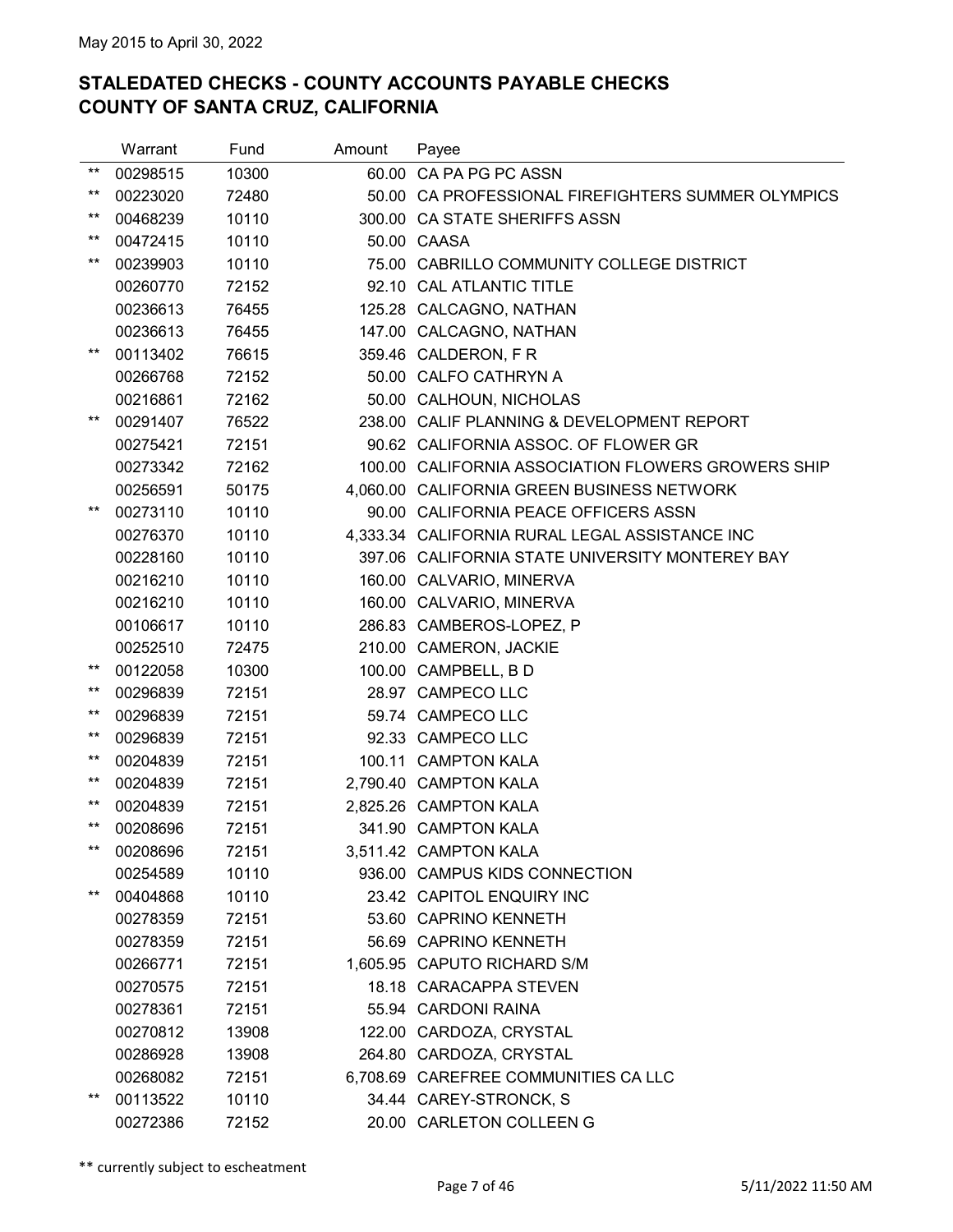|                                    | Warrant  | Fund  | Amount | Payee                                             |
|------------------------------------|----------|-------|--------|---------------------------------------------------|
|                                    | 00188798 | 74150 |        | 368.00 CARLOS, MARINA                             |
|                                    | 00108091 | 10110 |        | 1,190.87 CARLTON, A M                             |
|                                    | 00245198 | 10110 |        | 75.00 CAROL HOWELL                                |
| $^{\star\star}$                    | 00437267 | 72480 |        | 200.00 CAROL RODRIGUEZ                            |
|                                    | 00288808 | 72152 |        | 16.36 CARRINGTON MORTGAGE                         |
| $***$                              | 00201780 | 10110 |        | 100.00 CARROLL, MEGHAN                            |
| $***$                              | 00201779 | 10110 |        | 317.00 CARROLL, MEGHAN                            |
|                                    | 00224379 | 72152 |        | 22.16 CARSON CHRISTY                              |
|                                    | 00238706 | 72152 |        | 99.50 CARTER CLARENCE E                           |
|                                    | 00102688 | 76485 |        | 23.09 CARTER, A W                                 |
| $***$                              | 00400314 | 72152 |        | 7,865.00 CARYN ALLEN                              |
|                                    | 00249452 | 10110 |        | 281.93 CASE, MC KAYLA                             |
|                                    | 00260529 | 72162 |        | 20.00 CASE, STEVEN                                |
| $^{\star\star}$                    | 00435463 | 10110 |        | 92.43 CASSANDRA RIOS-RIVAS                        |
|                                    | 00288256 | 72152 |        | 356.51 CASSINGHAM MARGARET                        |
|                                    | 00258930 | 10110 |        | 450.00 CASTANEDA-GUERRERO, PATRICIO               |
|                                    | 00252513 | 72475 |        | 1,420.00 CASTANO, SYLVIA                          |
|                                    | 00278368 | 72151 |        | 54.45 CASTELLO JUSTIN JOSEPH S/M ALL              |
| $***$                              | 00473615 | 76114 |        | 55.00 CASTILLO, BRIAN                             |
|                                    | 00251794 | 10110 |        | 50.00 CASTILLO, MELONY                            |
|                                    | 00257309 | 10110 |        | 50.00 CASTILLO, MELONY                            |
|                                    | 00259081 | 10110 |        | 50.00 CASTILLO, MELONY                            |
|                                    | 00262394 | 10110 |        | 50.00 CASTILLO, MELONY                            |
|                                    | 00267647 | 10110 |        | 50.00 CASTILLO, MELONY                            |
| $^{\star\star}$                    | 00483381 | 73245 |        | 22.06 CATTERTON, ROBERT                           |
| $^{\star\star}$                    | 00230184 | 60100 |        | 1,099.00 CCISDA                                   |
|                                    | 00233320 | 72151 |        | 84.38 CECY BRIAN & SUSAN & JEFF & ST              |
|                                    | 00233320 | 72151 |        | 85.36 CECY BRIAN & SUSAN & JEFF & ST              |
|                                    | 00248881 | 10110 |        | 70.00 CELLCO PARTNERSHIP                          |
| $^{\star\star}$                    | 00212073 | 72580 |        | 44.00 CENLAR FSB                                  |
| $^{\star\star}$                    | 00212073 | 72580 |        | 69.00 CENLAR FSB                                  |
| $^{\star\star}$                    | 00278153 | 10110 |        | 1,625.00 CENTER FOR AGING AND DISABILITY EDUCATIO |
|                                    | 00278370 | 72151 |        | 49.50 CENTOBIE PAISANO F U/M                      |
|                                    | 00278370 | 72151 |        | 49.50 CENTOBIE PAISANO F U/M                      |
|                                    | 00260772 | 72151 |        | 7,659.92 CENTRAL CALIF CONF ASSOC SEVEN           |
| **                                 | 00286140 | 76495 |        | 125.00 CENTRAL COAST CRITICAL INCIDENT TEAM       |
| $^{\star\star}$                    | 00286140 | 76495 |        | 125.00 CENTRAL COAST CRITICAL INCIDENT TEAM       |
| $^{\star\star}$<br>$^{\star\star}$ | 00286140 | 76495 |        | 125.00 CENTRAL COAST CRITICAL INCIDENT TEAM       |
|                                    | 00286140 | 76495 |        | 125.00 CENTRAL COAST CRITICAL INCIDENT TEAM       |
|                                    | 00259794 | 72501 |        | 5,043.98 CENTRAL COAST INDUSTRIES                 |
|                                    | 00219951 | 72151 |        | 49.50 CHAGOLLA ROSA MARIA                         |
| **                                 | 00286163 | 72152 |        | 222.10 CHAMPERY REAL ESTATE 2015, LLC             |
|                                    | 00277229 | 72151 |        | 54.46 CHAN CYNTHIA                                |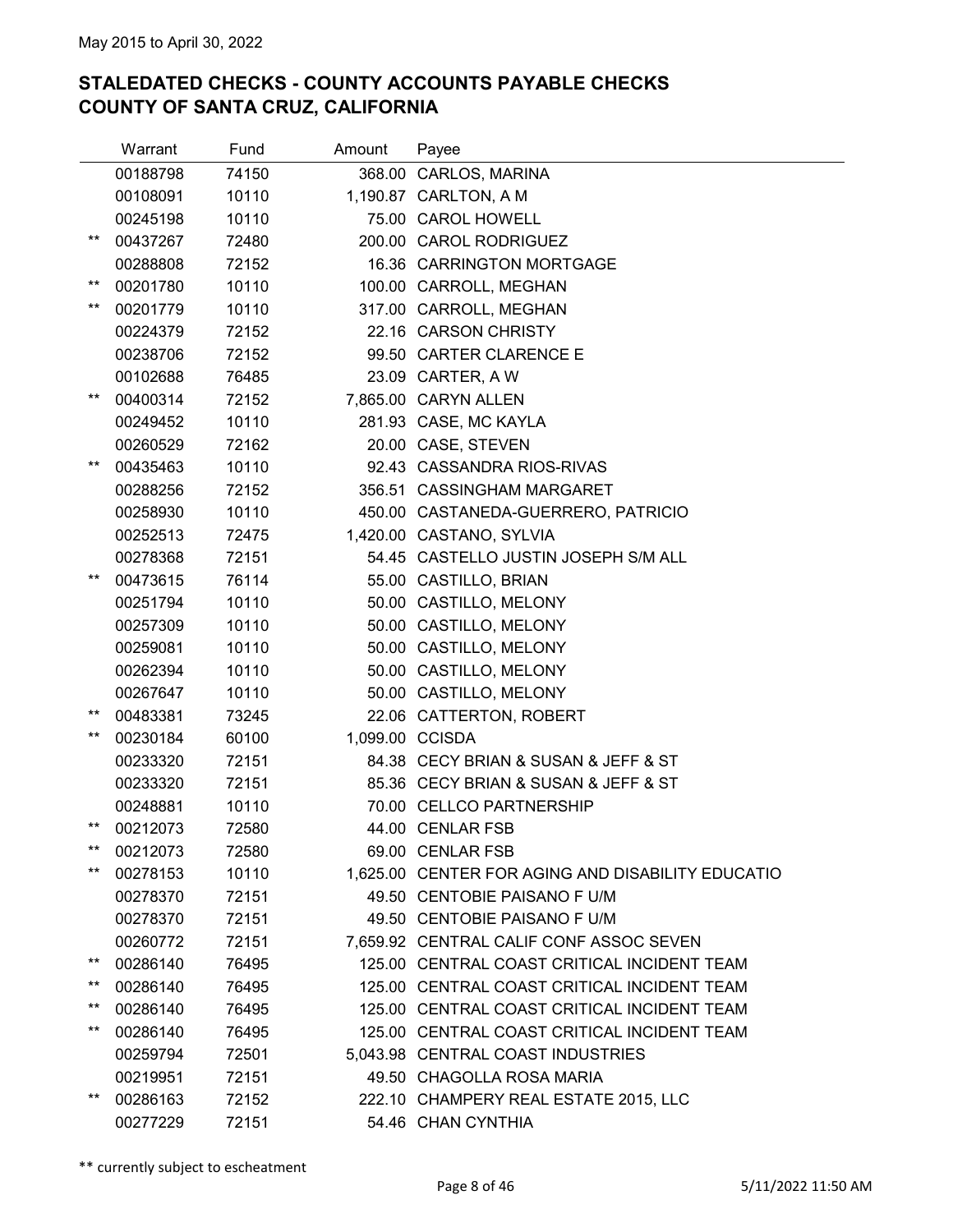|                 | Warrant  | Fund  | Amount | Payee                                         |
|-----------------|----------|-------|--------|-----------------------------------------------|
| $***$           | 00419167 | 10300 |        | 95.00 CHANCE, ELI                             |
| $***$           | 00213244 | 72151 |        | 152.66 CHANDLER DAVID                         |
| $***$           | 00111600 | 60100 |        | 25.00 CHANG, W C                              |
| $***$           | 00294596 | 72151 |        | 24.24 CHAPMAN III ROBERT RANDOLPH             |
| $***$           | 00294596 | 72151 |        | 48.28 CHAPMAN III ROBERT RANDOLPH             |
| $***$           | 00294597 | 72151 |        | 71.91 CHAPMAN WILLIAM HENLEY                  |
|                 | 00109711 | 10110 |        | 90.06 CHAPPELL, S                             |
|                 | 00280831 | 72151 |        | 38.92 CHASANOFF MICHAEL                       |
| $***$           | 00407016 | 72151 |        | 147.27 CHAVEZ ROBERT G                        |
| $***$           | 00407016 | 72151 |        | 391.88 CHAVEZ ROBERT G                        |
|                 | 00248883 | 10110 |        | 50.00 CHAVEZ, OSCAR FRANCISCO                 |
|                 | 00251796 | 10110 |        | 50.00 CHAVEZ, OSCAR FRANCISCO                 |
|                 | 00281619 | 10110 |        | 50.00 CHAVEZ, OSCAR FRANCISCO                 |
|                 | 00100120 | 76465 |        | 160.00 CHAVEZ, X J                            |
|                 | 00278374 | 72151 |        | 1,586.52 CHEN MAXINE                          |
|                 | 00249759 | 72152 |        | 351.72 CHEN STANLEY                           |
|                 | 00217888 | 72151 |        | 60.72 CHERYL K FISHER                         |
|                 | 00264944 | 72152 |        | 3,520.62 CHICAGO TITLE                        |
|                 | 00280832 | 72152 |        | 7,853.71 CHICAGO TITLE                        |
|                 | 00257970 | 72152 |        | 400.00 CHICAGO TITLE COMPANY                  |
|                 | 00246497 | 10110 |        | 50.00 CHILD SUPPORTIVE SERVICES INC           |
|                 | 00270583 | 72151 |        | 251.78 CHONG-KIT LANCE G                      |
| $***$           | 00422826 | 72501 |        | 952.00 CHRIS MONET                            |
| $***$           | 00228588 | 10110 |        | 30.00 CHRISTIE RENTERIA                       |
|                 | 00229812 | 50215 |        | 27.60 CHRISTOPHER DAVID KONOPA                |
|                 | 00229812 | 50225 |        | 74.16 CHRISTOPHER DAVID KONOPA                |
| $***$           | 00409449 | 10110 |        | 50.00 CHURCH OF THE NAZARE                    |
|                 | 00255597 | 10110 |        | 725.00 CIARAMELLO, LORI                       |
|                 | 00231507 | 73245 |        | 31.04 CIGNA HEALTH AND LIFE INSURANCE COMPANY |
|                 | 00231507 | 73245 |        | 37.04 CIGNA HEALTH AND LIFE INSURANCE COMPANY |
|                 | 00231507 | 73245 |        | 37.04 CIGNA HEALTH AND LIFE INSURANCE COMPANY |
|                 | 00279315 | 13602 |        | 18.41 CIGNA HEALTH AND LIFE INSURANCE COMPANY |
| $^{\star\star}$ | 00208000 | 76550 |        | 545.25 CINTAS CORPORATION                     |
|                 | 00226414 | 72142 |        | 25.28 CISCO'S HOME RESTORATION                |
|                 | 00226414 | 72142 |        | 123.17 CISCO'S HOME RESTORATION               |
| $^{\star\star}$ | 00467076 | 10110 |        | 31.00 CITY OF WATSONVILLE                     |
| $^{\star\star}$ | 00271159 | 10110 |        | 219.50 CITY OF WATSONVILLE                    |
| $^{\star\star}$ | 00424468 | 10110 |        | 95.00 CLAIRE E BARNES                         |
| $***$           | 00276293 | 72151 |        | 34.08 CLARITY RECOVERY PARTNERS INC           |
|                 | 00219967 | 72151 |        | 49.50 CLARK CAMILLE                           |
| $***$           | 00297601 | 72151 |        | 642.80 CLARK CLARENCE U/M TC ETAL             |
|                 | 00234044 | 10110 |        | 20.00 CLARK COUNTY                            |
|                 | 00219971 | 72151 |        | 49.50 CLARK STUART EDWARD                     |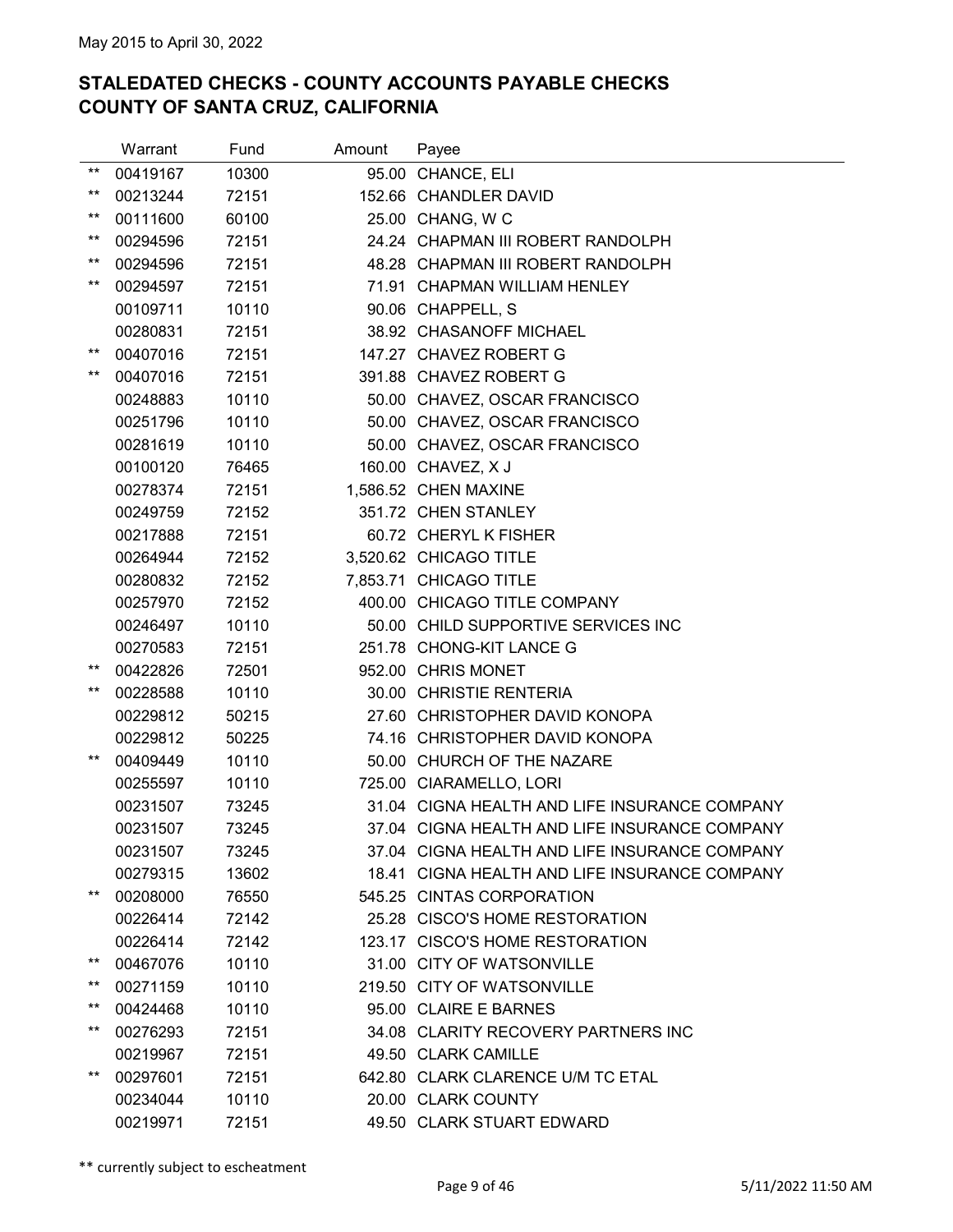|                 | Warrant  | Fund  | Amount | Payee                                          |
|-----------------|----------|-------|--------|------------------------------------------------|
| $***$           | 00490987 | 76101 |        | 375.00 CLARK, KAREN                            |
| $***$           | 00483382 | 73245 |        | 22.85 CLARK, RICHARD                           |
| $***$           | 00280409 | 72162 |        | 39.85 CLARK, THOMASINA                         |
|                 | 00234324 | 10110 |        | 31.44 CLARK, WENDY                             |
|                 | 00234324 | 10110 |        | 34.00 CLARK, WENDY                             |
|                 | 00232538 | 10300 |        | 18.93 CLASSIC CLEANERS                         |
|                 | 00242241 | 10300 |        | 33.22 CLASSIC CLEANERS                         |
|                 | 00242566 | 10300 |        | 19.41 CLASSIC CLEANERS                         |
|                 | 00110994 | 10110 |        | 581.39 CLOVER, N M                             |
|                 | 00271819 | 10300 |        | 203.50 COASTAL TPA INC                         |
|                 | 00261891 | 10110 |        | 116.00 COCHRAN, CHRISTYN                       |
|                 | 00264460 | 10110 |        | 240.00 COCHRAN, CHRISTYN                       |
| $***$           | 00402160 | 72151 |        | 24.66 COFFEY EDWARD ETAL                       |
| $***$           | 00402160 | 72151 |        | 81.54 COFFEY EDWARD ETAL                       |
|                 | 00219978 | 72151 |        | 49.50 COLLEEN BRENNAN                          |
| $***$           | 00284862 | 72162 |        | 144.00 COLLINS, JENNIFER                       |
| $***$           | 00287820 | 76639 |        | 45.00 COMMUNITY HEALTH CHARITIES OF CALIFORNIA |
| $^{\star\star}$ | 00287820 | 76639 |        | 45.00 COMMUNITY HEALTH CHARITIES OF CALIFORNIA |
| $***$           | 00287819 | 76639 |        | 15.00 COMMUNITY HEALTH CHARITIES OF CALIFORNIA |
| $^{\star\star}$ | 00287819 | 76639 |        | 35.00 COMMUNITY HEALTH CHARITIES OF CALIFORNIA |
| $^{\star\star}$ | 00287819 | 76639 |        | 45.00 COMMUNITY HEALTH CHARITIES OF CALIFORNIA |
| $***$           | 00287820 | 76639 |        | 45.00 COMMUNITY HEALTH CHARITIES OF CALIFORNIA |
| $***$           | 00265672 | 10110 |        | 4,339.78 CONCEPT DEVELOPMENT CORPORATION       |
|                 | 00280835 | 72152 |        | 57.04 CONDE STEVEN                             |
| $^{\star\star}$ | 00184668 | 74150 |        | 306.50 CONLEY, KATHRYN                         |
| $***$           | 00185161 | 74150 |        | 150.25 CONLEY, KATHRYN                         |
| $^{\star\star}$ | 00185185 | 74150 |        | 150.25 CONLEY, KATHRYN                         |
|                 | 00277245 | 72151 |        | 49.50 CONNOR CHRISTOPHER TU/M                  |
|                 | 00277245 | 72151 |        | 49.50 CONNOR CHRISTOPHER TU/M                  |
| $^{\star\star}$ | 00119061 | 76495 |        | 67.49 CONROY, T J                              |
| $***$           | 00119386 | 76495 |        | 22.50 CONROY, T J                              |
| $***$           | 00185030 | 74150 |        | 255.25 CONSTANTINI, CHARLOTTE                  |
|                 | 00280836 | 72152 |        | 20.00 CONTRERAS ANITA M U/W                    |
|                 | 00219986 | 72151 |        | 51.97 COOK KATHLEEN A                          |
|                 | 00237995 | 72162 |        | 72.70 COOK, MICHAEL JOHN                       |
|                 | 00105473 | 10110 |        | 185.73 COON, SN                                |
|                 | 00219988 | 72151 |        | 49.50 COOPER CYNTHIA                           |
| $***$           | 00438510 | 10110 |        | 682.00 COOPERATIVE PERSONNEL SVCS              |
|                 | 00219993 | 72151 |        | 49.50 CORDER JANA LYNN ETAL                    |
| $***$           | 00184689 | 74150 |        | 432.00 CORDOVA-CAMACHO, R                      |
|                 | 00241153 | 72151 |        | 398.72 CORELOGIC REAL ESTATE TAX SERV          |
|                 | 00243622 | 72151 |        | 364.20 CORELOGIC REAL ESTATE TAX SERV          |
|                 | 00267536 | 72152 |        | 30.94 CORELOGIC TAX SERVICE                    |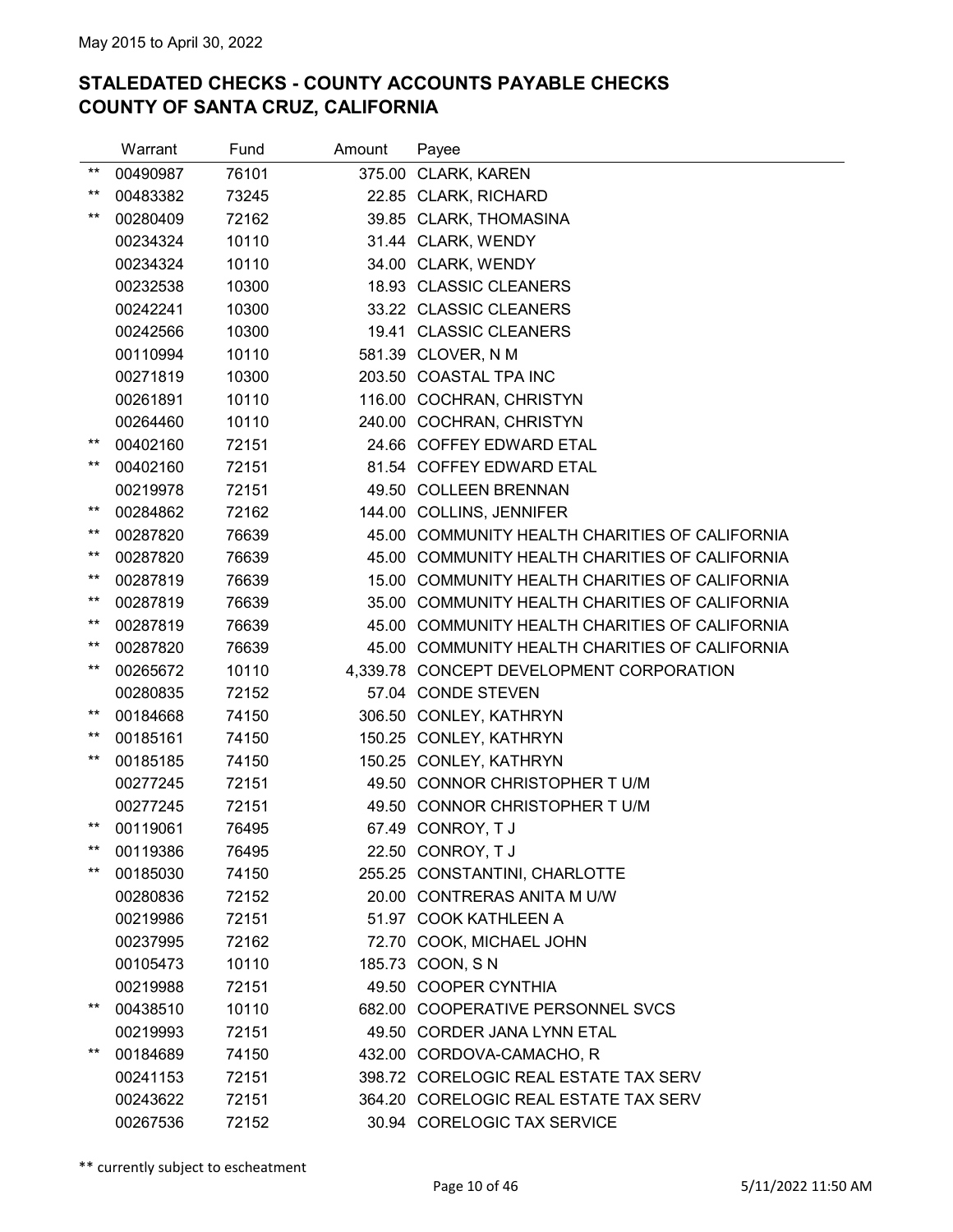|                 | Warrant  | Fund  | Amount | Payee                                                 |
|-----------------|----------|-------|--------|-------------------------------------------------------|
|                 | 00112014 | 76465 |        | 264.76 CORONA, M                                      |
|                 | 00275432 | 72151 |        | 85.90 CORTES LEO                                      |
|                 | 00275432 | 72151 |        | 86.06 CORTES LEO                                      |
|                 | 00273343 | 72162 |        | 100.00 CORTES, LEO                                    |
| $^{\star\star}$ | 00283000 | 72162 |        | 15.53 CORTEZ, ABEL                                    |
|                 | 00220002 | 72151 |        | 49.50 COSTELLA FRANK T ETAL                           |
|                 | 00239955 | 50110 |        | 3,025.30 COTTON, MATTHEW TURNER                       |
|                 | 00220003 | 72151 |        | 49.50 COTTRELL ZEDORY M & ANNA L JT                   |
|                 | 00288896 | 10110 |        | 50.00 COUNTS, ALEXANDRA                               |
| $^{\star\star}$ | 00223571 | 10300 |        | 125.00 COUNTY BEHAVIORIAL HEALTH DIRECTORS ASSN OF C/ |
| $^{\star\star}$ | 00400969 | 10110 |        | 15.00 COUNTY OF CALAVERAS                             |
|                 | 00285455 | 73237 |        | 15,000.00 COUNTY OF SAN DIEGO PUBLIC HEALTH SERVICES  |
| $***$           | 00210846 | 10110 |        | 337.50 COURTNEY, DEREK R                              |
|                 | 00250681 | 10110 |        | 877.50 COURTNEY, DEREK R                              |
|                 | 00251023 | 10110 |        | 599.95 COURTNEY, DEREK R                              |
| $***$           | 00254703 | 74100 |        | 41.00 CPPCA                                           |
|                 | 00102847 | 10110 |        | 112.58 CRAIG, B M                                     |
| $***$           | 00228176 | 10110 |        | 64.00 CRAWFORD, KARYN                                 |
|                 | 00277258 | 72151 |        | 36.50 CREE DAVID J                                    |
|                 | 00277258 | 72151 |        | 86.00 CREE DAVID J                                    |
|                 | 00106618 | 10110 |        | 644.17 CRIVELLO, C                                    |
|                 | 00112036 | 76515 |        | 50.00 CROCKER, ED                                     |
|                 | 00111673 | 76495 |        | 132.44 CROMPTON, R E                                  |
| $^{\star\star}$ | 00244041 | 72501 |        | 262.55 CROWN CASTLE                                   |
|                 | 00281917 | 15413 |        | 796.05 CROWN CASTLE                                   |
| $^{\star\star}$ | 00448547 | 72142 |        | 58.54 CROWN CASTLE WTA PROPERTY                       |
| $^{\star\star}$ | 00221978 | 72380 |        | 45.45 CRUIT-KITTS, SUSAN GRACE                        |
|                 | 00256355 | 72152 |        | 1,088.00 CRUMPTON MARY                                |
|                 | 00220013 | 72151 |        | 49.50 CRUZ-PEDROZA DANIEL ETAL                        |
| $***$           | 00445363 | 10110 |        | 45.00 CSDIAI                                          |
| $***$           | 00437697 | 10110 |        | 88.00 CULLIGAN WATER CONDITIONING                     |
|                 | 00276735 | 72152 |        | 114.44 CULP CAROL JO U/W JT ETAL                      |
|                 | 00100327 | 76522 |        | 46.18 CUMMINGS, J                                     |
|                 | 00240034 | 72151 |        | 69.24 CUPKA JUSTIN P                                  |
| $***$           | 00120885 | 76495 |        | 101.81 CUPPLES, J E                                   |
|                 | 00111482 | 76615 |        | 548.55 CURREA, J C                                    |
|                 | 00243623 | 72151 |        | 97.96 CUTLER ACKLEY WERTNER OLMSTEAD                  |
|                 | 00286167 | 76480 |        | 1,723.15 D & G SANITATION LLC                         |
| $***$           | 00475625 | 50110 |        | 151.55 D&G SANITATION LLC                             |
| **              | 00289099 | 72152 |        | 155.81 DALY CHRISTOPHER                               |
|                 | 00231026 | 10110 |        | 50.00 DAMOTH, SAMUEL                                  |
|                 | 00244241 | 10110 |        | 50.00 DAMOTH, SAMUEL                                  |
|                 | 00218683 | 72151 |        | 115.06 DANG DAN                                       |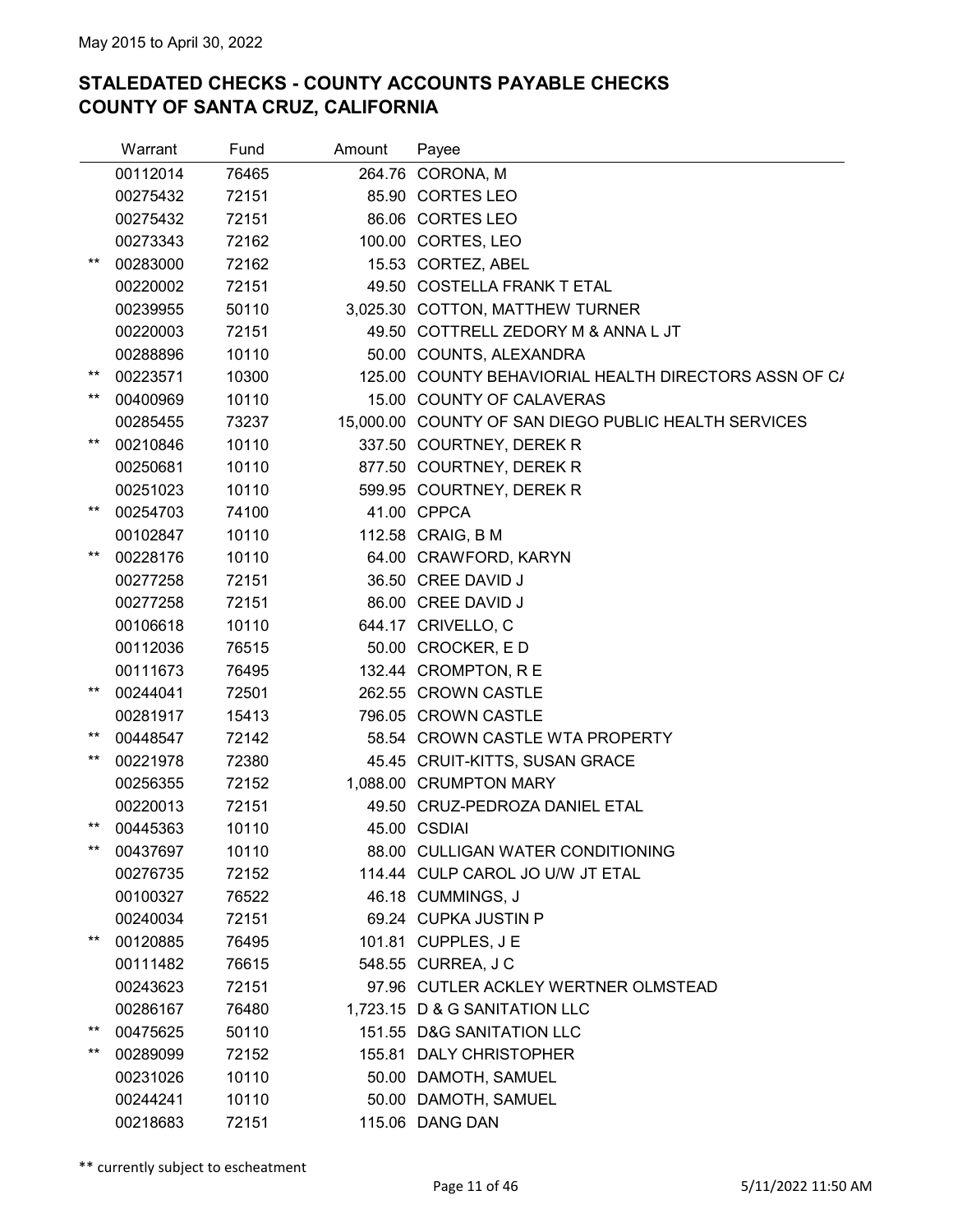|                 | Warrant  | Fund  | Amount | Payee                                 |
|-----------------|----------|-------|--------|---------------------------------------|
|                 | 00287284 | 72151 |        | 2,582.33 Daniel Miles                 |
|                 | 00287284 | 72151 |        | 3,020.72 Daniel Miles                 |
| $^{\star\star}$ | 00438371 | 76530 |        | 100.00 DANIEL O'DELL YORKE            |
|                 | 00269065 | 72151 |        | 6,608.32 DANIELS ANDRE & JULIA H/W JT |
|                 | 00259082 | 10110 |        | 50.00 DANTZLER, JESSE                 |
| $^{\star\star}$ | 00187281 | 74150 |        | 371.00 DARNLEY, LORI                  |
| $^{\star\star}$ | 00441641 | 10110 |        | 57.50 DARRELL YEANEY                  |
| $^{\star\star}$ | 00280859 | 76511 |        | 209.07 DASSELS PETROLEUM INC          |
| $^{\star\star}$ | 00291211 | 72151 |        | 3,367.14 DASSEL'S PETROLEUM INC       |
|                 | 00220033 | 72151 |        | 49.50 DAVID CHANDLER                  |
| $***$           | 00210049 | 72152 |        | 64.38 DAVID G. COOPER & KATHLEEN R.   |
|                 | 00277270 | 72151 |        | 86.00 DAVID L HUNTER MD INC PENS/PRO  |
|                 | 00277270 | 72151 |        | 86.00 DAVID L HUNTER MD INC PENS/PRO  |
| $***$           | 00420164 | 72501 |        | 36.80 DAVID OESTERREICH               |
|                 | 00276669 | 72162 |        | 28.24 DAVIE, RANDOLPH BENTON          |
| $^{\star\star}$ | 00278006 | 72151 |        | 1,617.06 DAVIS CRAIG R ESTATE OF      |
| $***$           | 00294602 | 72151 |        | 74.86 DAVIS CRAIG R ESTATE OF         |
| $^{\star\star}$ | 00294602 | 72151 |        | 2,438.78 DAVIS CRAIG R ESTATE OF      |
|                 | 00220038 | 72151 |        | 49.50 DAVIS SUSAN J                   |
|                 | 00188518 | 74150 |        | 142.50 DAVIS, BILLY                   |
| $^{\star\star}$ | 00185415 | 74150 |        | 382.00 DAVIS, DEANN                   |
| **              | 00185577 | 74150 |        | 379.00 DAVIS, DEANNA                  |
| $***$           | 00185644 | 74150 |        | 379.00 DAVIS, DEANNA                  |
| $^{\star\star}$ | 00185986 | 74150 |        | 379.00 DAVIS, DEANNA                  |
| $^{\star\star}$ | 00186043 | 74150 |        | 379.00 DAVIS, DEANNA                  |
| $***$           | 00186212 | 74150 |        | 379.00 DAVIS, DEANNA                  |
| $^{\star\star}$ | 00275788 | 10300 |        | 25.00 DAVIS, DEANNA                   |
| $^{\star\star}$ | 00186358 | 74150 |        | 59.60 DAVIS, DEANNA                   |
| $***$           | 00186376 | 74150 |        | 212.97 DAVIS, DEANNA                  |
| $***$           | 00186445 | 74150 |        | 212.97 DAVIS, DEANNA                  |
| $***$           | 00186501 | 74150 |        | 212.97 DAVIS, DEANNA                  |
| $***$           | 00186551 | 74150 |        | 212.97 DAVIS, DEANNA                  |
| $^{\star\star}$ | 00186720 | 74150 |        | 212.97 DAVIS, DEANNA                  |
| $^{\star\star}$ | 00186776 | 74150 | 212.97 | DAVIS, DEANNA                         |
| $^{\star\star}$ | 00186963 | 74150 | 212.97 | DAVIS, DEANNA                         |
| $^{\star\star}$ | 00187009 | 74150 | 224.41 | DAVIS, DEANNA                         |
| $^{\star\star}$ | 00187067 | 74150 | 224.41 | DAVIS, DEANNA                         |
| $^{\star\star}$ | 00187158 | 74150 | 224.41 | DAVIS, DEANNA                         |
| $***$           | 00187243 | 74150 | 224.41 | DAVIS, DEANNA                         |
| $^{\star\star}$ | 00187293 | 74150 | 224.41 | DAVIS, DEANNA                         |
|                 | 00188059 | 74150 | 224.41 | DAVIS, DEANNA                         |
|                 | 00188113 | 74150 | 224.41 | DAVIS, DEANNA                         |
|                 | 00188166 | 74150 | 224.41 | DAVIS, DEANNA                         |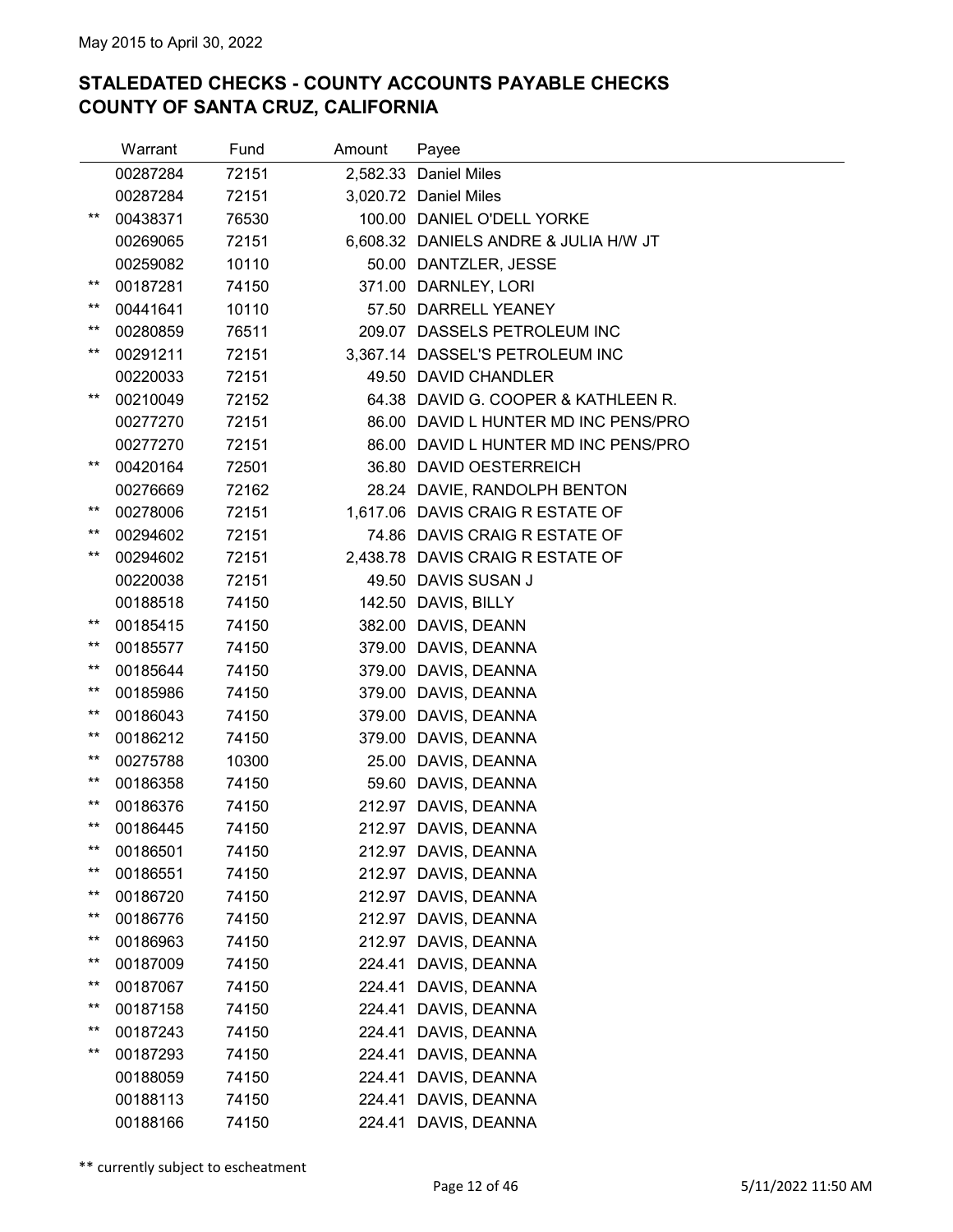|                 | Warrant  | Fund  | Amount | Payee                                     |
|-----------------|----------|-------|--------|-------------------------------------------|
|                 | 00188217 | 74150 |        | 224.41 DAVIS, DEANNA                      |
|                 | 00188266 | 74150 |        | 224.41 DAVIS, DEANNA                      |
|                 | 00188359 | 74150 |        | 212.39 DAVIS, DEANNA                      |
|                 | 00188425 | 74150 |        | 212.39 DAVIS, DEANNA                      |
|                 | 00188519 | 74150 |        | 212.39 DAVIS, DEANNA                      |
|                 | 00188595 | 74150 |        | 212.39 DAVIS, DEANNA                      |
|                 | 00188700 | 74150 |        | 212.39 DAVIS, DEANNA                      |
|                 | 00188856 | 74150 |        | 212.39 DAVIS, DEANNA                      |
|                 | 00189202 | 74150 |        | 206.97 DAVIS, DEANNA                      |
|                 | 00189245 | 74150 |        | 206.97 DAVIS, DEANNA                      |
|                 | 00189282 | 74150 |        | 206.97 DAVIS, DEANNA                      |
|                 | 00189323 | 74150 |        | 206.97 DAVIS, DEANNA                      |
|                 | 00189367 | 74150 |        | 206.97 DAVIS, DEANNA                      |
|                 | 00189420 | 74150 |        | 206.97 DAVIS, DEANNA                      |
|                 | 00189466 | 74150 |        | 206.97 DAVIS, DEANNA                      |
| $***$           | 00295227 | 73245 |        | 24.00 DE JESUS PADILLA, MARIA             |
|                 | 00227847 | 10300 |        | 16.00 DE LA CRUZ, PAULA VANESSA           |
|                 | 00227847 | 10300 |        | 139.20 DE LA CRUZ, PAULA VANESSA          |
| $***$           | 00468735 | 10110 |        | 50.00 DE LA PAZ, ALMA DELFINA             |
|                 | 00250341 | 72151 |        | 196.82 DE LA TORRE L OR J V               |
|                 | 00230863 | 72151 |        | 21.22 DE SIEYES NICHOLAS REED ETAL        |
| $***$           | 00439982 | 72505 |        | 77.93 DEAN KINGSTON                       |
| $^{\star\star}$ | 00424509 | 10110 |        | 75.00 DEANNA DAVIDSON                     |
|                 | 00278368 | 72151 |        | 49.50 DEBONO MARTIN                       |
| $***$           | 00251494 | 72480 |        | 50.00 DELGADILLO, CLARIZA                 |
|                 | 00220057 | 72151 |        | 49.50 DELGADO ISIDORO NAVA JT ETAL        |
| $^{\star\star}$ | 00298210 | 72151 |        | 234.10 DELGADO MARK ANTHONY U/M AS TC     |
| $***$           | 00298210 | 72151 |        | 239.04 DELGADO MARK ANTHONY U/M AS TC     |
| $^{\star\star}$ | 00298210 | 72151 |        | 503.02 DELGADO MARK ANTHONY U/M AS TC     |
| $***$           | 00298210 | 72151 |        | 553.40 DELGADO MARK ANTHONY U/M AS TC     |
|                 | 00249765 | 72152 |        | 20.00 DELGADO ROBERTO & JULIA             |
| $***$           | 00445583 | 73245 |        | 61.00 DELIA MENDOZA                       |
| $^{\star\star}$ | 00202277 | 10110 |        | 30.00 DELL-SONES, LOIS ELAINE             |
|                 | 00227967 | 10110 |        | 30.00 DELL-SONES, LOIS ELAINE             |
|                 | 00266826 | 72151 |        | 37.26 DEMMA JOSEPH C & LENA M H/W CP      |
|                 | 00243625 | 72152 |        | 20.00 DEMOND JACKSON F U/M                |
|                 | 00263558 | 10110 |        | 120.00 DENISE BOOTH                       |
|                 | 00225131 | 76455 |        | 250.00 DENNEY, ASHLEY                     |
|                 | 00239092 | 76455 |        | 250.00 DENNEY, ASHLEY                     |
|                 | 00260303 | 10300 |        | 149.00 DEPARTMENT OF HEALTH CARE SERVICES |
| $^{\star\star}$ | 00264668 | 10110 |        | 257.00 DEPT OF MOTOR VEHICLES             |
|                 | 00282709 | 72152 |        | 20.00 DEPT OF VETERAN AFFAIRS             |
|                 | 00277779 | 72151 |        | 49.50 DESA SUBHAS                         |
|                 |          |       |        |                                           |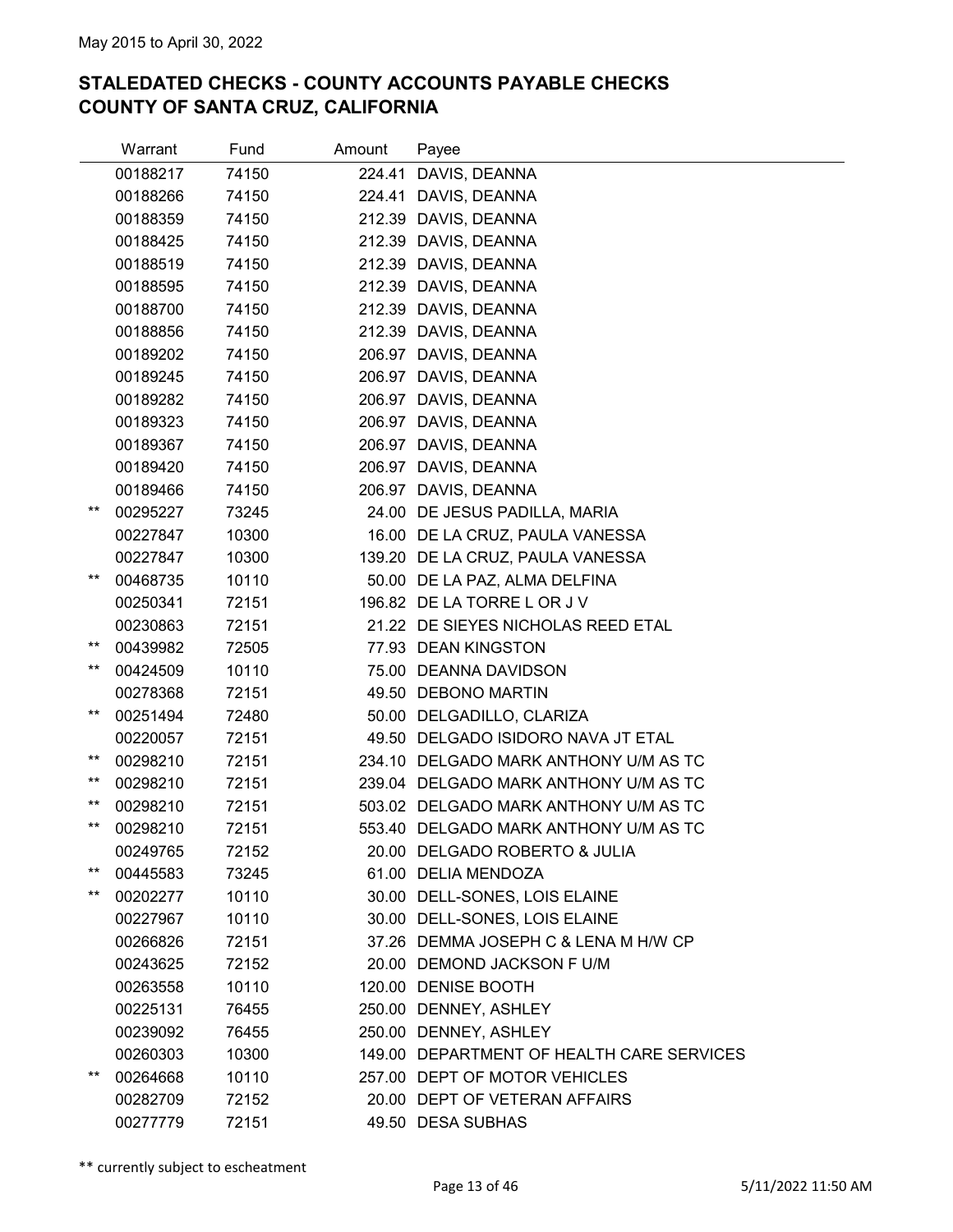|                 | Warrant  | Fund  | Amount | Payee                                  |
|-----------------|----------|-------|--------|----------------------------------------|
|                 | 00284387 | 13908 |        | 84.88 DEVITT, ERIN                     |
|                 | 00245324 | 10110 |        | 130.00 DIANA LOPEZ                     |
| **              | 00281667 | 72151 |        | 40.44 DIAS DAVID SUCCESSOR TRUSTEE E   |
| $***$           | 00281667 | 72151 |        | 65.52 DIAS DAVID SUCCESSOR TRUSTEE E   |
| $^{\star\star}$ | 00281667 | 72151 |        | 66.22 DIAS DAVID SUCCESSOR TRUSTEE E   |
| $***$           | 00281667 | 72151 |        | 81.64 DIAS DAVID SUCCESSOR TRUSTEE E   |
| $***$           | 00282415 | 72151 |        | 128.82 DIAS DAVID SUCCESSOR TRUSTEE E  |
| $***$           | 00282415 | 72151 |        | 130.16 DIAS DAVID SUCCESSOR TRUSTEE E  |
|                 | 00111930 | 10110 |        | 770.94 DIAZ, CA                        |
|                 | 00110137 | 10300 |        | 166.16 DIAZ, L A                       |
| $***$           | 00400895 | 72151 |        | 503.42 DIBELLA FRANK & DORRIS H/W JT   |
|                 | 00238721 | 72151 |        | 181.00 Dignity Health                  |
| $***$           | 00208699 | 72151 |        | 66.17 DILLON LISA WILLIAM              |
|                 | 00106727 | 10110 |        | 103.56 DIPIEOR, J L                    |
| $***$           | 00212913 | 72576 |        | 95.00 DISCOVER FULFILLMENT CENTER      |
| $***$           | 00296847 | 72151 |        | 68.89 DODD KALEN WILLIAM & LAURA       |
| $^{\star\star}$ | 00402918 | 72151 |        | 126.18 DODGE MARCEL T & SARAH M        |
| $***$           | 00246231 | 72480 |        | 50.00 DOMINGUEZ, GABRIELA              |
|                 | 00228378 | 72162 |        | 71.25 DOMINQUEZ, OSCAR                 |
| $***$           | 00214593 | 72152 |        | 647.37 DONALD ZUCKER                   |
|                 | 00110794 | 76480 |        | 18.00 DONATO, J                        |
|                 | 00110962 | 76480 |        | 18.01 DONATO, J                        |
|                 | 00111691 | 76480 |        | 18.01 DONATO, J                        |
| $^{\star\star}$ | 00285245 | 72151 |        | 305.26 DOORE & DUGGAN LLC              |
| $***$           | 00285245 | 72151 |        | 1,157.56 DOORE & DUGGAN LLC            |
|                 | 00248340 | 72152 |        | 20.00 DOROTHEA BALASONO                |
|                 | 00229826 | 50215 |        | 20.70 DOUGLAS & CLAUDIA BENDER TRUST   |
|                 | 00229826 | 50225 |        | 55.62 DOUGLAS & CLAUDIA BENDER TRUST   |
|                 | 00112624 | 76480 |        | 166.23 DOYLE, L                        |
| $***$           | 00266507 | 76101 |        | 225.63 DRISCOLL, SHARI                 |
| $***$           | 00214653 | 72580 |        | 24.00 DUFFIELD ADAMSON & HELENBOLT PC  |
|                 | 00279023 | 72151 |        | 3,801.72 DUHRING CATHERINE DESIREE S/W |
|                 | 00266829 | 72151 |        | 4,115.50 DUMONT GARTH S U/M            |
| $^{\star\star}$ | 00278688 | 72151 |        | 136.14 DUNFIELD ROGER K & YVONNE L H/  |
| $^{\star\star}$ | 00219150 | 72152 |        | 693.49 DUTRA FARMS                     |
|                 | 00266832 | 72151 |        | 316.80 EARLYWINE BERNICE J             |
| $***$<br>$***$  | 00462564 | 76639 |        | 24.00 EARTHSHARE CALIFORNIA            |
| $***$           | 00484528 | 76639 |        | 24.00 EARTHSHARE CALIFORNIA            |
| $^{\star\star}$ | 00483388 | 73245 |        | 17.33 EDSON, SUSAN                     |
|                 | 00448216 | 73245 |        | 83.38 EDUARDO SERRATO MARES            |
|                 | 00229828 | 50215 |        | 20.70 EDWARD T KIRKPATRICK             |
|                 | 00229828 | 50225 |        | 55.62 EDWARD T KIRKPATRICK             |
|                 | 00244234 | 10110 |        | 51.98 EDWARDS, SHARI                   |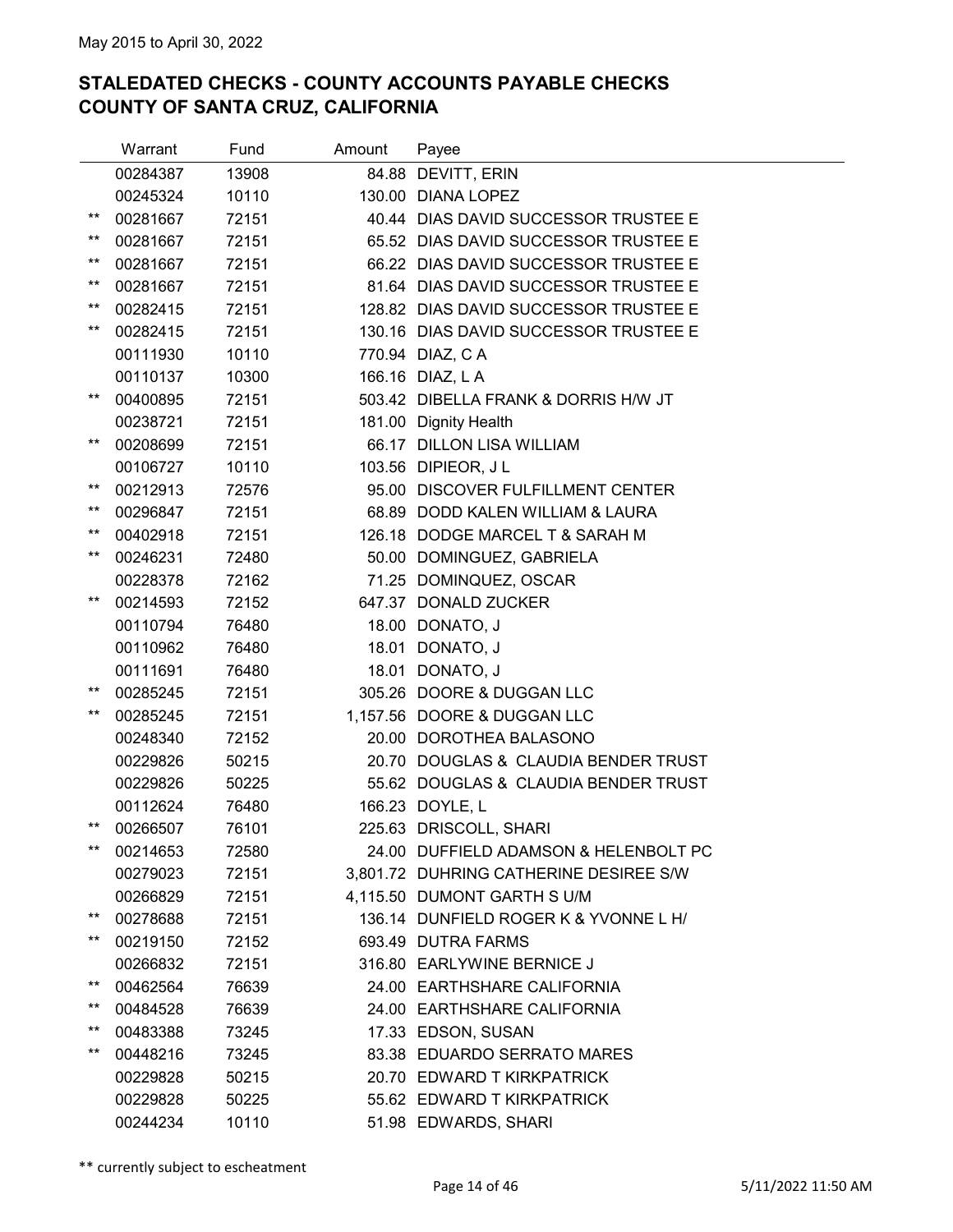|                 | Warrant  | Fund  | Amount | Payee                                |
|-----------------|----------|-------|--------|--------------------------------------|
| $***$           | 00455490 | 73245 |        | 36.00 EFIGENIA SOLIS                 |
| $***$           | 00404966 | 76535 |        | 384.00 EISEMAN, JULIA                |
|                 | 00270816 | 13908 |        | 15.00 EISENHOWER, ETHAN              |
|                 | 00102509 | 10110 |        | 3,257.96 EISNER, JT                  |
|                 | 00112272 | 10110 |        | 3,072.22 EISNER, JT                  |
| $***$           | 00284867 | 72162 |        | 72.00 ELABORATE PLAN INC             |
| $***$           | 00409564 | 10110 |        | 20.00 ELIN SCHROEDER-GOERING         |
|                 | 00229831 | 50215 |        | 20.70 ELIZABETH CELESTE              |
|                 | 00229831 | 50225 |        | 55.62 ELIZABETH CELESTE              |
|                 | 00245381 | 10110 |        | 310.00 ELIZABETH CONLAN              |
|                 | 00229833 | 50215 |        | 20.70 ELIZABETH L CARR TRUSTEE       |
|                 | 00229833 | 50225 |        | 55.62 ELIZABETH L CARR TRUSTEE       |
| $***$           | 00279271 | 73245 |        | 70.00 ELLIS, CASEY                   |
|                 | 00270604 | 72151 |        | 1,608.22 ELWARD MICHAEL LYLE         |
| $***$           | 00209909 | 10110 |        | 150.00 EMERALD SMITH                 |
|                 | 00103756 | 76615 |        | 294.23 EMERSON, W B                  |
|                 | 00258185 | 76470 |        | 74.00 EMT CERTIFICATION FUND/EMSA    |
|                 | 00259368 | 26105 |        | 74.00 EMT CERTIFICATION FUND/EMSA    |
|                 | 00283035 | 76645 |        | 137.00 EMT CERTIFICATION FUND/EMSA   |
|                 | 00267543 | 72152 |        | 387.82 ENOMOTO GERALD                |
|                 | 00238726 | 72152 |        | 200.00 ENOMOTO GERALD F              |
|                 | 00104737 | 10110 |        | 3,260.47 ENRICO, S                   |
| $***$           | 00293532 | 10110 |        | 50.00 ENTERPRISE TECHNOLOG           |
|                 | 00286582 | 72152 |        | 29.04 ERCEG BORIS & JELENA           |
| $***$           | 00459157 | 73245 |        | 20.00 ERIC GEERING                   |
| $***$           | 00459159 | 73245 |        | 61.00 ERIC HESSE                     |
|                 | 00266839 | 72151 |        | 2,387.90 ERICKSON THOMAS             |
| $^{\star\star}$ | 00423357 | 72501 |        | 384.32 ERICSSON                      |
| $***$           | 00292128 | 72501 |        | 758.00 ERICSSON INC                  |
| $***$           | 00292128 | 72501 |        | 1,128.22 ERICSSON INC                |
|                 | 00263604 | 10110 |        | 360.00 ERIQ TRUITT-REED              |
|                 | 00220140 | 72151 |        | 51.97 ESCALANTE MARIA MADRID & SANTA |
| $***$           | 00293541 | 10110 |        | 75.00 ESMERALDA SANCHEZ              |
|                 | 00111900 | 10110 |        | 176.99 ESPINOZA, J                   |
| $***$           | 00276305 | 72151 |        | 58.98 ESTRADA MARCOS JESUS           |
|                 | 00260530 | 72162 |        | 20.00 ESTY, MIMI                     |
| $***$           | 00212588 | 72152 |        | 127.69 EULA B. GIBBONS               |
| $***$           | 00402641 | 10110 |        | 89.00 EVANGELINA VASQUEZ             |
| $^{\star\star}$ | 00404793 | 72151 |        | 17.46 EVANS GRAHAM                   |
|                 | 00280850 | 72151 |        | 150.01 EVERLY INGE                   |
|                 | 00100123 | 76470 |        | 302.83 EVERLY, KW                    |
|                 | 00106536 | 76470 |        | 467.06 EVERLY, KW                    |
| $***$           | 00437637 | 73245 |        | 50.00 EZEQUIEL ROSALES GARCIA        |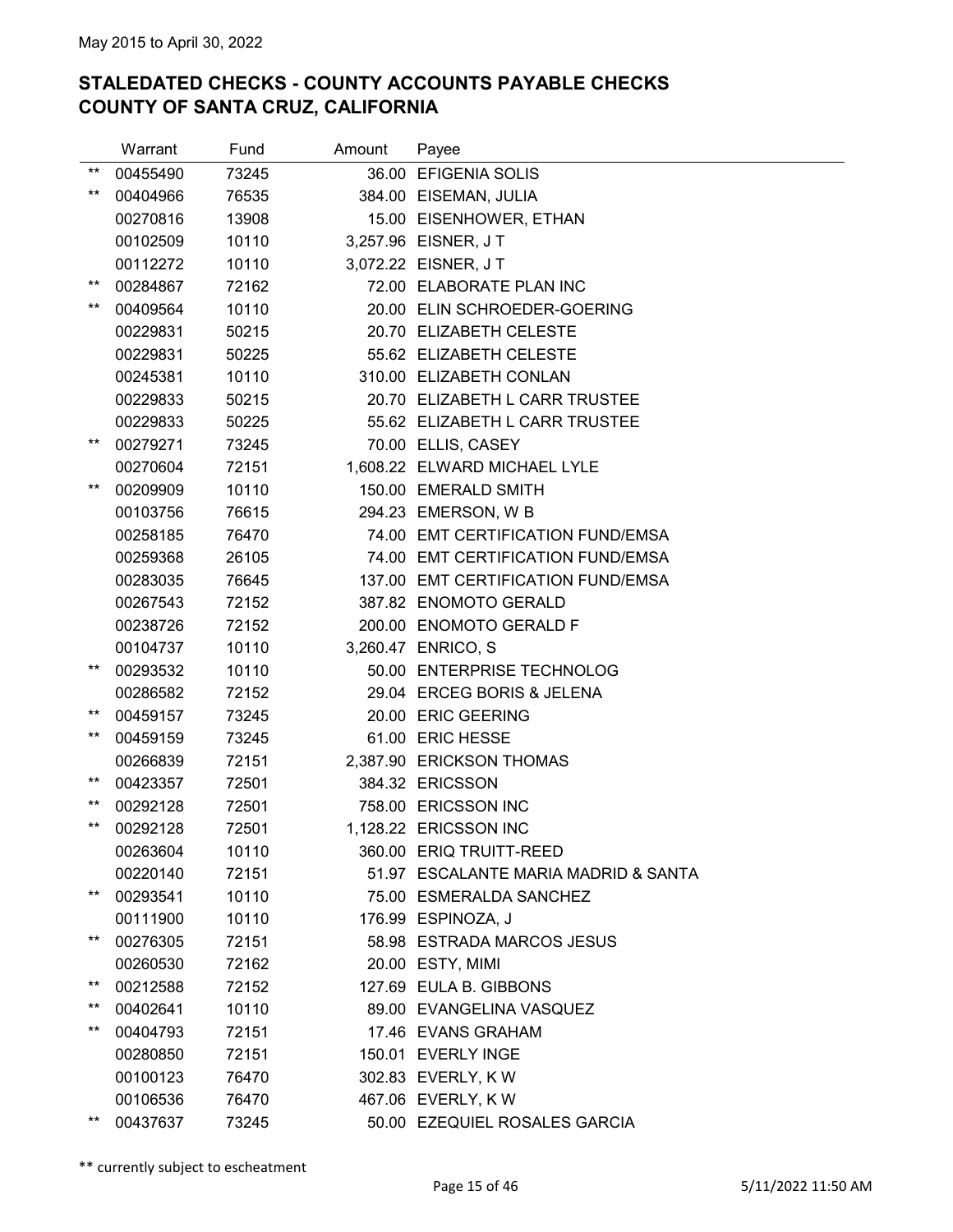|                 | Warrant  | Fund  | Amount | Payee                                   |
|-----------------|----------|-------|--------|-----------------------------------------|
| $***$           | 00183627 | 74150 |        | 16.33 F. BRUNINGS                       |
|                 | 00267544 | 72151 |        | 2,872.30 FAIRBANKS DAVID & EMILY        |
| $***$           | 00258113 | 10110 |        | 17.00 FALCON, ANNETTE MARIE             |
|                 | 00264463 | 10110 |        | 350.70 FALLON, SEDONA                   |
| $^{\star\star}$ | 00284868 | 72162 |        | 72.00 FANELLI, STEPHEN                  |
| $***$           | 00116024 | 76485 |        | 118.43 FARR, KL                         |
|                 | 00233988 | 72152 |        | 100.00 FBO THE GEORGIA SCONTRIANO TRU   |
|                 | 00269072 | 72151 |        | 2,155.34 FEDERAL NATIONAL MORTGAGE ASSO |
|                 | 00235203 | 10110 |        | 533.93 FELLER, RACHELE                  |
|                 | 00235543 | 10110 |        | 129.00 FELLER, RACHELE                  |
|                 | 00235543 | 10110 |        | 129.00 FELLER, RACHELE                  |
|                 | 00236435 | 10110 |        | 75.00 FELLER, RACHELE                   |
| $***$           | 00276309 | 72151 |        | 47.10 FENNESSY RONA                     |
|                 | 00255849 | 76114 |        | 71.00 FERAL, ARTEMISIA                  |
| $***$           | 00284741 | 50175 |        | 159.44 FERGUSON ENTERPRISES INC         |
|                 | 00105681 | 10110 |        | 1,184.72 FERGUSON, K J                  |
|                 | 00106792 | 10110 |        | 1,296.24 FERGUSON, K J                  |
| $***$           | 00294537 | 10110 |        | 158.40 FERGUSON, MARY K                 |
|                 | 00246808 | 60110 |        | 20.00 FERNANDEZ CAR WASH                |
| $***$           | 00212693 | 10110 |        | 17.86 FERNANDEZ, SILVIA                 |
|                 | 00289233 | 72152 |        | 64.22 FIDELITY NATIONAL                 |
|                 | 00258986 | 72151 |        | 507.84 FIDELITY NATIONAL TITLE COMPAN   |
|                 | 00258986 | 72151 |        | 1,908.76 FIDELITY NATIONAL TITLE COMPAN |
| **              | 00402165 | 72151 |        | 21.96 FIGUEROA MIGUEL ETAL              |
|                 | 00268605 | 72151 |        | 839.74 FILICE JANICE F                  |
|                 | 00268606 | 72151 |        | 385.52 FILICE JOHN G & JANICE F         |
| $^{\star\star}$ | 00185649 | 74150 |        | 154.83 FILLMORE, TIM                    |
| $***$           | 00185731 | 74150 |        | 154.83 FILLMORE, TIM                    |
|                 | 00251237 | 72152 |        | 586.41 FIPPIN DARREN R                  |
| $^{\star\star}$ | 00479170 | 72580 |        | 19.00 FIRST AMERICAN DATE TREE          |
|                 | 00252878 | 72152 |        | 292.60 FIRST AMERICAN TITLE             |
|                 | 00275442 | 72152 |        | 303.42 FIRST AMERICAN TITLE             |
|                 | 00275442 | 72152 |        | 394.05 FIRST AMERICAN TITLE             |
|                 | 00282688 | 72162 |        | 24.02 FIRST AMERICAN TITLE CO           |
| $***$           | 00215153 | 72152 |        | 312.00 FIRST AMERICAN TITLE COMPANY     |
|                 | 00251238 | 72152 |        | 233.60 FIRST AMERICAN TITLE COMPANY     |
|                 | 00246905 | 72151 |        | 3,134.60 FIRST AMERICAN TITLE INSURANCE |
|                 | 00241157 | 72152 |        | 818.99 FITZ FRESH                       |
|                 | 00104200 | 76480 |        | 95.58 FITZGERALD, L R                   |
| $^{\star\star}$ | 00185860 | 74150 |        | 125.50 FITZGERALD, STEPHEN              |
|                 | 00221382 | 10110 |        | 33.00 FLETCHER, SARAH                   |
|                 | 00221382 | 10110 |        | 107.00 FLETCHER, SARAH                  |
|                 | 00221515 | 10110 |        | 132.99 FLETCHER, SARAH                  |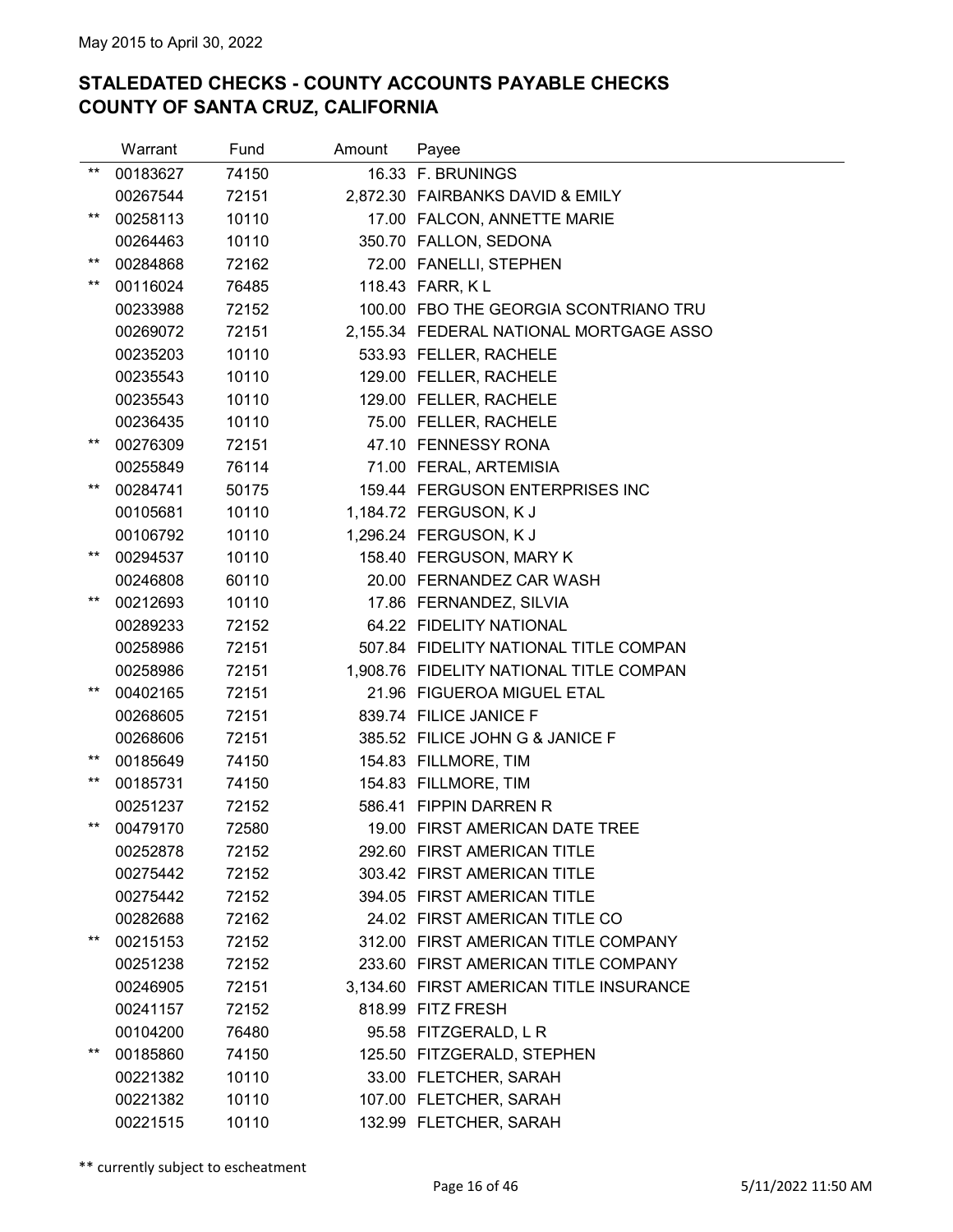|                 | Warrant  | Fund  | Amount | Payee                                   |
|-----------------|----------|-------|--------|-----------------------------------------|
|                 | 00259997 | 10110 |        | 100.00 FLORES GONZALES, JOSE JUAN       |
|                 | 00264337 | 72152 |        | 199.34 FNTG LENDERS                     |
| $***$           | 00278582 | 72162 |        | 81.83 FOGG, JEFFREY                     |
| $***$           | 00284932 | 72162 |        | 154.95 FOGG, JEFFREY                    |
|                 | 00284258 | 10110 |        | 30.00 FOHRMAN, PATRICIA HEATH           |
|                 | 00104621 | 76515 |        | 160.00 FORBES, J D                      |
|                 | 00257738 | 26105 |        | 444.38 FORD, KARIM KHALDI               |
|                 | 00243356 | 10110 |        | 550.00 FORENSIC MENTAL HEALTH ASSN      |
|                 | 00238733 | 72151 |        | 31.88 FORMICO MIKE                      |
| $***$           | 00272993 | 72270 |        | 460.41 FRANCHISE TAX BOARD              |
|                 | 00270374 | 74100 |        | 17.00 FRANCIS, CARLTON                  |
| $^{\star\star}$ | 00183481 | 74150 |        | 16.33 FRANK BRUNINGS                    |
|                 | 00262978 | 72151 |        | 4,126.22 FRANK DONALD NEIL              |
| $***$           | 00117330 | 76470 |        | 136.00 FRASER, C A                      |
|                 | 00100540 | 76470 |        | 464.60 FRASER, C A                      |
| $***$           | 00402642 | 72162 |        | 129.69 FREDERICK, GABRIEL               |
| $***$           | 00476242 | 76511 |        | 100.00 FREEDOM ROADS                    |
| $***$           | 00400327 | 72152 |        | 591.92 FREESH ELISE                     |
|                 | 00256920 | 72151 |        | 83.82 FREITAS JOHN J                    |
| $***$           | 00270377 | 10110 |        | 75.00 FREITAS, MELANIE SHAFFER          |
|                 | 00277835 | 72151 |        | 49.50 FRENCH SCOTT C & MARGARET H/W     |
|                 | 00277835 | 72151 |        | 50.82 FRENCH SCOTT C & MARGARET H/W     |
| $***$           | 00423285 | 74100 |        | 56.50 FRIAS, MICHELLE                   |
|                 | 00277836 | 72151 |        | 99.00 FRIDAY FAMILY REVOCABLE TRUST     |
|                 | 00277836 | 72151 |        | 99.00 FRIDAY FAMILY REVOCABLE TRUST     |
|                 | 00271078 | 13908 |        | 303.00 FRUTOS, SELENA                   |
|                 | 00231392 | 72152 |        | 172.38 GAIL SUSAN NEKUNAM               |
|                 | 00240632 | 72151 |        | 53.52 GALLAGHER ROGER C                 |
|                 | 00282635 | 13908 |        | 948.20 GALPREN, DOMENIKA                |
|                 | 00279029 | 72151 |        | 3,463.24 GALVEZ RICHARD JOHN & DONNA RE |
|                 | 00266850 | 72152 |        | 84.64 GAMBLE JOHN K & JEAN              |
| $***$           | 00290344 | 72480 |        | 200.00 GAMMA PHI BETA                   |
|                 | 00270140 | 72152 |        | 19,427.09 GARCIA ADOLFO                 |
|                 | 00218700 | 72151 |        | 49.50 GARCIA GERMAN JT ETAL             |
| $^{\star\star}$ | 00483390 | 73245 |        | 21.00 GARCIA, ANDREA                    |
|                 | 00237419 | 72162 |        | 50.00 GARCIA, HECTOR MARTINEZ           |
|                 | 0009747B | 10110 |        | 154.72 GARCIA, I                        |
| $***$           | 00295234 | 73245 |        | 70.00 GARCIA, INEZ                      |
|                 | 00285315 | 13908 |        | 678.80 GARCIA, MARICELA                 |
|                 | 00260744 | 72162 |        | 34.00 GARCIA, PAUL ANTHONY              |
|                 | 00282497 | 13908 |        | 137.08 GARCIA-ROJAS, ANA                |
|                 | 00111352 | 10110 |        | 411.73 GARZA, E M                       |
|                 | 00103966 | 76101 |        | 1,279.17 GARZA, P                       |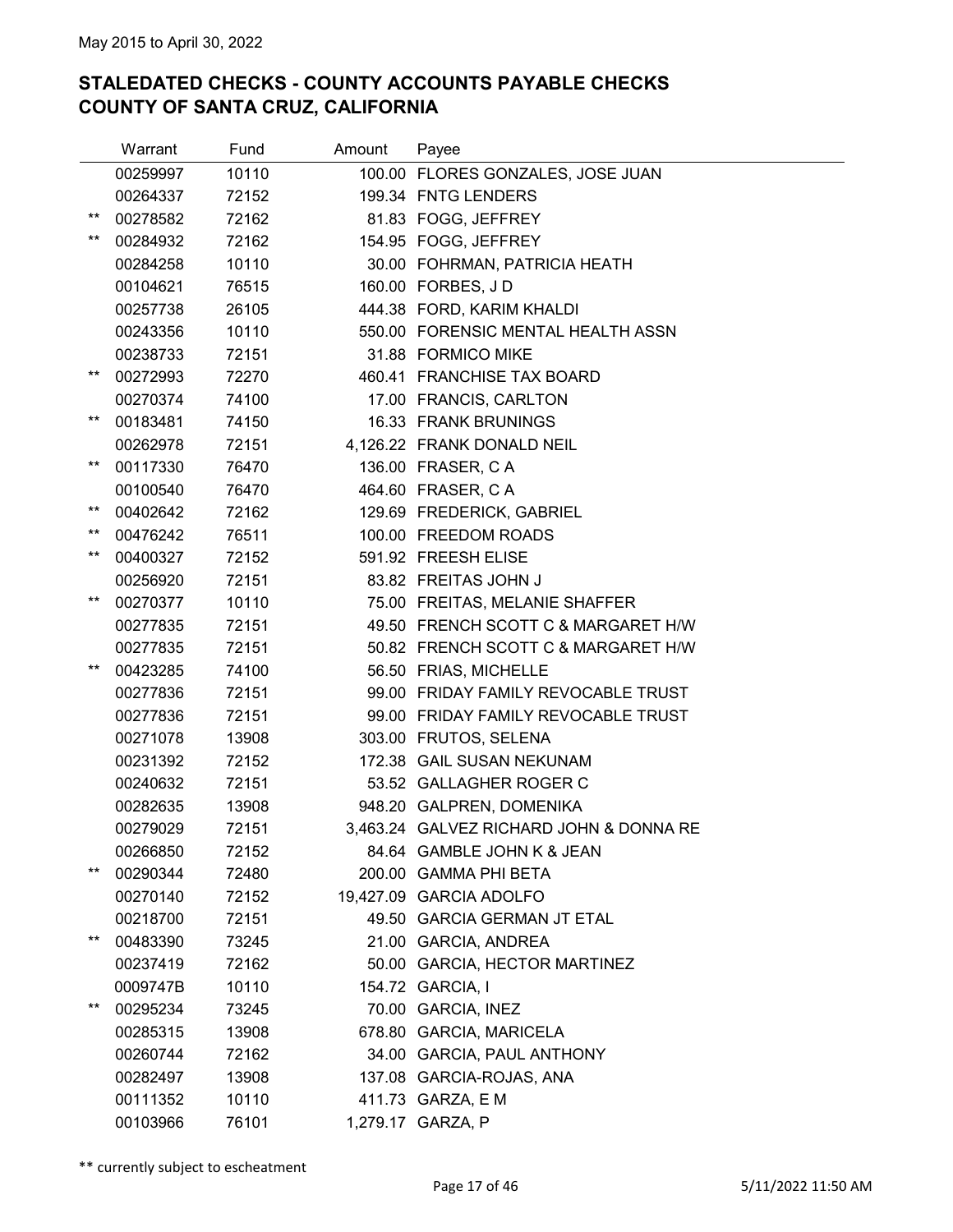|       | Warrant  | Fund  | Amount | Payee                                |
|-------|----------|-------|--------|--------------------------------------|
| $***$ | 00121048 | 26105 |        | 30.00 GASH, D J                      |
|       | 00288899 | 10110 |        | 50.00 GATES, MICHAEL                 |
|       | 00243339 | 10110 |        | 153.09 GATES, YVETTE                 |
|       | 00256977 | 72580 |        | 81.00 GATTI, ANITA                   |
| $***$ | 00297610 | 72151 |        | 84.70 GAVRIC IGOR                    |
|       | 00257559 | 72151 |        | 62.90 GAYNOR DANIEL                  |
|       | 00266853 | 72152 |        | 47.99 GELLMAN JANET                  |
| $***$ | 00409621 | 10110 |        | 80.00 GEORGIA KENT                   |
| $***$ | 00234135 | 73245 |        | 45.75 GERMANO, JASON                 |
| $***$ | 00463149 | 10110 |        | 91.32 GETZSCHMANN, JOHN              |
| $***$ | 00287723 | 72152 |        | 1,071.00 GHIOTTI ZENIA MAE F         |
| $***$ | 00434633 | 10110 |        | 181.44 GIANNI MERLO                  |
|       | 00263610 | 10110 |        | 120.00 GILBERT RAMIREZ               |
| $***$ | 00120955 | 10110 |        | 29.03 GILLIAM, JT                    |
| $***$ | 00441762 | 10110 |        | 95.00 GILLIAN WEATHERFORD            |
|       | 00242991 | 72152 |        | 20.00 GILMORE DIANE LYNNE & SHAN     |
| $***$ | 00281641 | 76550 |        | 150.00 GINO RINALDI INC              |
|       | 00276051 | 72152 |        | 81.25 GLASKY JON                     |
|       | 00270616 | 72151 |        | 41.86 GLIDDON GARY M & MARILYN D     |
|       | 00270616 | 72151 |        | 43.42 GLIDDON GARY M & MARILYN D     |
|       | 00270616 | 72151 |        | 46.81 GLIDDON GARY M & MARILYN D     |
|       | 00277859 | 72151 |        | 99.00 GLIESSMAN STEPHEN              |
|       | 00284388 | 13908 |        | 163.23 GLIGOR, EARL E                |
|       | 00106522 | 10300 |        | 17,250.59 GLYNN, KA                  |
|       | 00188899 | 74150 |        | 212.39 GLYNN, KATHRYN                |
|       | 00188946 | 74150 |        | 212.39 GLYNN, KATHRYN                |
|       | 00102536 | 76470 |        | 288.63 GOEDECK, T S                  |
|       | 00111854 | 76470 |        | 211.18 GOEDECK, TS                   |
| $***$ | 00207043 | 10110 |        | 698.00 GOLDEN WEST COLLEGE           |
|       | 00233989 | 72151 |        | 64.42 GOLDENWEST DEVELOPMENT CORP    |
| $***$ | 00276316 | 72151 |        | 38.34 GOLDMAN JERROLD & JOAN E BERNS |
|       | 00220246 | 72151 |        | 49.50 GOMEZ GUSTAVO & BERTHA         |
|       | 00224478 | 74100 |        | 34.00 GOMEZ, DIANA                   |
|       | 00106611 | 10110 |        | 585.65 GOMEZ-CASTANEDA, J            |
|       | 00271723 | 72151 |        | 22.98 GONZALES RICHARD & CHRISTINA   |
|       | 00271723 | 72151 |        | 241.28 GONZALES RICHARD & CHRISTINA  |
|       | 00285048 | 76620 |        | 50.00 GONZALES, AURELIO              |
|       | 00282137 | 10300 |        | 92.57 GONZALES, MICHELLE             |
|       | 00106729 | 10110 |        | 101.13 GONZALEZ, A Z                 |
|       | 00100449 | 10110 |        | 564.82 GONZALEZ-AGUILAR, L           |
| $***$ | 00118447 | 76485 |        | 46.17 GOODMAN, RL                    |
|       | 0020215B | 72151 |        | 49.50 GORDON LILLIAN A TRUSTEE       |
|       | 00277868 | 72151 |        | 99.00 GOTTI ANTHONY                  |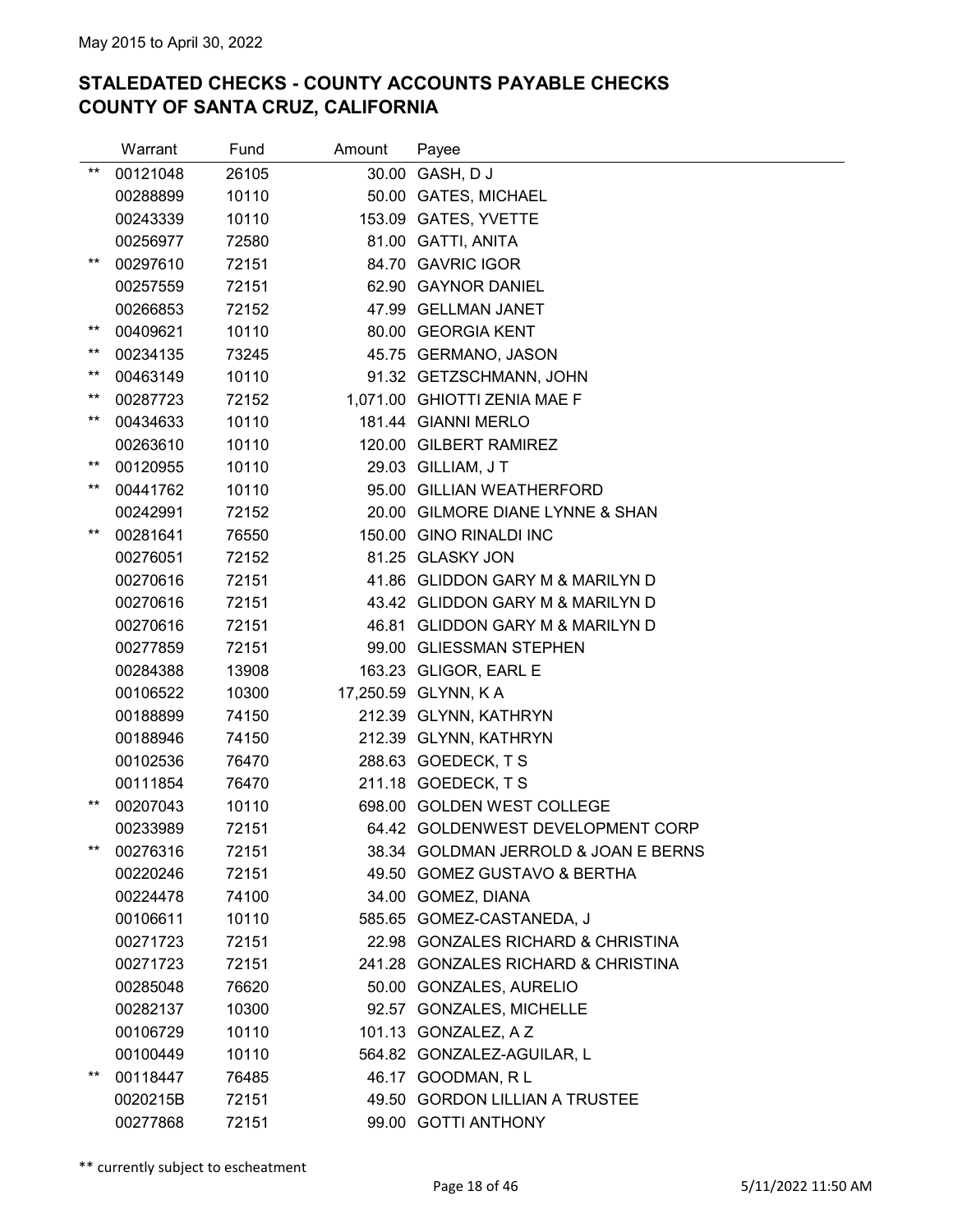|                 | Warrant  | Fund  | Amount | Payee                                    |
|-----------------|----------|-------|--------|------------------------------------------|
| $***$           | 00205763 | 60105 |        | 42.63 GOULETT, MARISOL                   |
| $***$           | 00294610 | 72151 |        | 67.83 GRACE GWENDOLYN                    |
|                 | 00269630 | 13602 |        | 152.00 GRACIANO, VINCENTE                |
|                 | 00277870 | 72151 |        | 99.00 GRAHAM SHIRLEY D                   |
|                 | 00300824 | 10110 |        | 741.44 GRAHAM, JUSTIN                    |
| $^{\star\star}$ | 00298742 | 74100 |        | 34.00 GRAY PEOPLES, TALLEN               |
| $***$           | 00119797 | 10110 |        | 52.58 GRAY-PEOPLES, T                    |
|                 | 00270622 | 72151 |        | 110.38 GREAT BAY PARTNERS INVESTMENT     |
|                 | 00271301 | 72151 |        | 110.38 GREAT BAY PARTNERS INVESTMENT     |
|                 | 00220263 | 72151 |        | 49.50 GREEN JOSEPH G                     |
|                 | 00219417 | 76480 |        | 410.48 GREENE, HALLIE                    |
|                 | 00263617 | 10110 |        | 230.00 GREGORY DUBE                      |
| $^{\star\star}$ | 00265562 | 72162 |        | 108.11 GRIFFITH III, JOHN                |
| **              | 00291212 | 72152 |        | 41.89 GROGAN KATHY & GARY CRAIG R        |
|                 | 00108891 | 10110 |        | 886.67 GUANDULAY, A H                    |
| **              | 00206073 | 72162 |        | 65.82 GUERRERO, JOEL                     |
| $^{\star\star}$ | 00185703 | 74150 |        | 162.74 GULARTA, EVA                      |
| $^{\star\star}$ | 00455878 | 10110 |        | 75.00 GUTH, MICHAEL A                    |
| $***$           | 00483393 | 73245 |        | 15.00 GUTIERREZ-PEREZ, MARGARITA         |
| $^{\star\star}$ | 00204188 | 72152 |        | 28.20 HAFF JOHN P & SALLY EDWARDS        |
| $^{\star\star}$ | 00488959 | 10110 |        | 25.00 HALL, SAMUEL                       |
| $***$           | 00246666 | 72142 |        | 311.91 HAMILTON-SWIFT AND ASSOCIATES INC |
|                 | 00271302 | 72152 |        | 82.92 HAMMEL JOHN P                      |
| $^{\star\star}$ | 00281089 | 74100 |        | 175.00 HANDLEY, SHANDRA                  |
| $***$           | 00286403 | 72162 |        | 68.97 HANNA, JOSEPH                      |
|                 | 00224387 | 72152 |        | 51.72 HANSEN WHITNEY                     |
|                 | 00102721 | 26105 |        | 167.50 HANSEN, R A                       |
|                 | 00220290 | 72151 |        | 49.50 HANSON FAMILY TRUST                |
|                 | 00286402 | 13908 |        | 192.88 HARNISH, JOSHUA                   |
| $^{\star\star}$ | 00407304 | 72480 |        | 200.00 HARPER, AUDREY                    |
| $***$           | 00208820 | 10110 |        | 250.00 HARVEY-DUREN, LISA                |
|                 | 00275457 | 72152 |        | 20.00 HARWELL JANIS L                    |
|                 | 00188950 | 74150 |        | 188.03 HAWKINS, VIRGINIA                 |
| **              | 00282123 | 10300 |        | 300.00 HEALTH CARE INTERPRETER NETWORK   |
| $^{\star\star}$ | 00404797 | 72151 |        | 18.40 HEGEMAN DAVID E                    |
| **              | 00450713 | 10110 |        | 70.56 HEIDER, HEATHER                    |
| $^{\star\star}$ | 00279438 | 72151 |        | 488.71 HEIRS OF ROMAN KENNETH & LORRA    |
|                 | 00263624 | 10110 |        | 130.00 HELEN ZILM                        |
| $^{\star\star}$ | 00465640 | 10110 |        | 75.00 HEMARD, REBECCA                    |
| $^{\star\star}$ | 00484783 | 10110 |        | 75.00 HEMARD, REBECCA                    |
| $***$           | 00487041 | 10110 |        | 75.00 HEMARD, REBECCA                    |
|                 | 00279038 | 72151 |        | 267.47 HEMMEL ERMA K TRUSTEE             |
|                 | 00110954 | 76615 |        | 269.05 HEMRICK, KE                       |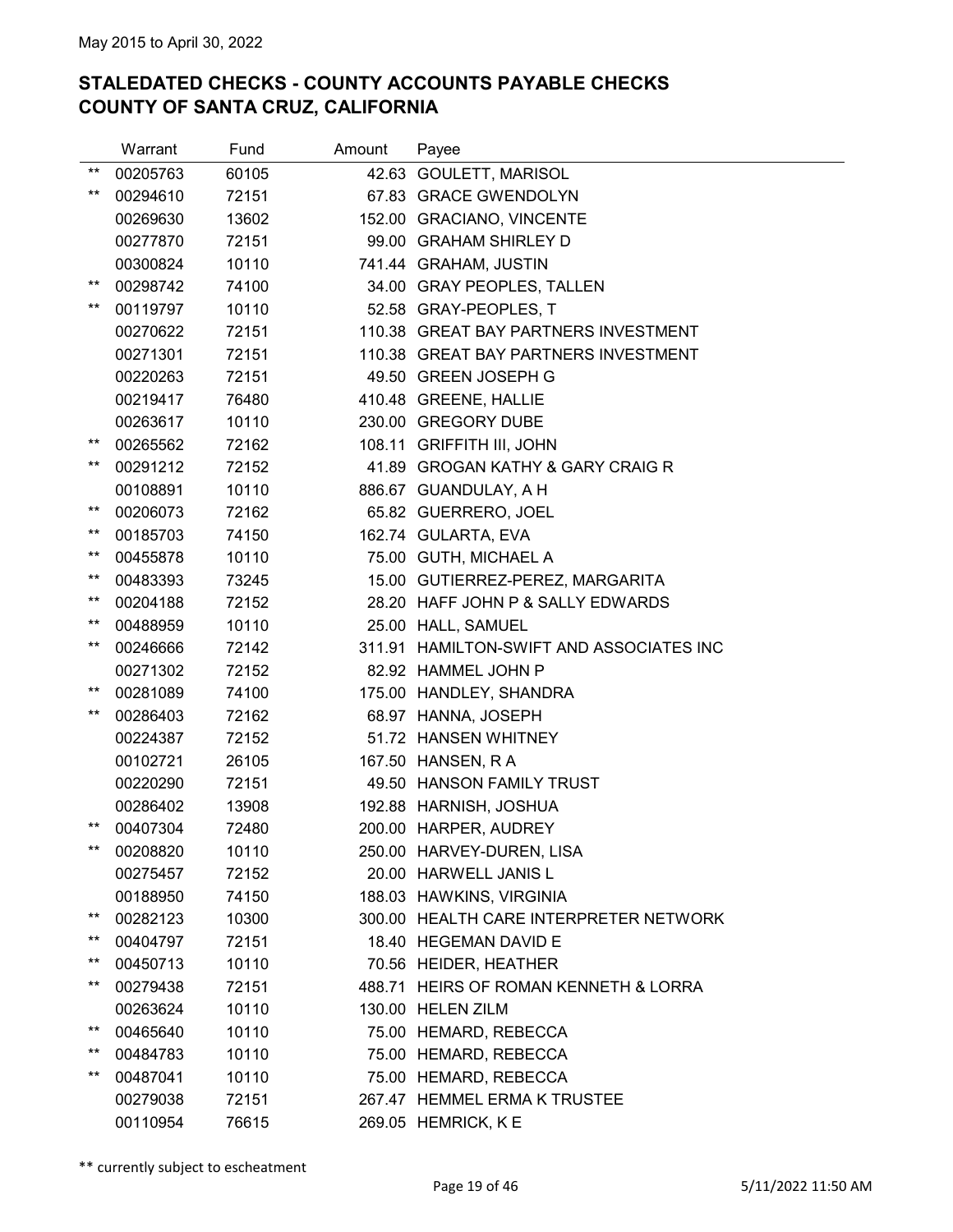|                 | Warrant  | Fund  | Amount | Payee                                   |
|-----------------|----------|-------|--------|-----------------------------------------|
|                 | 00188441 | 74150 |        | 114.50 HENARD, J L                      |
|                 | 00188534 | 74150 |        | 114.50 HENARD, J L                      |
| $***$           | 00275697 | 72501 |        | 1,425.56 HENDRICKS, MARK                |
| $^{\star\star}$ | 00184710 | 74150 |        | 292.75 HENDRIX, ROSEMARIE               |
| $^{\star\star}$ | 00171658 | 10110 |        | 251.88 HENDRY J                         |
| $***$           | 00172855 | 10110 |        | 323.48 HENDRY JADE                      |
|                 | 00270630 | 72151 |        | 813.69 HENG VIRGIL                      |
|                 | 00270631 | 72151 |        | 359.48 HENG VIRGIL J U/M                |
|                 | 00270631 | 72151 |        | 1,196.72 HENG VIRGIL J U/M              |
|                 | 00281180 | 13908 |        | 194.00 HENNESEY, RYEDER                 |
| $***$           | 00182432 | 74150 |        | 188.23 HENRY C AROL                     |
| **              | 00182225 | 74150 |        | 188.23 HENRY CAROL                      |
| $***$           | 00182290 | 74150 |        | 188.23 HENRY CAROL                      |
| $***$           | 00182358 | 74150 |        | 188.23 HENRY CAROL                      |
| $^{\star\star}$ | 00182515 | 74150 |        | 188.23 HENRY CAROL                      |
| $***$           | 00184624 | 74150 |        | 241.38 HENRY, CAROL                     |
|                 | 00275458 | 72151 |        | 67.23 HENSCHEL FRED CARL HENSCHEL JU    |
|                 | 00275458 | 72151 |        | 67.67 HENSCHEL FRED CARL HENSCHEL JU    |
|                 | 00232791 | 72152 |        | 440.06 HERING CHRISTOPH & PAULINE       |
|                 | 00229849 | 50215 |        | 20.70 HERMAN & GLENNA JEAN FERRIER      |
|                 | 00229849 | 50225 |        | 55.62 HERMAN & GLENNA JEAN FERRIER      |
|                 | 00270375 | 74100 |        | 51.00 HERNANDEZ NARANJO, ERIKA          |
| $^{\star\star}$ | 00122806 | 10300 |        | 107.88 HERNANDEZ, E                     |
| $^{\star\star}$ | 00403915 | 73245 |        | 70.00 HERNANDEZ, JULISSA                |
| $***$           | 00208212 | 10300 |        | 164.88 HERNANDEZ, LISA B                |
| $^{\star\star}$ | 00116146 | 26105 |        | 30.00 HERNANDEZ, ME                     |
| $^{\star\star}$ | 00184395 | 74150 |        | 385.00 HERNANDEZ, MARTHA                |
| $***$           | 00483394 | 73245 |        | 19.00 HERNANDEZ, MARTHA                 |
| $^{\star\star}$ | 00401813 | 73245 |        | 27.23 HERNANDEZ, MARTIN                 |
| $***$           | 00230847 | 72162 |        | 23.46 HERNANDEZ, NOE ORTIZ              |
| $***$           | 00483395 | 73245 |        | 20.00 HERNANDEZ, SABINO                 |
|                 | 00225243 | 72480 |        | 200.00 HERNANDEZ, SARAH                 |
|                 | 00106640 | 10110 |        | 30.09 HERNANDEZ-GUZMAN, E               |
|                 | 00289306 | 10110 |        | 322.28 HERRERA AVELLANO, CLAUDIA        |
|                 | 00219277 | 10110 |        | 62.06 HIDALGO, NATALIE                  |
|                 | 00220327 | 72151 |        | 49.50 HILDEBRAND KELVIN                 |
| $***$           | 00437240 | 60120 |        | 42.50 HILL, JANETTE M                   |
|                 | 00107757 | 10110 |        | 459.19 HITE, Q U                        |
| $***$           | 00269690 | 26105 |        | 5,849.83 HI-TECH EMERGENCY VEHICLE SERV |
|                 | 00266878 | 72151 |        | 469.38 HJALMARSSON PER                  |
|                 | 00279039 | 72151 |        | 1,256.34 HO ALLEN                       |
| **              | 00285252 | 72151 |        | 26.50 HOFVENDAHL JEANNE                 |
|                 | 00103043 | 10300 |        | 340.00 HOGELAND, C                      |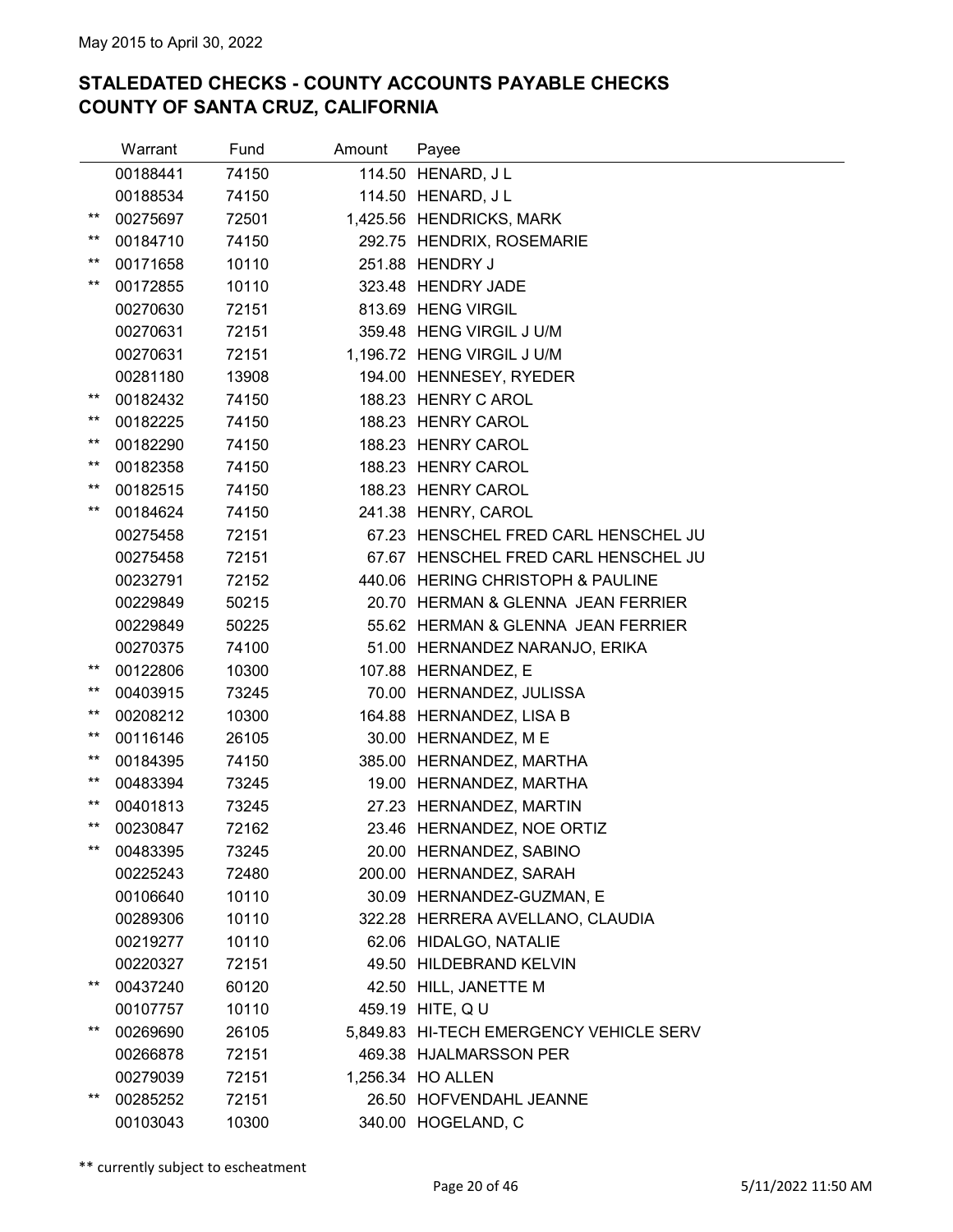|                 | Warrant  | Fund  | Amount | Payee                                   |
|-----------------|----------|-------|--------|-----------------------------------------|
|                 | 00189428 | 74150 |        | 168.56 HOGELAND, CHRISTIE               |
| $^{\star\star}$ | 00214601 | 72152 |        | 1,353.98 HOLLISTER BUSINESS PARK        |
| $***$           | 00437904 | 10110 |        | 15.00 HOLLY AKIYOSHI                    |
| **              | 00476162 | 60105 |        | 164.26 HOME DEPOT                       |
| $^{\star\star}$ | 00220251 | 76550 |        | 120.00 HOME SERVICES JANITORIAL SERVICE |
| $***$           | 00109619 | 76495 |        | 66.50 HORATH, D T                       |
| $***$           | 00112767 | 76495 |        | 232.72 HORATH, D T                      |
|                 | 00103998 | 10110 |        | 28.75 HORST, J                          |
| $^{\star\star}$ | 00204193 | 72152 |        | 200.33 HOSLER JAMES A & CATARINA H/W    |
| $***$           | 00473959 | 10300 |        | 52.90 HOUGARDY, MEGAN                   |
| $***$           | 00206074 | 72162 |        | 56.77 HOULE, WENDIE                     |
|                 | 00249267 | 72152 |        | 77.71 HOURIGAN JEREMY K H/W CP RS ET    |
|                 | 00230880 | 72151 |        | 95.18 HOUSER HOLDINGS LLC               |
|                 | 00230880 | 72151 |        | 443.00 HOUSER HOLDINGS LLC              |
| $^{\star\star}$ | 00217643 | 72480 |        | 50.00 HOWARD, CATHERINE                 |
|                 | 00238742 | 72151 |        | 50.64 HSBC BANK                         |
|                 | 00238742 | 72151 |        | 75.53 HSBC BANK                         |
|                 | 00240040 | 72151 |        | 368.69 HSBC BANK                        |
|                 | 00220356 | 72151 |        | 36.82 HUBBARD JENNY ANN                 |
|                 | 00255404 | 72152 |        | 29.95 HUBER BARBARA                     |
|                 | 00261796 | 72152 |        | 20.00 HUDSON JOHN FRANCIS U/M           |
|                 | 00106642 | 10110 |        | 560.04 HUERTA, K                        |
|                 | 00255497 | 10110 |        | 498.77 HUIT, KENNETH                    |
| $^{\star\star}$ | 00242057 | 72162 |        | 37.08 HULL, TIMOTHY                     |
|                 | 00220360 | 72151 |        | 49.50 HUME TARA L & DALE V JT           |
| $^{\star\star}$ | 00210064 | 72152 |        | 20.00 HUNT MUSI                         |
| $***$           | 00401815 | 73245 |        | 43.20 HUNTINGTON, ELIZABETH             |
|                 | 00260319 | 10110 |        | 29.50 HURLEY, BRENDAN                   |
| $^{\star\star}$ | 00435001 | 60105 |        | 141.00 HURLEY, JEFF                     |
| $***$           | 00113997 | 10110 |        | 336.41 HURVITZ, J H                     |
|                 | 00220364 | 72151 |        | 51.72 HUSOME M PATRICIA                 |
|                 | 00260545 | 76114 |        | 20.00 HUTCHINGS, CATHERINE              |
|                 | 00260545 | 76114 |        | 50.00 HUTCHINGS, CATHERINE              |
|                 | 00236997 | 72152 |        | 108.23 ILLICK LISA L                    |
|                 | 00284030 | 10110 |        | 326.87 IMMERSION 5 LLC                  |
|                 | 00287756 | 72152 |        | 121.68 INLAND EMPIRE                    |
| $^{\star\star}$ | 00210065 | 72152 |        | 120.52 INLAND EMPIRE ESCROW             |
|                 | 00220369 | 72151 |        | 49.50 INLAND EMPIRE ESCROW              |
|                 | 00220369 | 72151 |        | 49.50 INLAND EMPIRE ESCROW              |
|                 | 00220370 | 72151 |        | 49.50 INLAND EMPIRE ESCROW              |
|                 | 00220371 | 72151 |        | 49.50 INLAND EMPIRE ESCROW              |
|                 | 00289236 | 72152 |        | 55.36 INLAND EMPIRE ESCROW              |
| $^{\star\star}$ | 00211708 | 60120 |        | 401.92 INSERVIO3                        |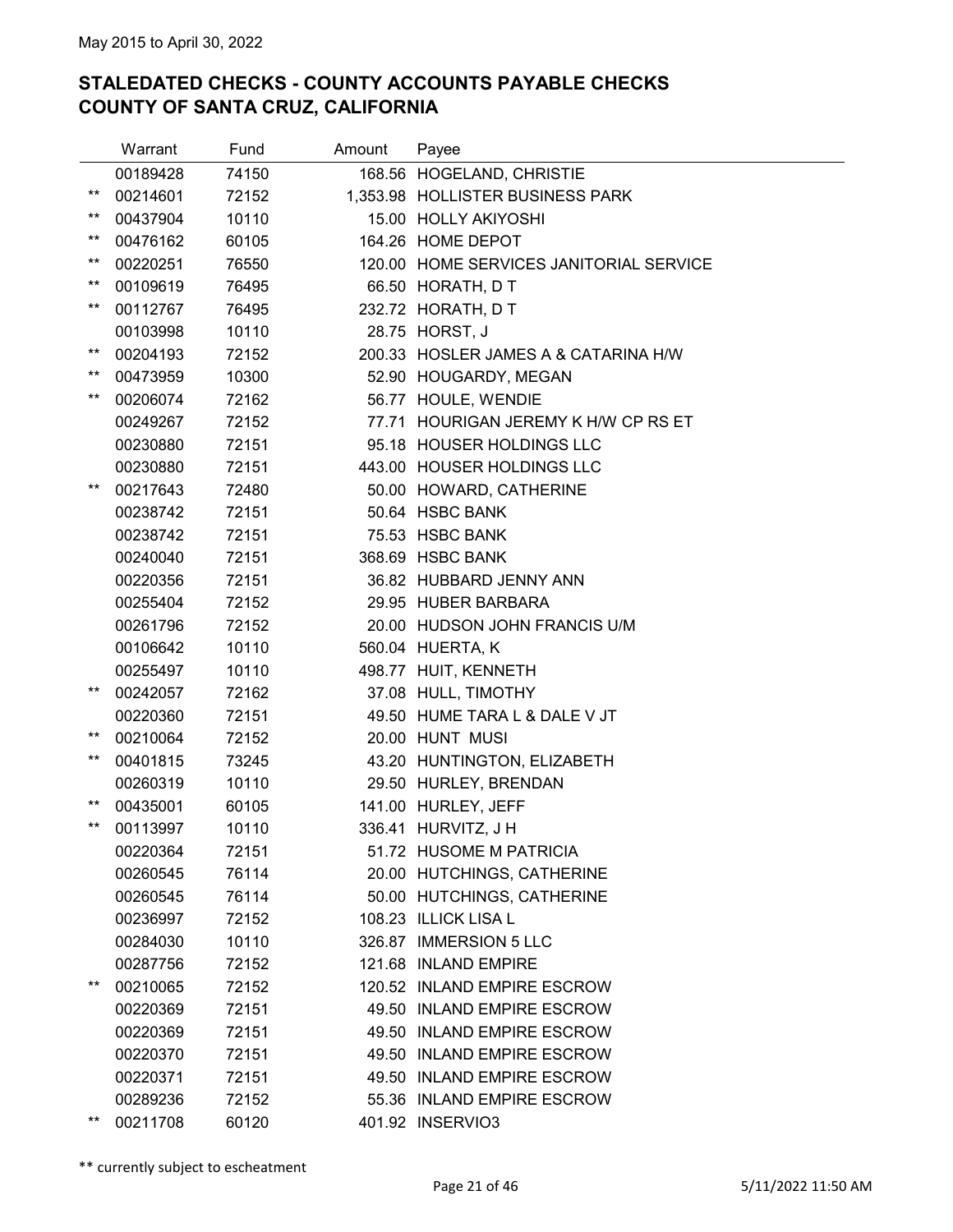|                 | Warrant  | Fund  | Amount | Payee                                  |
|-----------------|----------|-------|--------|----------------------------------------|
| $***$           | 00486898 | 60105 | 40.00  | INSTITUTE OF TRANSPORTATION ENGINEERS  |
| $***$           | 00409665 | 10110 |        | 55.00 ISABELLA PERRY                   |
|                 | 00275465 | 72152 |        | 106.85 JACKSON CHARLES E SUCCESSOR TR  |
|                 | 00257561 | 72151 |        | 115.70 JACKSON JAMES PAUL & ALISON KA  |
|                 | 00277912 | 72152 |        | 27.83 JACOBSEN FRANCES U               |
|                 | 00239690 | 60110 |        | 207.58 JACOBSON, PAUL                  |
|                 | 00234161 | 72151 |        | 2,570.58 JACOPETTI, DAVID K            |
|                 | 00263636 | 10110 |        | 130.00 JADE MON                        |
| $***$           | 00424648 | 10110 |        | 95.00 JADE STECK                       |
|                 | 00288271 | 72152 |        | 34.74 JAMES CLARK                      |
| $***$           | 00453098 | 72162 |        | 25.00 JAMES FULTON                     |
| $***$           | 00228822 | 10110 |        | 57.50 JANICE THORPE                    |
| $***$           | 00121056 | 26105 |        | 501.25 JANOW, T                        |
|                 | 00280207 | 10300 |        | 663.00 JANUS OF SANTA CRUZ             |
|                 | 00270823 | 13908 |        | 33.00 JASSO, ESTRELLA                  |
|                 | 00220395 | 72151 |        | 49.50 JAVIER PARAMO PACIFIC COAST KI   |
|                 | 0037540A | 72151 |        | 273.82 JAZ LLC                         |
| $^{\star\star}$ | 00228827 | 10110 |        | 57.50 JEAN ANDERSON                    |
| $***$           | 00409708 | 10110 |        | 130.00 JEANNE HOLMES                   |
|                 | 00287757 | 72152 |        | 157.63 JEFFREY LIONZ                   |
| $***$           | 00409717 | 10110 |        | 80.00 JENNIFER CAROLE                  |
|                 | 00263651 | 10110 |        | 130.00 JENNIFER MARINI                 |
|                 | 00241827 | 72152 |        | 33.08 JENSEN JERIL                     |
| $^{\star\star}$ | 00253413 | 10110 |        | 178.50 JESSICA PACE                    |
| $***$           | 00276326 | 72151 |        | 121.80 JIMENEZ RAYMOND & MARLIES C     |
|                 | 00282689 | 72162 |        | 37.32 JIMENEZ, FELIPE SALAS            |
| $^{\star\star}$ | 00109444 | 10110 |        | 91.51 JIRANEK, KY                      |
| $^{\star\star}$ | 00109747 | 10110 |        | 183.32 JIRANEK, K Y                    |
| $***$           | 00111440 | 10110 |        | 412.27 JIRANEK, K Y                    |
| $***$           | 00111653 | 10110 |        | 233.48 JIRANEK, KY                     |
|                 | 00258401 | 72162 |        | 20.00 JOA, HENRY                       |
| $***$           | 00294619 | 72151 |        | 483.96 JOEL L ROACH TRUST              |
| $***$           | 00294619 | 72151 |        | 718.77 JOEL L ROACH TRUST              |
|                 | 00263311 | 10110 |        | 637.47 JOES SANTA CRUZ                 |
| $***$           | 00287035 | 72151 |        | 62.68 JOHANSEN TYLER G                 |
|                 | 00245545 | 10110 |        | 110.00 JOHN GUERNSEY                   |
| $***$           | 00432356 | 72475 |        | 20.81 JOHN MERKLINGHAUS                |
|                 | 00279044 | 72151 |        | 4,254.78 JOHNSON BENJAMIN J & KATHLEEN |
|                 | 00270643 | 72152 |        | 36.30 JOHNSON LEONARD STEVEN           |
| $***$           | 00279744 | 10110 |        | 91.00 JOHNSON ROBERTS & ASSOCIATES     |
| $^{\star\star}$ | 00284880 | 72162 |        | 72.00 JOHNSON, MATTHEW                 |
| $***$           | 00219724 | 76620 |        | 100.00 JOHNSON, RANDY                  |
|                 | 00249779 | 72152 |        | 27.00 JONES DAVID H                    |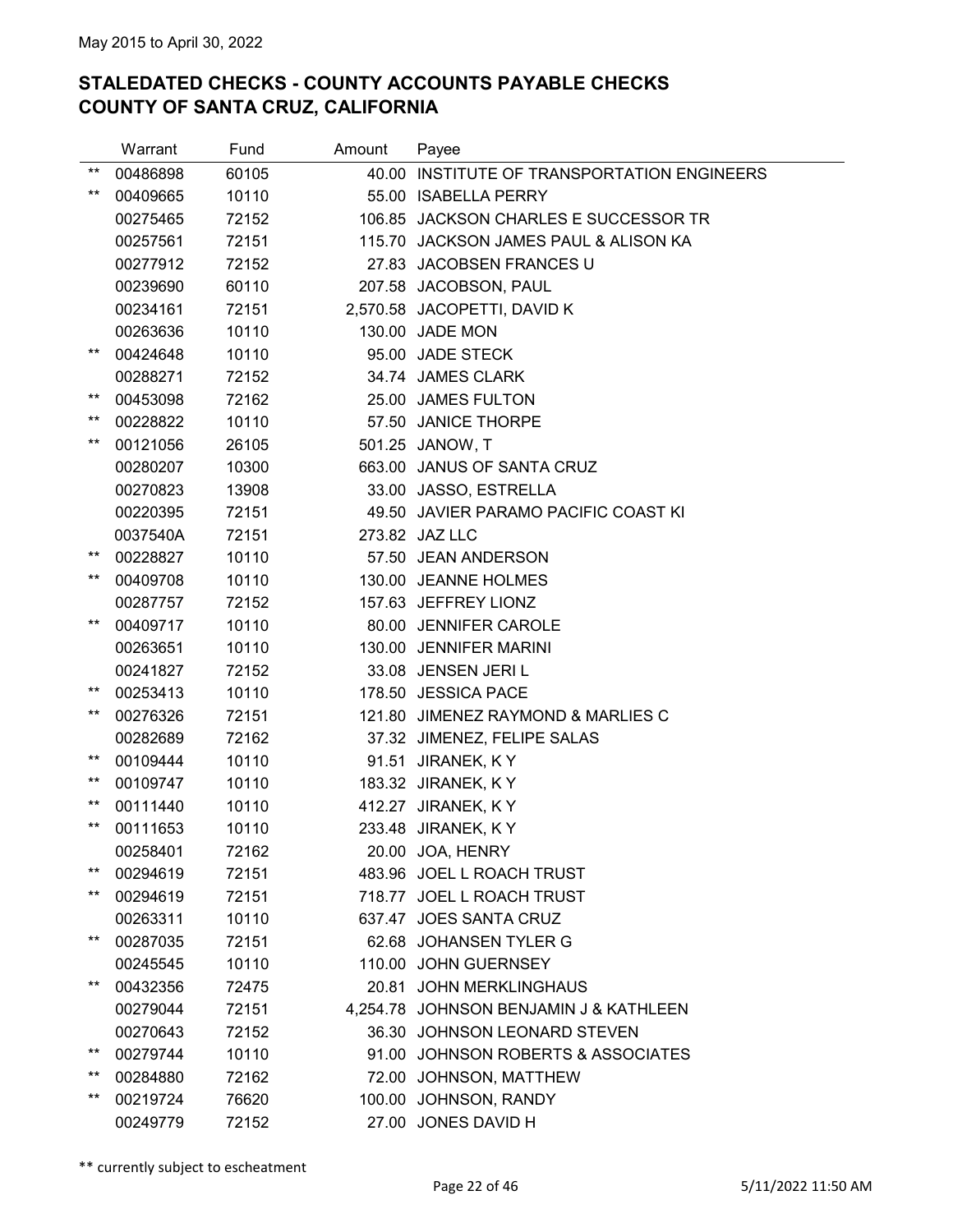|                 | Warrant  | Fund  | Amount | Payee                                 |
|-----------------|----------|-------|--------|---------------------------------------|
|                 | 00244844 | 72152 |        | 20.00 JONES DAVID P & PEGGY L         |
| $^{\star\star}$ | 00398834 | 74100 |        | 370.00 JONES, NICOLE                  |
| $***$           | 00206945 | 73245 |        | 43.26 JUAREZ, MARCOS                  |
|                 | 00220430 | 72151 |        | 49.50 JUDY S GINOCHIO LIVING TRUST    |
|                 | 00263685 | 10110 |        | 220.00 JULIETTE ROBINSON              |
|                 | 00263687 | 10110 |        | 400.00 KAISER PERMANENTE ARENA        |
|                 | 00235326 | 72162 |        | 178.28 KAISER, JOHN FREDERICK         |
| $***$           | 00294975 | 72162 |        | 72.00 KANNELY, MATTHEW                |
| $^{\star\star}$ | 00210121 | 10110 |        | 57.50 KARAMVIR GAKHAL                 |
|                 | 00263690 | 10110 |        | 230.00 KARIN STOHN                    |
|                 | 00218717 | 72151 |        | 49.50 KASK INGE                       |
| $^{\star\star}$ | 00228925 | 10110 |        | 30.00 KATELYN RENTERIA                |
| $***$           | 00293713 | 10110 |        | 110.00 KATHLENE MCGINNIS              |
| $***$           | 00409801 | 10110 |        | 75.00 KATHLENE MCGINNIS               |
|                 | 00280111 | 72151 |        | 99.00 KATZ MAOR                       |
| $^{\star\star}$ | 00112666 | 10110 |        | 53.80 KEANE, Q A                      |
| $***$           | 00114602 | 10110 |        | 57.67 KEANE, Q A                      |
| $***$           | 00290278 | 72162 |        | 72.00 KECK, SHAWN                     |
|                 | 00280112 | 72151 |        | 172.00 KEEDY LESLIE ANNE S/W          |
|                 | 00112564 | 10110 |        | 495.26 KEEHN, A M                     |
| $^{\star\star}$ | 00275197 | 50175 |        | 1,575.00 KEISH ENVIRONMENTAL, PC      |
| $***$           | 00114802 | 10110 |        | 541.15 KELLAN, K P                    |
| $***$           | 00119239 | 76615 |        | 217.19 KELLER, L M                    |
| $^{\star\star}$ | 00441936 | 10110 |        | 30.00 KELLY EYNON                     |
|                 | 00280115 | 72151 |        | 180.60 KELLY MARK R                   |
| $***$           | 00276329 | 72151 |        | 528.92 KELLY THOMAS E & KELLY C H/W J |
|                 | 00108267 | 76470 |        | 637.58 KELLY, PD                      |
|                 | 00264340 | 72152 |        | 18.44 KENNEDY ROGER B                 |
|                 | 00280119 | 72151 |        | 114.85 KENOYER KELLY                  |
|                 | 00189108 | 74150 |        | 34.22 KENSILL, LESLIE                 |
|                 | 00189128 | 74150 |        | 17.11 KENSILL, LESLIE                 |
|                 | 00189173 | 74150 |        | 17.11 KENSILL, LESLIE                 |
|                 | 00189211 | 74150 |        | 17.11 KENSILL, LESLIE                 |
|                 | 00189253 | 74150 |        | 17.11 KENSILL, LESLIE                 |
|                 | 00189289 | 74150 |        | 17.11 KENSILL, LESLIE                 |
|                 | 00189332 | 74150 |        | 17.11 KENSILL, LESLIE                 |
|                 | 00189376 | 74150 |        | 17.11 KENSILL, LESLIE                 |
|                 | 00189429 | 74150 |        | 17.11 KENSILL, LESLIE                 |
|                 | 00189474 | 74150 |        | 17.11 KENSILL, LESLIE                 |
|                 | 00107995 | 26105 |        | 245.63 KENT, I                        |
| $^{\star\star}$ | 00469649 | 72480 |        | 200.00 KERRIGAN, NOAH                 |
| $^{\star\star}$ | 00210156 | 10110 |        | 37.50 KEVIN NELANDER                  |
|                 | 00102729 | 26105 |        | 993.75 KHALDI, K                      |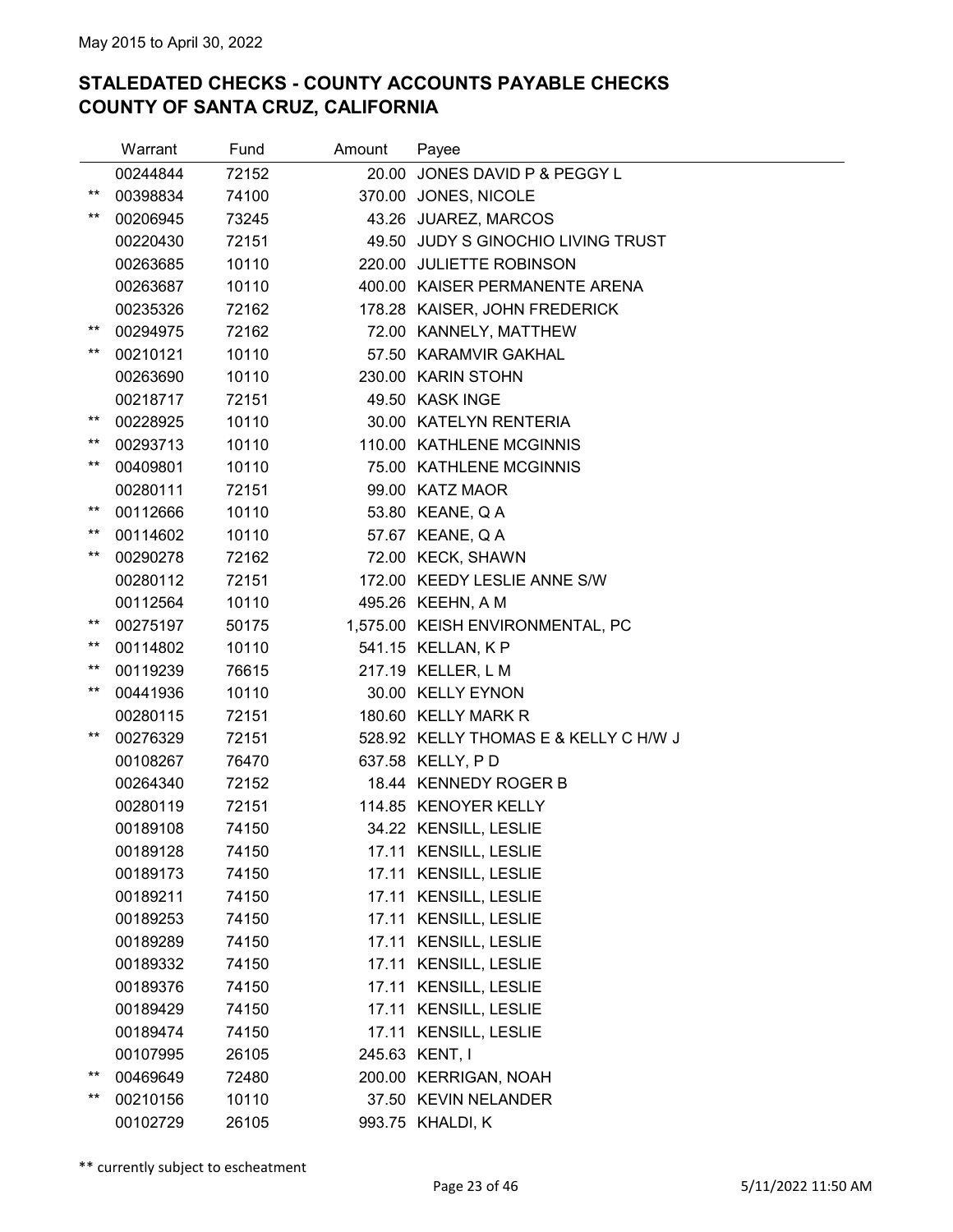|                 | Warrant  | Fund  | Amount | Payee                                  |
|-----------------|----------|-------|--------|----------------------------------------|
|                 | 00107996 | 26105 |        | 1,195.00 KHALDI, K                     |
|                 | 00251247 | 72152 |        | 46.00 KIESER EARL J & MARILYN J TRUS   |
|                 | 00251247 | 72152 |        | 170.30 KIESER EARL J & MARILYN J TRUS  |
|                 | 00219369 | 72475 |        | 115.00 KIM, STELLA                     |
|                 | 00217898 | 72151 |        | 150.38 KIMBERLY HUTTON                 |
| $***$           | 00409823 | 10110 |        | 75.00 KIMBERLY MOORE                   |
|                 | 00241174 | 72151 |        | 16.08 KINGI CHADWICK MICHAEL           |
|                 | 00241174 | 72151 |        | 297.96 KINGI CHADWICK MICHAEL          |
| $***$           | 00296860 | 72151 |        | 16.50 KNECHT JUSTALAN                  |
| $***$           | 00401388 | 72162 |        | 33.27 KNECHT, DANIEL                   |
| **              | 00405973 | 72162 |        | 39.22 KNECHT, DANIEL                   |
|                 | 00270650 | 72151 |        | 76.30 KNIGHT SIBYL                     |
|                 | 00270650 | 72151 |        | 705.82 KNIGHT SIBYL                    |
| $***$           | 00221827 | 72501 |        | 4,575.90 KNIGHT, TRICIA                |
| **              | 00294620 | 72152 |        | 139.60 KOBZA DAVID J                   |
| $^{\star\star}$ | 00286409 | 72162 |        | 134.26 KOEBEL, KEVIN                   |
| $^{\star\star}$ | 00297784 | 72475 |        | 61.00 KOEBLER, SUZANNE                 |
|                 | 00280130 | 72151 |        | 172.00 KOENIG GEORGE PURINGTON & DIAN  |
| $***$           | 00183348 | 74150 |        | 500.00 KOPECKY JACK                    |
| $***$           | 00278703 | 72152 |        | 20.00 KORB BRUCE                       |
|                 | 00220480 | 72151 |        | 49.50 KOUNTZ ROUCHANN                  |
| $***$           | 00210161 | 10110 |        | 37.50 KOVIDA U                         |
| **              | 00288112 | 72475 |        | 61.00 KUBIATOWICZ, ROBERT              |
|                 | 00262994 | 72151 |        | 543.48 KUPAN USA LLC                   |
| $^{\star\star}$ | 00488720 | 72142 |        | 50.37 KURTZ, BRAD                      |
| $^{\star\star}$ | 00441952 | 10110 |        | 95.00 KYLE GILBERT                     |
| **              | 00206970 | 72152 |        | 17.57 L. & K. GASKE                    |
|                 | 00280139 | 72151 |        | 172.00 LA ROSA ROBERT U/M              |
|                 | 00264341 | 72152 |        | 19.00 LACEY ESTELLA C                  |
|                 | 00261256 | 76585 |        | 280.00 LACKEY, NATHAN                  |
|                 | 00222393 | 73245 |        | 30.28 LADD, AMY                        |
| **              | 00480910 | 74100 |        | 21.50 LANDE, BRIAN                     |
|                 | 00280145 | 72151 |        | 181.58 LANDEL ROBERT F & AURORA M TRU  |
|                 | 00276742 | 72152 |        | 94.40 LANE HEATHER ANN                 |
| $***$           | 00204206 | 72152 |        | 46.13 LANI L GRIFFITHS                 |
|                 | 00284718 | 10110 |        | 32.80 LANNING, KURT                    |
|                 | 00285757 | 13908 |        | 23.00 LARA, VICTOR A                   |
|                 | 00224911 | 72151 |        | 37.00 LARA-LEON ANGEL                  |
|                 | 00246911 | 72152 |        | 1,018.68 LARETA                        |
|                 | 00108710 | 10110 |        | 87.20 LARIOS, MENDOZA, E               |
|                 | 00266912 | 72151 |        | 3,621.72 LARIZ MATTHEW O & MANDY L H/W |
| **              | 00448888 | 72475 |        | 100.00 LARS STOKKEBYE                  |
|                 | 00109431 | 10110 |        | 136.67 LARSON, J                       |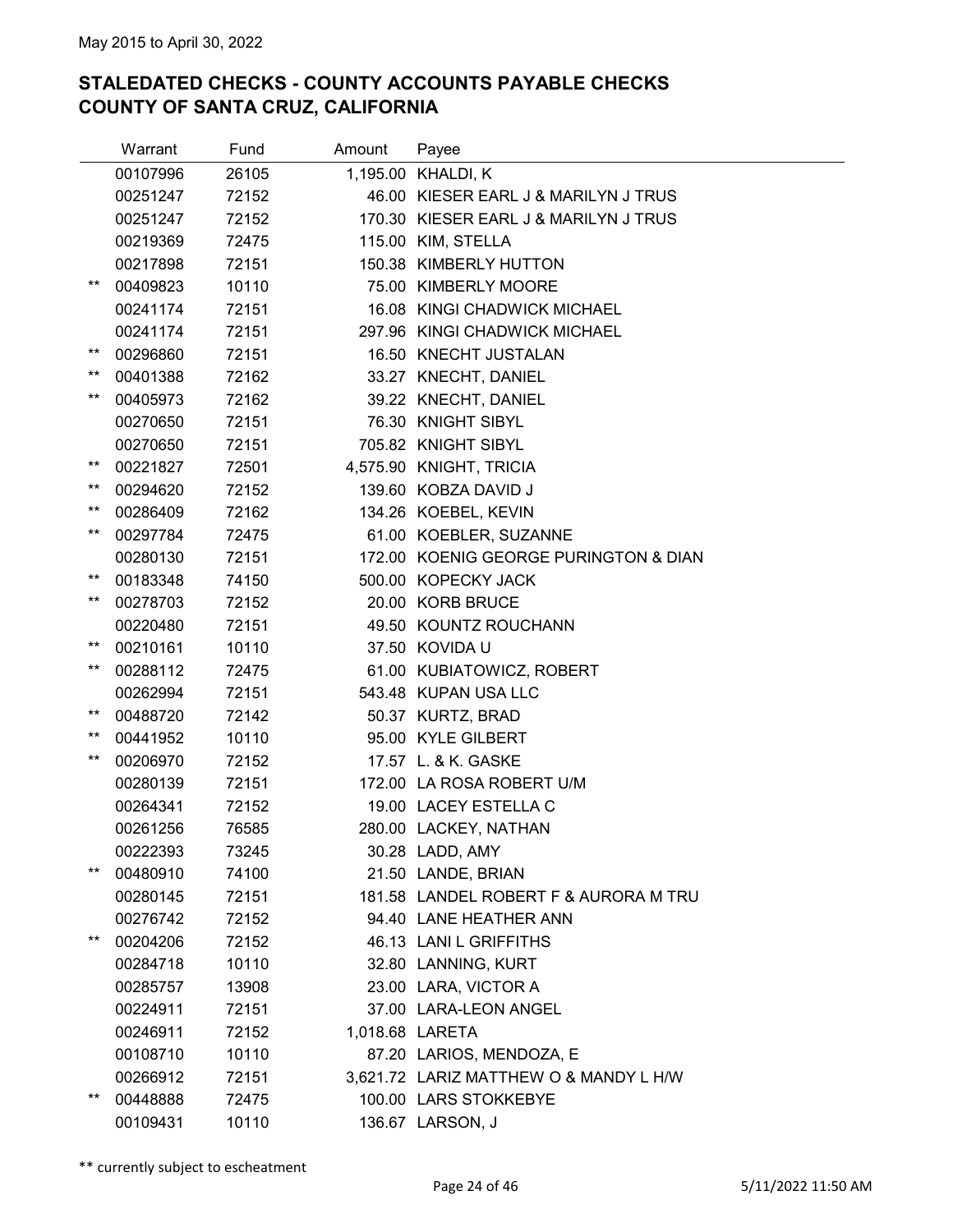|                 | Warrant  | Fund  | Amount | Payee                                             |
|-----------------|----------|-------|--------|---------------------------------------------------|
|                 | 00256924 | 72151 |        | 95.38 LARTER SALVETORIA & THOMAS W                |
| $***$           | 00297441 | 76511 |        | 1,370.43 LAS ANIMAS CONCRETE INC                  |
| $^{\star\star}$ | 00228968 | 10110 |        | 50.00 LAS CUMBRES COMM CTR                        |
| $***$           | 00442978 | 73245 |        | 430.01 LAURA WASIELEWSKI                          |
|                 | 00275474 | 72152 |        | 869.65 LAURIE DUNCAN & SARAH                      |
|                 | 00263716 | 10110 |        | 30.00 LAVERNE COLEMAN                             |
|                 | 00287163 | 10110 |        | 90.00 LAVERNE COLEMAN                             |
|                 | 00253058 | 10110 |        | 400.00 LAW ENFORCEMENT PSYCHOLOGICAL SERVICES INC |
|                 | 00104964 | 76480 |        | 784.04 LAWTON, M                                  |
|                 | 00264985 | 72152 |        | 30.36 LAWYERS TITLE                               |
|                 | 00275725 | 13602 |        | 18.41 LAZARUS, DIANE                              |
| $^{\star\star}$ | 00284885 | 72162 |        | 144.00 LAZO, ALEJANDRO                            |
| $^{\star\star}$ | 00294623 | 72151 |        | 4,321.56 LBUBS 2004-C4 ENTERPRISE WAY L           |
| $***$           | 00250261 | 10300 |        | 288.46 LEDESMA-PENA, BELINDA                      |
| $^{\star\star}$ | 00266523 | 76465 |        | 843.65 LEE ASSOCIATES                             |
| $^{\star\star}$ | 00210182 | 10110 |        | 80.00 LEE DENTON                                  |
| $***$           | 00494114 | 74100 |        | 21.50 LEE, JOSEPH                                 |
| $***$           | 00233516 | 73245 |        | 62.50 LEFEBRE, DOUGLAS                            |
|                 | 00275476 | 72151 |        | 23.74 LEGG JAMES                                  |
|                 | 00276064 | 72152 |        | 3,465.53 LEGGETTS LANDING                         |
| $^{\star\star}$ | 00274797 | 72151 |        | 52.42 LEGORRETA ARMANDO GARCIA H/W J              |
| **              | 00492210 | 72142 |        | 25.00 LEHN, CHASE                                 |
| $***$           | 00258513 | 76643 |        | 200.00 LEIBENSON, SAGE K                          |
|                 | 00250345 | 72152 |        | 15.47 LEIDER JEFFREY C                            |
| $^{\star\star}$ | 00116777 | 10300 |        | 423.74 LEININGER, J H                             |
| $^{\star\star}$ | 00441970 | 10110 |        | 75.00 LENA THALER                                 |
| $***$           | 00279445 | 72151 |        | 70.80 LEON SHARON                                 |
| $^{\star\star}$ | 00279445 | 72151 |        | 591.30 LEON SHARON                                |
|                 | 00268625 | 72152 |        | 20.00 LEONARD WENDY                               |
| $^{\star\star}$ | 00293763 | 10110 |        | 75.00 LESLEY GUNNELLS-RAMOS                       |
|                 | 00284116 | 72151 |        | 148.58 LEUNG FREDERICK CHI-CHING                  |
| $***$           | 00292100 | 10110 |        | 500.00 LEVELL, MARK                               |
|                 | 00257296 | 72580 |        | 122.00 LEVELSET                                   |
| $^{\star\star}$ | 00186227 | 74150 |        | 196.21 LEWIS, BYRON                               |
| **              | 00186279 | 74150 |        | 196.21 LEWIS, BYRON                               |
| **              | 00186334 | 74150 |        | 197.76 LEWIS, BYRON                               |
| $^{\star\star}$ | 00480861 | 10110 |        | 80.00 LEWIS, SYLVIA                               |
| $^{\star\star}$ | 00488010 | 10110 |        | 120.00 LEWIS, SYLVIA                              |
|                 | 00188376 | 74150 |        | 368.00 LIKELY, JUDITH                             |
|                 | 00188450 | 74150 |        | 368.00 LIKELY, JUDITH                             |
|                 | 00188544 | 74150 |        | 368.00 LIKELY, JUDITH                             |
| **              | 00442977 | 73245 |        | 75.00 LILA WARD                                   |
|                 | 00280880 | 72151 |        | 82.74 LIN JAMES YI                                |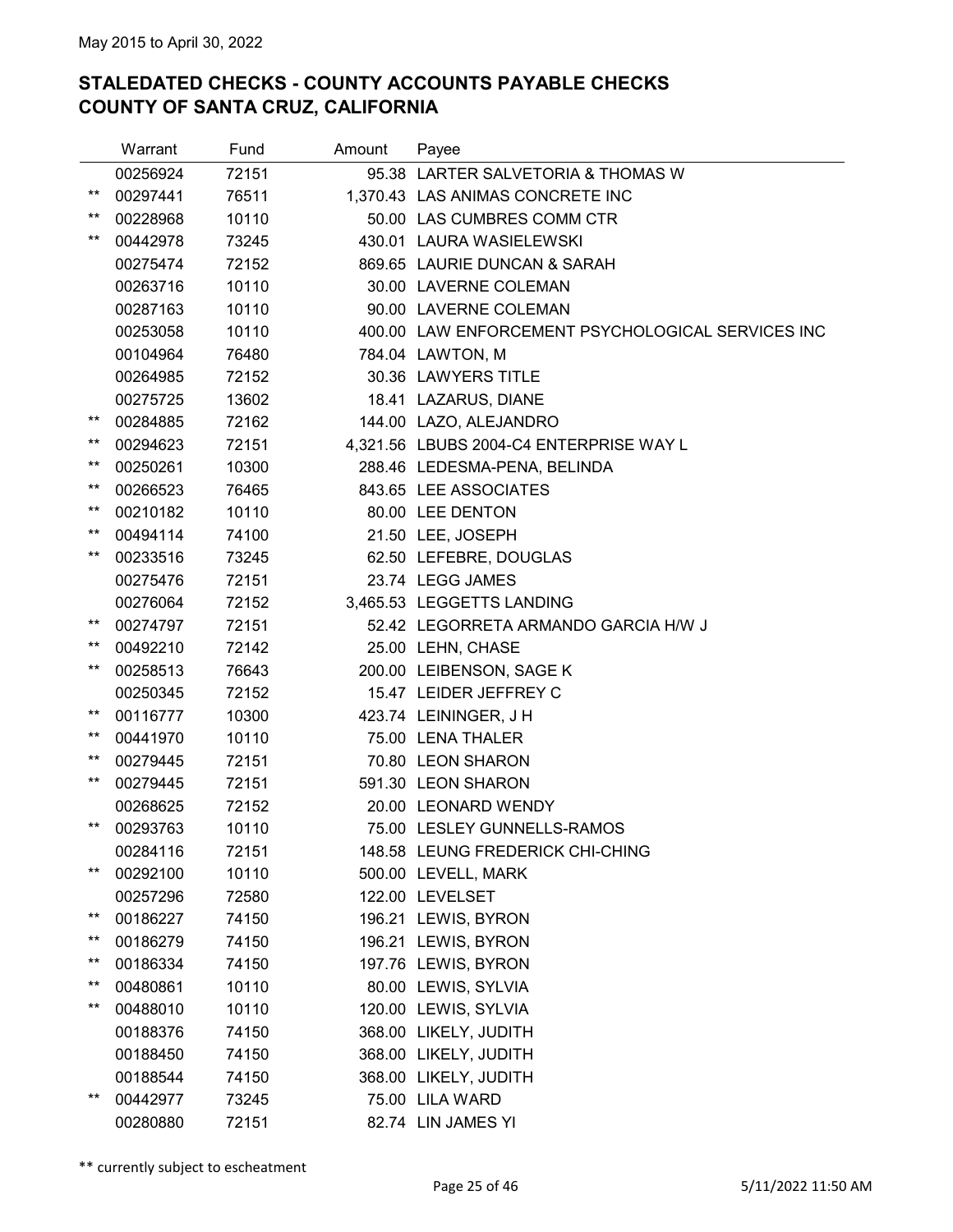|                 | Warrant  | Fund  | Amount | Payee                                   |
|-----------------|----------|-------|--------|-----------------------------------------|
| $***$           | 00186925 | 74150 |        | 137.00 LINT, BELIA SURVIVOR             |
| $***$           | 00186980 | 74150 |        | 137.00 LINT, BELIA SURVIVOR             |
| $^{\star\star}$ | 00187181 | 74150 |        | 134.00 LINT, BELIA SURVIVOR             |
| $***$           | 00187308 | 74150 |        | 134.00 LINT, BELIA SURVIVOR             |
|                 | 00188076 | 74150 |        | 134.00 LINT, BELIA SURVIVOR             |
|                 | 00188183 | 74150 |        | 134.00 LINT, BELIA SURVIVOR             |
|                 | 00188232 | 74150 |        | 134.00 LINT, BELIA SURVIVOR             |
|                 | 00188666 | 74150 |        | 131.00 LINT, BELIA SURVIVOR             |
|                 | 00188907 | 74150 |        | 131.00 LINT, BELIA SURVIVOR             |
|                 | 00188957 | 74150 |        | 131.00 LINT, BELIA SURVIVOR             |
|                 | 00189214 | 74150 |        | 127.00 LINT, BELIA SURVIVOR             |
|                 | 00189432 | 74150 |        | 127.00 LINT, BELIA SURVIVOR             |
|                 | 00220546 | 72152 |        | 30.77 LIPP CARA CONCETTA U/W            |
| $***$           | 00428287 | 73245 |        | 17.60 LISA C THOMPSON                   |
| $***$           | 00291981 | 72152 |        | 15.03 LISA LAVIOLETTE                   |
| $***$           | 00491953 | 73245 |        | 45.75 LIU, ZONGLI                       |
|                 | 00216553 | 72152 |        | 28.26 LIVINGSTON MARK                   |
|                 | 00261493 | 72152 |        | 48.35 LOCKE ROSE                        |
|                 | 00263728 | 10110 |        | 130.00 LOGAN BROOKES                    |
|                 | 00109347 | 10110 |        | 642.93 LOMMEN-NELSON, RH                |
| $***$           | 00117219 | 10300 |        | 75.00 LONG, D                           |
|                 | 00241177 | 72152 |        | 1,110.64 LONNBLAD SUSAN L M/W S/S       |
|                 | 00220559 | 72151 |        | 49.50 LOPEZ ELIZABETH JT ETAL           |
| $***$           | 00218522 | 10110 |        | 21.11 LOPEZ, ARMANDO                    |
| $***$           | 00218588 | 10110 |        | 50.00 LOPEZ, ARMANDO                    |
| $***$           | 00465901 | 10110 |        | 200.00 LOPEZ, JAVIER                    |
| $^{\star\star}$ | 00240773 | 10110 |        | 150.00 LOPEZ, JAYMIE RENEE              |
|                 | 00234672 | 10110 |        | 84.00 LOPEZ, PATRICIA                   |
|                 | 00228305 | 10110 |        | 37.88 LOPEZ, YOLANDA                    |
|                 | 00220567 | 72151 |        | 49.50 LOPEZ-DURAN VERONICA              |
| $***$           | 00112025 | 10110 |        | 83.63 LOPEZ-MUNOZ, J                    |
|                 | 00263730 | 10110 |        | 230.00 LORENA PENALOZA                  |
| $^{\star\star}$ | 00441393 | 10300 |        | 646.64 LOUGHLIN, KATHLEEN               |
|                 | 00188669 | 74150 |        | 152.31 LOUGHLIN, KATHLEEN               |
| $***$           | 00409904 | 10110 |        | 55.00 LOUISE SAUFLEY                    |
|                 | 00243647 | 72152 |        | 25.83 LOVE MARY ANGELEAN U/W            |
|                 | 00284441 | 10300 |        | 800.00 LUMETRA HEALTHCARE SOLUTIONS INC |
|                 | 00220578 | 72151 |        | 49.50 LUNA MARIA TERESA                 |
|                 | 00289501 | 76525 |        | 500.00 LUOTO, MARK                      |
|                 | 00280889 | 72151 |        | 171.90 LUTHERAN BIBLE CAMP ASSN OF NO   |
|                 | 00280889 | 72151 |        | 172.00 LUTHERAN BIBLE CAMP ASSN OF NO   |
|                 | 00280889 | 72151 |        | 172.00 LUTHERAN BIBLE CAMP ASSN OF NO   |
|                 | 00300821 | 74100 |        | 64.86 LUTUS, ELIZABETH                  |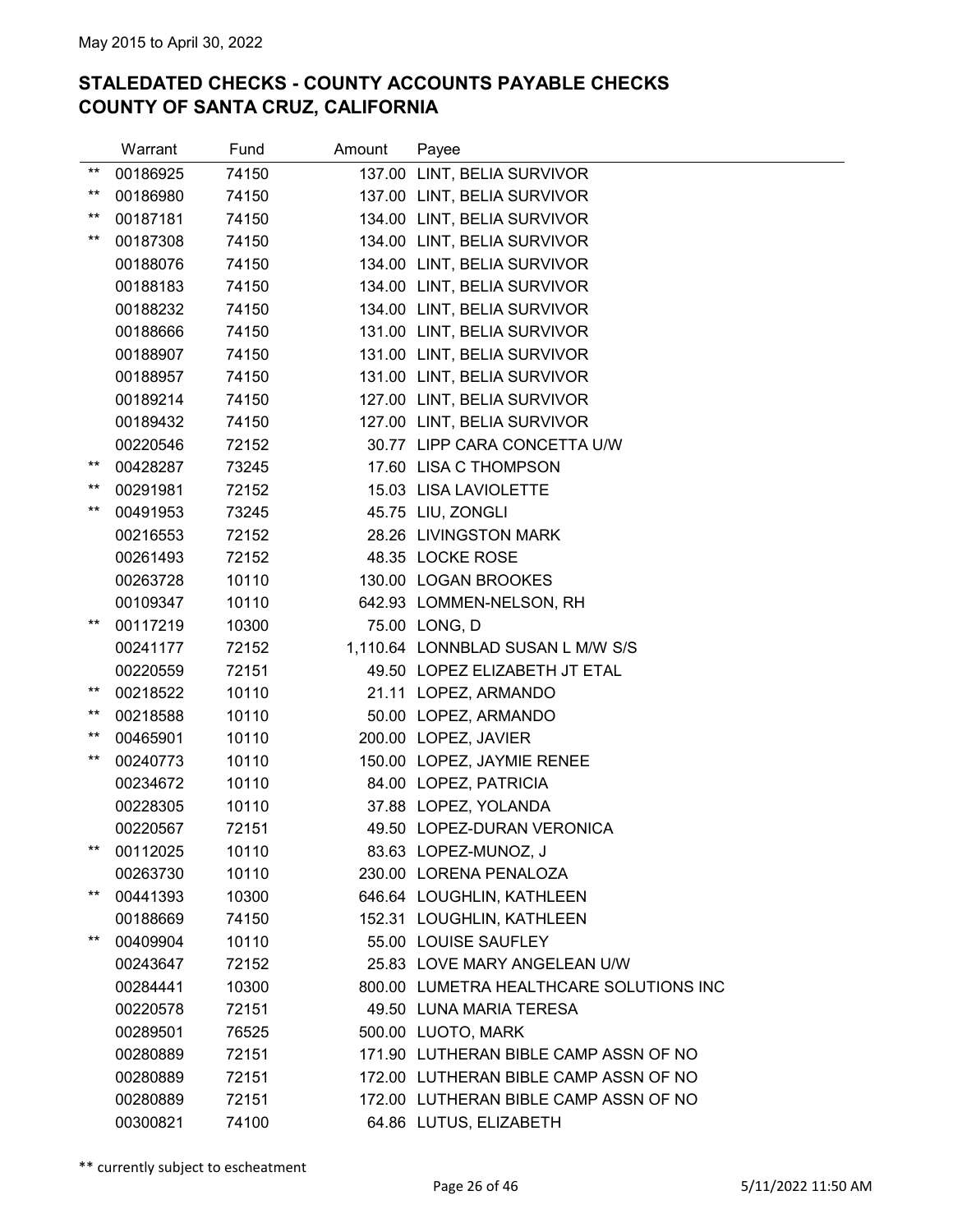|                 | Warrant  | Fund  | Amount   | Payee                         |
|-----------------|----------|-------|----------|-------------------------------|
| $***$           | 00449913 | 10300 |          | 195.44 LUTZ, BARBARA          |
|                 | 00270324 | 10110 |          | 22.88 MAAS, CASSIE            |
|                 | 00253464 | 10110 | 6,600.00 | MACIAS, EDWARD                |
| $***$           | 00111445 | 10110 |          | 131.23 MACMAHON, SP           |
|                 | 00276819 | 10110 | 300.00   | MACON, AMANDA                 |
| $***$           | 00442007 | 10110 | 37.50    | <b>MADELEINE MCMILLAN</b>     |
| $***$           | 00442010 | 10110 |          | 95.00 MADGE TAKAHASHI         |
|                 | 00106612 | 10110 |          | 657.62 MADISON, D             |
|                 | 00215646 | 10110 |          | 75.00 MADRIGAL, OLIVIA        |
|                 | 00215646 | 10110 |          | 75.00 MADRIGAL, OLIVIA        |
|                 | 00220602 | 72151 | 49.50    | MAGANA JESUS & ZAMORA BERTHA  |
| $^{\star\star}$ | 00118658 | 10110 |          | 5,995.06 MAGANA, J M          |
|                 | 00259411 | 76511 | 107.57   | MAGGIORA BROS DRILLING INC    |
| $***$           | 00296869 | 72151 |          | 32.56 MAGNUM PROPERTY LLC     |
| $***$           | 00296869 | 72151 |          | 162.24 MAGNUM PROPERTY LLC    |
| $***$           | 00471870 | 73245 |          | 126.38 MAHONEY, CONNOR        |
|                 | 00271731 | 72151 |          | 128.86 MAITLAND DANIEL JOSEPH |
|                 | 00111899 | 10110 | 171.05   | MAJOR, PA                     |
| $***$           | 00119458 | 10110 |          | 104.54 MALOE, R T             |
| $***$           | 00112845 | 10110 |          | 18.96 MALONE, RT              |
| $***$           | 00119293 | 10110 |          | 327.00 MALONE, R T            |
|                 | 00243560 | 76515 |          | 22.87 MANGAN, TYLER           |
|                 | 00188963 | 74150 | 368.00   | MANJARREZ, AIDA               |
| $***$           | 00120653 | 76515 | 108.00   | MANNINA, N P                  |
|                 | 00273428 | 12701 | 1,000.00 | MANNING, LINSI                |
|                 | 00267548 | 72152 |          | 944.39 MANUEL COLLEEN A       |
|                 | 00109877 | 76511 |          | 69.26 MARANI, R               |
|                 | 00109481 | 76511 |          | 69.26 MARANI, R J             |
|                 | 00110170 | 76511 |          | 69.27 MARANI, R J             |
|                 | 00110579 | 76511 |          | 69.26 MARANI, R J             |
|                 | 00110941 | 76511 |          | 69.26 MARANI, R J             |
| $***$           | 00409930 | 10110 | 130.00   | <b>MARGARET ERK</b>           |
|                 | 00245734 | 10110 | 75.00    | <b>MARGARET WATERS</b>        |
|                 | 00106156 | 10110 | 84.01    | MARIN, HP                     |
| $***$           | 00183518 | 74150 | 69.89    | <b>MARJORIE MILLAR</b>        |
|                 | 00263748 | 10110 | 575.00   | <b>MARLENE BOIS</b>           |
| $***$           | 00406507 | 72480 | 36.65    | <b>MARRIN, CAITLIN</b>        |
|                 | 00107930 | 76465 |          | 476.32 MARSE, C C             |
|                 | 00287194 | 10110 | 170.00   | <b>MARTHA MACAMBRIDGE</b>     |
|                 | 00288995 | 13908 |          | 237.04 MARTIN, GARY           |
| $***$           | 00187095 | 74150 | 371.00   | <b>MARTIN, JANET</b>          |
| $***$<br>$***$  | 00187186 | 74150 | 371.00   | MARTIN, JANET                 |
|                 | 00187264 | 74150 | 371.00   | MARTIN, JANET                 |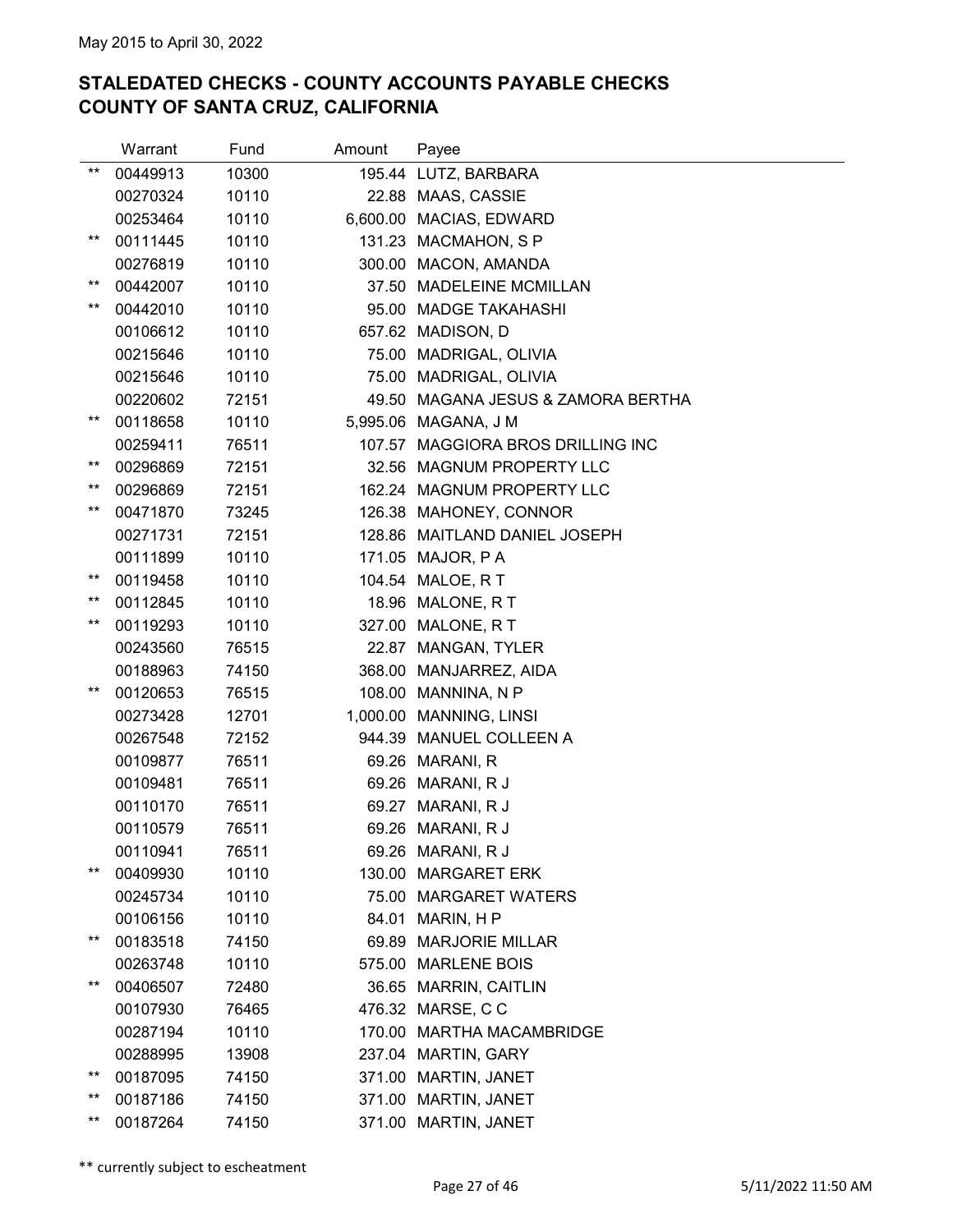|                 | Warrant  | Fund  | Amount | Payee                                   |
|-----------------|----------|-------|--------|-----------------------------------------|
| $***$           | 00187312 | 74150 |        | 371.00 MARTIN, JANET                    |
|                 | 00188030 | 74150 |        | 371.00 MARTIN, JANET                    |
|                 | 00220632 | 72151 |        | 49.50 MARTINEZ ADOLFO                   |
| $***$           | 00174231 | 26105 |        | 15.00 MARTINEZ D R                      |
|                 | 00220635 | 72151 |        | 49.50 MARTINEZ EZEQUIEL & REBECA MAR    |
|                 | 00285317 | 13908 |        | 678.80 MARTINEZ FARIAS, J J             |
|                 | 00271079 | 13908 |        | 29.00 MARTINEZ, ANGELICA M              |
| $^{\star\star}$ | 00484106 | 73245 |        | 16.12 MARTINEZ, FELIX                   |
|                 | 00242145 | 10110 |        | 50.00 MARTISUIS, NATHAN                 |
| $***$           | 00293863 | 10110 |        | 130.00 MARY BATES                       |
| $***$           | 00117621 | 10110 |        | 591.30 MATA, J                          |
|                 | 00280914 | 72151 |        | 198.00 MATHEWS PATRICIA M TRUSTEE       |
| $***$           | 00478332 | 76530 |        | 26.70 MATHIASEN, MICHAEL G              |
|                 | 00220649 | 72151 |        | 49.50 MATSUDA ENTERPRISES DBA TRAILE    |
|                 | 00220650 | 72151 |        | 49.50 MATSUDA ENTERPRISES LTD           |
|                 | 00230886 | 72151 |        | 22.63 MATTHEWS KATHARINE                |
|                 | 00230886 | 72151 |        | 24.11 MATTHEWS KATHARINE                |
|                 | 00230886 | 72151 |        | 66.79 MATTHEWS KATHARINE                |
|                 | 00230886 | 72151 |        | 73.47 MATTHEWS KATHARINE                |
|                 | 00263761 | 10110 |        | 120.00 MAXWELL FRIEDMANN                |
|                 | 00284543 | 10110 |        | 134.00 MAXWELL, NICHOLAS                |
|                 | 00220653 | 72151 |        | 49.50 MAYER AMY JO                      |
| $***$           | 00255381 | 10110 |        | 50.00 MAYER, MARILYN                    |
|                 | 00103614 | 60100 |        | 33.33 MAZIARZ, M                        |
|                 | 00279068 | 72151 |        | 1,616.78 MC ADAMS ARTHUR & MELISSA H/W  |
|                 | 00277917 | 72151 |        | 99.00 MC DANIEL DEAN                    |
| $***$           | 00206160 | 72152 |        | 1,157.69 MC KENNA KEVIN J & CHRISTINE M |
|                 | 00266938 | 72151 |        | 1,859.84 MC KENNA KEVIN J & CHRISTINE M |
|                 | 00281440 | 72152 |        | 204.40 MCAUSLAND CAROL ANN              |
| $***$           | 00451471 | 60105 |        | 50.00 McBEE, SARAH                      |
|                 | 00220661 | 72151 |        | 49.50 MCBETH SCOTT                      |
| $***$           | 00269902 | 72501 |        | 98.08 MCBRIEN, CATHERINE                |
| $***$           | 00256828 | 10110 |        | 40.00 MCCARRIN, MICHAEL                 |
| $***$           | 00285414 | 72162 | 144.00 | MCCARTNEY, RICHARD                      |
| $***$           | 00206605 | 10110 |        | 24.00 MCCLAIN, CARLA                    |
|                 | 00188151 | 74150 |        | 163.37 MCCLAY, DAVID                    |
|                 | 00188237 | 74150 |        | 163.37 MCCLAY, DAVID                    |
|                 | 00107963 | 76515 |        | 55.41 MCCLELLAND, P M                   |
|                 | 00102549 | 76480 | 149.61 | MCCOMAS, M A                            |
|                 | 00102686 | 76480 | 49.87  | MCCOMAS, M A                            |
| $***$           | 00122040 | 10110 | 60.00  | MCCORMICK, CL                           |
| $***$           | 00398946 | 10110 |        | 45.60 MCCORMICK, CONOR                  |
| $***$           | 00484108 | 73245 |        | 15.49 MCDANIEL, CYNTHIA PARKS           |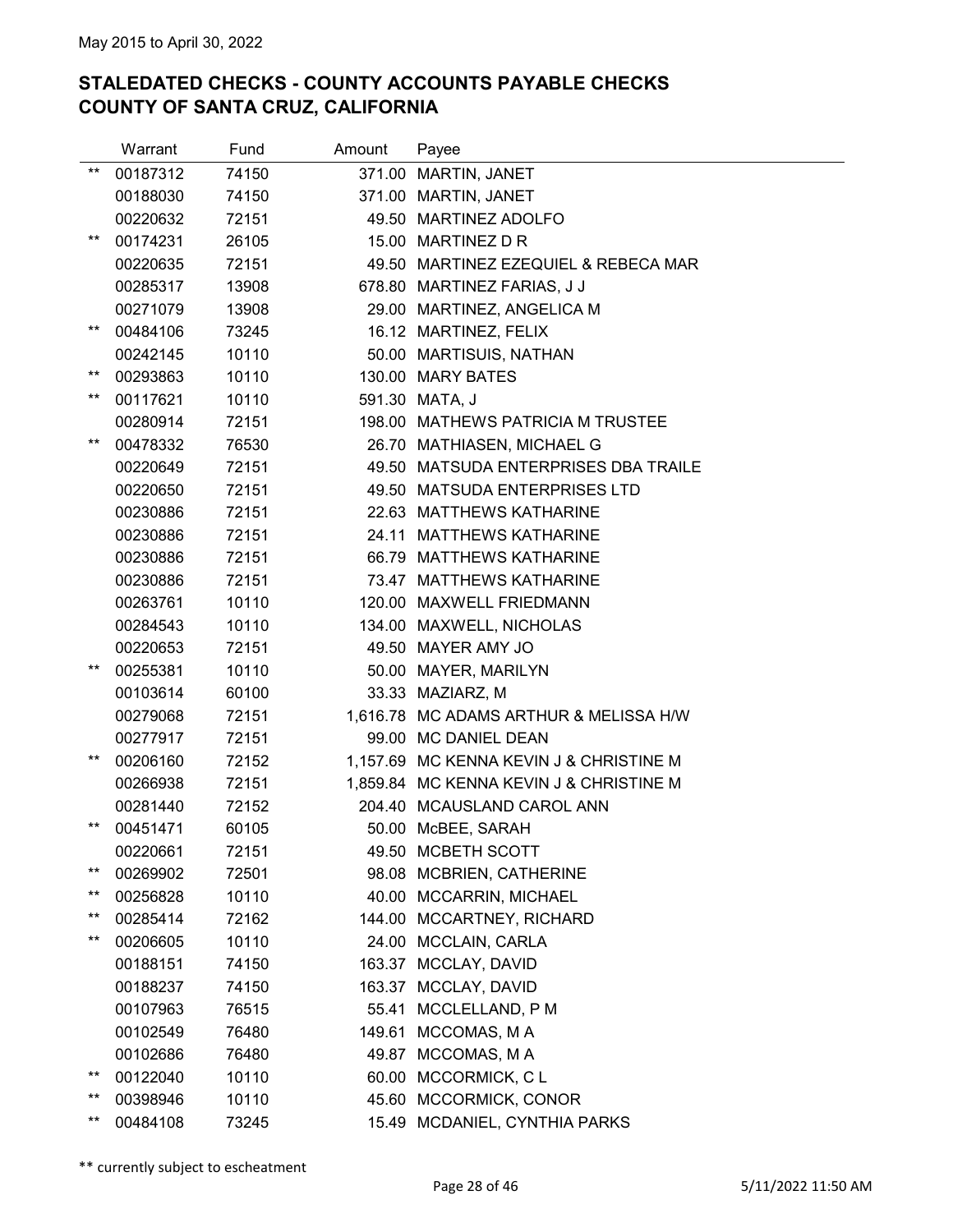|                 | Warrant  | Fund  | Amount | Payee                                |
|-----------------|----------|-------|--------|--------------------------------------|
|                 | 00187328 | 74150 |        | 201.50 MCDONALD, JUDITH              |
|                 | 00188031 | 74150 |        | 201.50 MCDONALD, JUDITH              |
| $***$           | 00291328 | 10110 |        | 59.00 MCDOUGALL, SHONA               |
|                 | 00225366 | 22250 | 384.80 | MCGRADE, KATHLEEN                    |
|                 | 00105948 | 10110 |        | 829.99 MCGRAIL, R P                  |
| $^{\star\star}$ | 00206698 | 10110 |        | 57.31 MCGUIRE, JESSICA               |
| $***$           | 00206698 | 10110 |        | 85.54 MCGUIRE, JESSICA               |
| $***$           | 00206698 | 10110 |        | 231.66 MCGUIRE, JESSICA              |
| $***$           | 00276351 | 72151 |        | 346.36 MCGUIRE, KELLY & YVONNE       |
|                 | 00284602 | 72151 |        | 50.84 MCKEEVER KEVIN T & AMY P       |
| $^{\star\star}$ | 00206161 | 72152 |        | 834.82 MCKENNA KEVIN & CHRISTINE H/W |
|                 | 00259442 | 72151 |        | 485.40 MCLAUGHLIN MARYBETH           |
|                 | 00103613 | 60100 |        | 33.33 MCLEAN, G C                    |
| $^{\star\star}$ | 00442073 | 10110 |        | 150.00 MEADHBH HAMRICK               |
| **              | 00293892 | 10110 |        | 210.00 MEADHBH HAMRICK               |
|                 | 00284121 | 72151 |        | 404.28 MEAD-NEWT CAROLYN S           |
|                 | 00284121 | 72151 |        | 1,509.96 MEAD-NEWT CAROLYN S         |
| $^{\star\star}$ | 00299402 | 72151 |        | 29.66 MEANS SCOTT T                  |
|                 | 00286281 | 13908 |        | 389.57 MEDINA, MARCOS R              |
| **              | 00108543 | 10110 |        | 33.04 MEE, AR                        |
|                 | 00220674 | 72151 |        | 51.97 MELINDA ASCENSIO & LAURIE STAF |
| $***$           | 00410024 | 10110 |        | 75.00 MELINDA DUNKLE                 |
|                 | 00252319 | 10110 |        | 99.00 MELLISH, LAURA                 |
|                 | 00224403 | 72151 |        | 85.42 Melo Gloria                    |
|                 | 00280935 | 72151 |        | 205.76 MELO JOSE R & EMILIA D        |
|                 | 00220676 | 72151 |        | 24.75 MELTZER THELMA                 |
|                 | 00253846 | 72152 |        | 672.18 MEMBERS TITLE                 |
| $^{\star\star}$ | 00205493 | 72162 | 155.00 | MENDOZA, JUAN                        |
|                 | 00285318 | 13908 |        | 86.80 MENDOZA, JULIO C               |
| $***$           | 00403595 | 10110 |        | 514.40 MENDOZA, LETICIA              |
| $^{\star\star}$ | 00252421 | 72162 |        | 51.84 MENDOZA, ZACHARY JULIAN        |
|                 | 00266944 | 72151 |        | 3,197.46 MERRELL WESLEY              |
| $^{\star\star}$ | 00281684 | 72152 |        | 20.00 MERRIAM ROBERT C & ELIZABETH J |
|                 | 00230889 | 72515 |        | 39.44 MERTENS SAMUEL D ETAL          |
|                 | 00247435 | 10110 |        | 146.00 METRO PCS                     |
|                 | 00264348 | 72151 |        | 194.88 MEYER BETHANY ROSE            |
|                 | 00230890 | 72151 |        | 97.04 MEYER CAROL KECK TRUSTEE       |
|                 | 00230890 | 72151 |        | 235.00 MEYER CAROL KECK TRUSTEE      |
| $^{\star\star}$ | 00488014 | 10110 |        | 45.00 MEZA, LAURA                    |
|                 | 00229897 | 50215 | 27.60  | MICHAEL & DIANE LALLEMAND            |
|                 | 00229897 | 50225 |        | 74.16 MICHAEL & DIANE LALLEMAND      |
| $^{\star\star}$ | 00201590 | 76585 |        | 110.00 MICHALAK, GENE                |
| $^{\star\star}$ | 00225106 | 76585 |        | 110.00 MICHALAK, GENE                |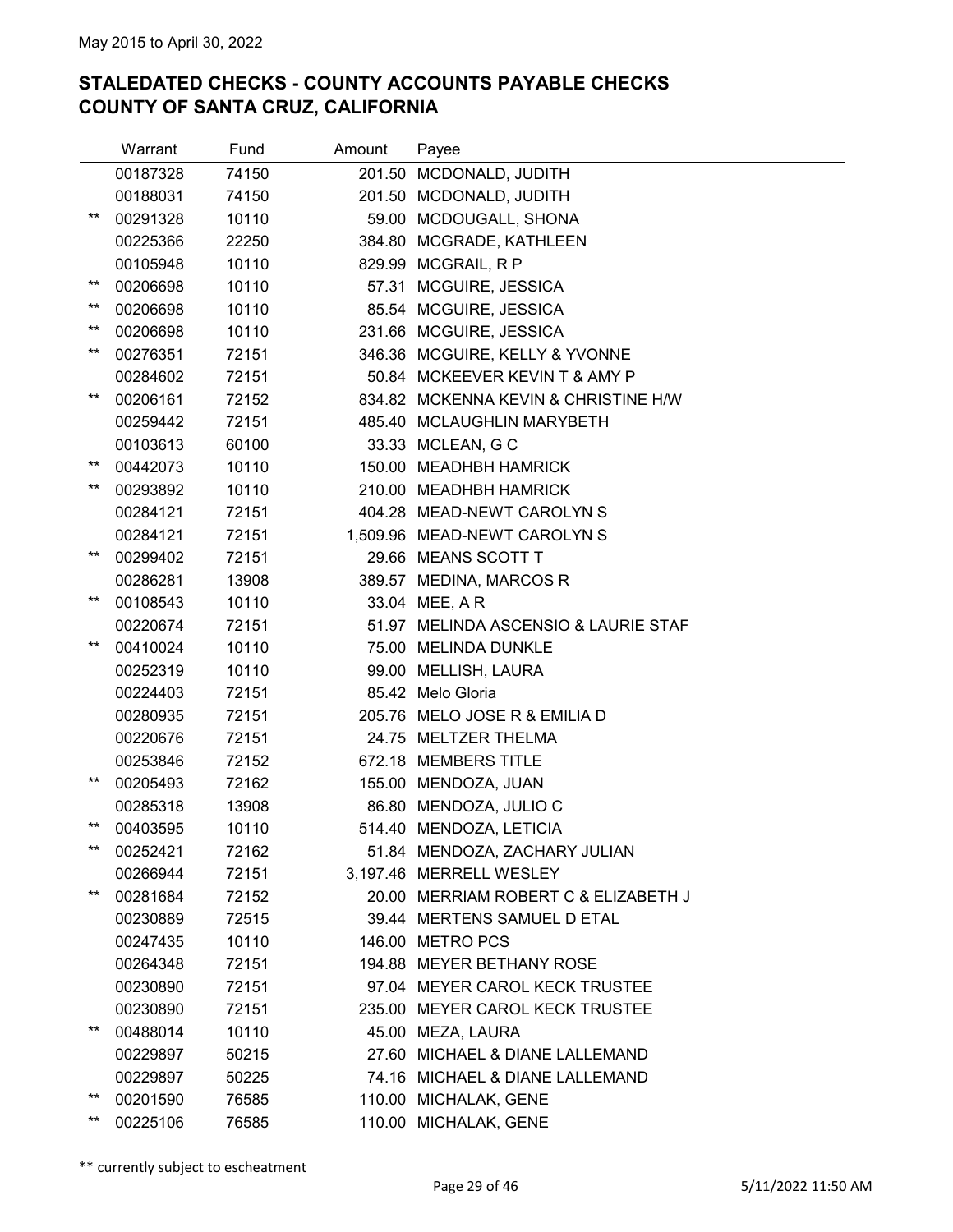|                 | Warrant  | Fund  | Amount | Payee                                        |
|-----------------|----------|-------|--------|----------------------------------------------|
| $***$           | 00229772 | 76585 |        | 110.00 MICHALAK, GENE                        |
| $***$           | 00433838 | 10110 |        | 43.20 MICHALAK, MELANIE                      |
|                 | 00264349 | 72151 |        | 1,171.08 MICKEY ALLSTON L                    |
| $^{\star\star}$ | 00448213 | 72501 |        | 1,018.04 MID PEN HOUSING CORPORATION         |
| **              | 00444829 | 10110 |        | 18.00 MIGUEL FABIAN MARTINEZ                 |
|                 | 00288824 | 72151 |        | 1,366.50 MILES DANIEL WALDEN & SHARON        |
| $***$           | 00202174 | 10300 |        | 2,227.65 MILHOUS CHILDRENS SERVICES INC      |
| $^{\star\star}$ | 00211997 | 10300 |        | 4,453.46 MILHOUS CHILDRENS SERVICES INC      |
| $^{\star\star}$ | 00182376 | 74150 |        | 72.89 MILLAR MARJORIE                        |
| $***$           | 00182537 | 74150 |        | 72.89 MILLAR MARJORIE                        |
| $***$           | 00183288 | 74150 |        | 72.89 MILLAR MARJORIE                        |
| $***$           | 00183420 | 74150 |        | 72.89 MILLAR MARJORIE                        |
| $***$           | 00183593 | 74150 |        | 69.89 MILLAR, MARJORIE                       |
| $***$           | 00184644 | 74150 |        | 66.89 MILLAR, MARJORIE                       |
|                 | 00266945 | 72151 |        | 3,416.34 MILLER CHRIS M/M SS                 |
|                 | 00220696 | 72151 |        | 49.50 MILLER FAMILY TRUST 113090             |
|                 | 00280944 | 72151 |        | 180.60 MILLER JOANNA SHARON                  |
| $***$           | 00283067 | 10110 |        | 35.16 MISSION LINEN SUPPLY                   |
| $***$           | 00121556 | 76495 |        | 25.85 MITCHELL, N M                          |
| $***$           | 00285415 | 72162 |        | 72.00 MOBILE KANGAROO                        |
| $***$           | 00294627 | 72151 |        | 45.26 MOBILE MUSIC MINISTRIES                |
|                 | 00105375 | 10110 |        | 555.66 MODAWALL, C J                         |
| $***$           | 00479586 | 10110 |        | 20.00 MOLESKY, MICHAEL                       |
|                 | 00230658 | 10110 |        | 30.00 MOLESKY, MICHAEL                       |
|                 | 00280950 | 72151 |        | 172.00 MONTEITH JON                          |
| $***$           | 00401396 | 72162 |        | 35.97 MONTEITH, CHRISTOPHER                  |
| $^{\star\star}$ | 00296240 | 10110 |        | 1,549.00 MONTEREY BAY AIR RESOURCES DISTRICT |
| $^{\star\star}$ | 00478771 | 72580 |        | 19.00 MONTEREY COUNTY SOCIAL SERVICES        |
| $***$           | 00240896 | 72475 |        | 289.00 MONTS, DIANE                          |
| $***$           | 00214658 | 72580 |        | 23.00 MOORE, KENNETH C                       |
|                 | 00216377 | 73245 |        | 48.00 MORA-DIAZ, MARTIN                      |
|                 | 00106638 | 10110 |        | 44.65 MORALES, I                             |
|                 | 00238767 | 72152 |        | 60.00 MORAN CARROL E                         |
|                 | 00220721 | 72151 |        | 49.50 MORENO SANTOS JT ETAL                  |
|                 | 00105007 | 10110 |        | 245.38 MORRISON, MJ                          |
|                 | 00238768 | 72152 |        | 41.47 MOSKO JOSEPH ANDREW & FRANCES          |
|                 | 00275492 | 72152 |        | 22.85 MOTT JEAN-MARIE                        |
| $***$           | 00495415 | 50110 |        | 40.00 MOYNIHAN, TIMOTHY                      |
|                 | 00266952 | 72152 |        | 90.76 MT HEAD MARINE SANITATION              |
|                 | 00110005 | 10110 |        | 96.33 MUGUME, D                              |
| $***$           | 00278716 | 72151 |        | 55.44 MUNDAY DAVID & SARAH                   |
|                 | 00259877 | 72151 |        | 15.22 MUNOZ SHARON                           |
|                 | 00259877 | 72151 |        | 60.56 MUNOZ SHARON                           |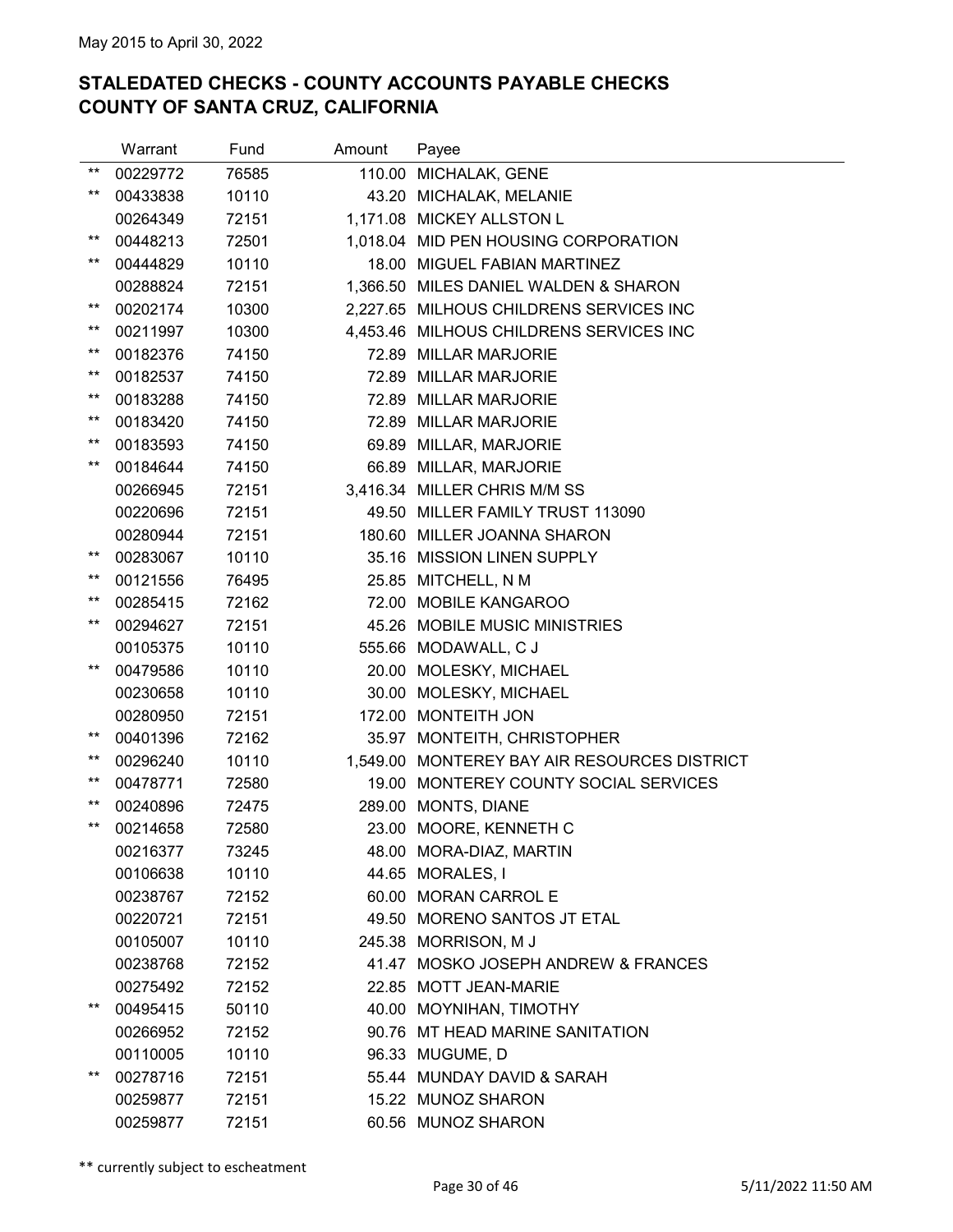|                 | Warrant  | Fund  | Amount         | Payee                             |
|-----------------|----------|-------|----------------|-----------------------------------|
| $***$           | 00406392 | 10110 | 80.00          | MUNOZ, EDGARDO                    |
| **              | 00409061 | 10110 |                | 100.00 MUNOZ, EDGARDO             |
| $***$           | 00200081 | 10110 |                | 27.20 MUNOZ, EDGARDO              |
|                 | 00288826 | 72151 |                | 472.06 MURPHY MARK                |
|                 | 00279074 | 72151 |                | 315.68 MURPHY THOMAS P S/M        |
| $^{\star\star}$ | 00482821 | 10110 |                | 300.00 MURPHY, JASON              |
|                 | 00109565 | 10110 |                | 256.75 MURRAY, J                  |
| $^{\star\star}$ | 00264937 | 74100 |                | 25.80 MURRAY, MAXFIELD            |
| $^{\star\star}$ | 00226627 | 72380 |                | 47.64 MUSEUM OF ART & HISTORY     |
| $***$           | 00183534 | 74150 |                | 169.31 MYRIAL WEBER               |
| $^{\star\star}$ | 00444122 | 72152 |                | 200.00 NADEAU LINDA               |
|                 | 00102933 | 10300 |                | 6,090.31 NAIR, L T                |
| $***$           | 00442117 | 10110 |                | 57.50 NANCYSUE KENSINGER          |
|                 | 00258226 | 10110 |                | 75.00 NAPSA                       |
|                 | 00258160 | 10110 |                | 225.00 NAPSA                      |
|                 | 00258605 | 10110 |                | 800.00 NAPSA                      |
| $^{\star\star}$ | 00236591 | 73245 |                | 33.45 NARANJO, ALEJANDRO          |
| $^{\star\star}$ | 00482390 | 10110 |                | 50.00 NAREZ, MAYRA                |
| $***$           | 00485991 | 10110 |                | 50.00 NAREZ, MAYRA                |
| $***$           | 00490044 | 10110 |                | 50.00 NAREZ, MAYRA                |
|                 | 00287217 | 10110 |                | 440.00 NATHAN ADAMS               |
| $***$           | 00410072 | 10110 |                | 210.00 NATHAN SALAZAR             |
|                 | 00232987 | 10110 |                | 150.00 NATIVIDAD MEDICAL CENTER   |
| $^{\star\star}$ | 00407981 | 10110 |                | 433.99 NAVARRO, JUAN              |
|                 | 00109010 | 10300 |                | 73.88 NEAS, M B                   |
|                 | 00280967 | 72151 |                | 49.50 NEDELSKY THOMAS TRUSTEE     |
| $^{\star\star}$ | 00288571 | 60120 |                | 291.66 NEEDHAM KEPNER & FISH LLP  |
| $^{\star\star}$ | 00290257 | 76495 |                | 387.90 NEGRO, LEONARD             |
| $^{\star\star}$ | 00296196 | 72151 |                | 20.06 NELSON PAUL E ETAL          |
| $***$           | 00296196 | 72151 |                | 61.28 NELSON PAUL E ETAL          |
| $***$           | 00184157 | 74150 |                | 349.87 NELSON, LYNN               |
| $***$           | 00214609 | 72152 |                | 40.00 NEW CYNTHIA                 |
|                 | 00108054 | 76645 |                | 308.00 NEWBY, T                   |
| **              | 00422059 | 72501 |                | 620.93 NEXTEL OF CALIFORNIA       |
| $***$           | 00420167 | 72501 |                | 45.96 NEXTG NETWORKS VCH 129340   |
| $^{\star\star}$ | 00112426 | 76615 | 1,265.71 NG, J |                                   |
|                 | 00273623 | 72238 |                | 200.00 NGUYEN, ANDY               |
|                 | 00233998 | 72151 |                | 81.78 NI DANIEL                   |
| $^{\star\star}$ | 00475366 | 10110 |                | 818.00 NICHOLS, MICHAEL H         |
|                 | 00256358 | 72152 |                | 60.82 NICHOLSON CLAYTON J         |
| $^{\star\star}$ | 00211528 | 72152 |                | 20.00 NICHOLSON ROBERT A TTRUSTEE |
|                 | 00280972 | 72151 |                | 86.00 NIELSEN GALEN & SARAH       |
| $***$           | 00436881 | 73245 |                | 16.00 NIELSEN MITCHELL            |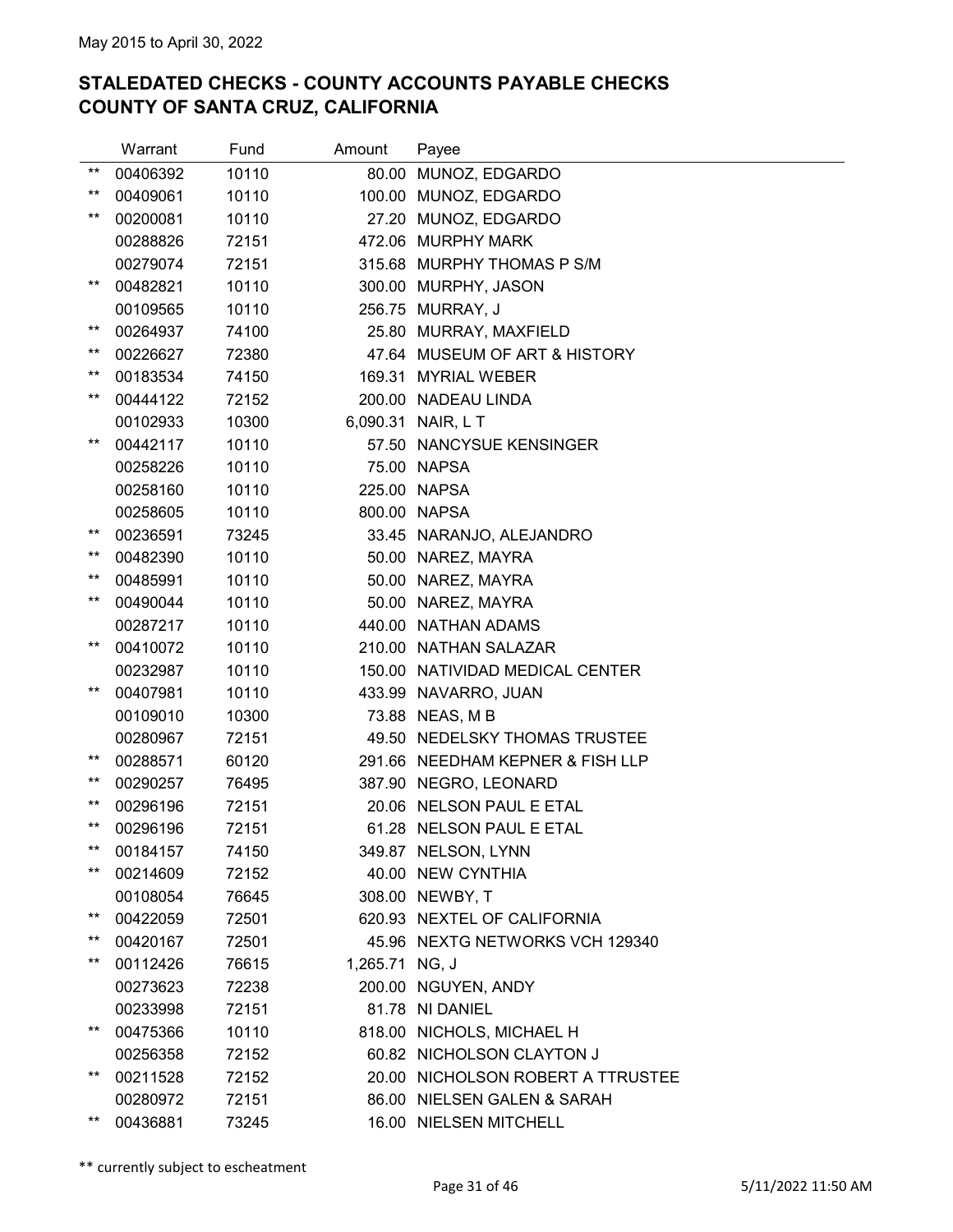|                 | Warrant  | Fund  | Amount | Payee                                  |
|-----------------|----------|-------|--------|----------------------------------------|
| $***$           | 00461291 | 76455 | 50.00  | NO CALIFORNIA TRAINING OFFICERS ASSOC  |
| $***$           | 00276516 | 72151 |        | 101.71 NOB HILL FOODS                  |
| $***$           | 00421022 | 72162 |        | 50.00 NOE HERMOSA                      |
|                 | 00112680 | 10110 |        | 176.36 NOORANI, SA                     |
| $^{\star\star}$ | 00456856 | 72162 |        | 538.00 NORMAN MAY                      |
|                 | 00279077 | 72152 |        | 229.20 NORRELL NIKI                    |
|                 | 00231036 | 10110 |        | 50.00 NUNEZ, JEANETTE                  |
|                 | 00233777 | 10110 |        | 50.00 NUNEZ, JEANETTE                  |
|                 | 00220762 | 72151 |        | 54.45 O BRIEN-ROJO JENNIFER A JT ETA   |
|                 | 00266966 | 72151 |        | 2,704.12 O CONNELL EILEEN M U/W        |
| $***$           | 00400356 | 72151 |        | 1,015.26 O NEILL SHAWNE                |
| $***$           | 00400356 | 72151 |        | 1,015.26 O NEILL SHAWNE                |
| $***$           | 00400356 | 72151 |        | 1,087.04 O NEILL SHAWNE                |
| $***$           | 00400356 | 72151 |        | 1,087.04 O NEILL SHAWNE                |
| $***$           | 00400356 | 72151 |        | 1,118.78 O NEILL SHAWNE                |
| $***$           | 00400356 | 72151 |        | 1,118.88 O NEILL SHAWNE                |
|                 | 00270148 | 72152 |        | 1,685.12 O NEILL WILLIAM F & BEVERLY A |
|                 | 00287657 | 10110 |        | 76.16 O'BRIEN, KATHRYN                 |
|                 | 00259447 | 72152 |        | 430.57 OCEANSIDE ESCROW                |
|                 | 00275496 | 72152 |        | 900.00 OCEANSIDE ESCROW                |
|                 | 00254508 | 72152 |        | 628.51 OCEANSIDE ESCROW # 20-0886      |
|                 | 00258402 | 72162 |        | 107.62 OCEANSIDE ESCROW SERVICES       |
|                 | 00260797 | 72152 |        | 125.44 OCEANSIDE ESCROW SERVICES       |
|                 | 00260822 | 72152 |        | 131.06 OCEANSIDE ESCROW SERVICES       |
|                 | 00260830 | 72152 |        | 225.57 OCEANSIDE ESCROW SERVICES       |
|                 | 00265899 | 72152 |        | 76.94 OCEANSIDE ESCROW SERVICES        |
|                 | 00265892 | 72152 |        | 146.64 OCEANSIDE ESCROW SERVICES       |
|                 | 00268645 | 72151 |        | 614.16 OCEANSIDE ESCROW SERVICES       |
|                 | 00259449 | 72152 |        | 545.84 OCEANSIDE ESCROW SERVICES INC   |
|                 | 00260857 | 72152 |        | 200.52 OCEANSIDE ESCROW SERVICES INC   |
| $***$           | 00456818 | 60105 |        | 42.00 OCHOA, ROBERT                    |
|                 | 00242924 | 10110 |        | 15.01 OCONNOR, TANIS J                 |
|                 | 00242924 | 10110 |        | 107.50 OCONNOR, TANIS J                |
|                 | 00277317 | 72151 |        | 49.50 OLD REPUBLIC TITLE COMPANY       |
| $***$           | 00214046 | 72151 |        | 19.74 OLGA, SERGEY, & DANIEL SELIFON   |
| $^{\star\star}$ | 00214046 | 72151 |        | 59.56 OLGA, SERGEY, & DANIEL SELIFON   |
|                 | 00272010 | 10110 |        | 52.20 OLIVERA EGG RANCH                |
|                 | 00108992 | 10300 |        | 219.27 OLTMANNS, JY                    |
| $***$           | 00465257 | 10110 |        | 88.00 ONATE, DONNA                     |
|                 | 00280989 | 72151 |        | 59.46 OPTIONS FOR ALL                  |
|                 | 00268646 | 72151 |        | 161.64 ORANGE COST TILE COMPANY        |
|                 | 00271313 | 72151 |        | 44.12 ORCHARD LANE TRUST               |
| $^{\star\star}$ | 00206165 | 72152 |        | 73.18 ORION LAND TRUST                 |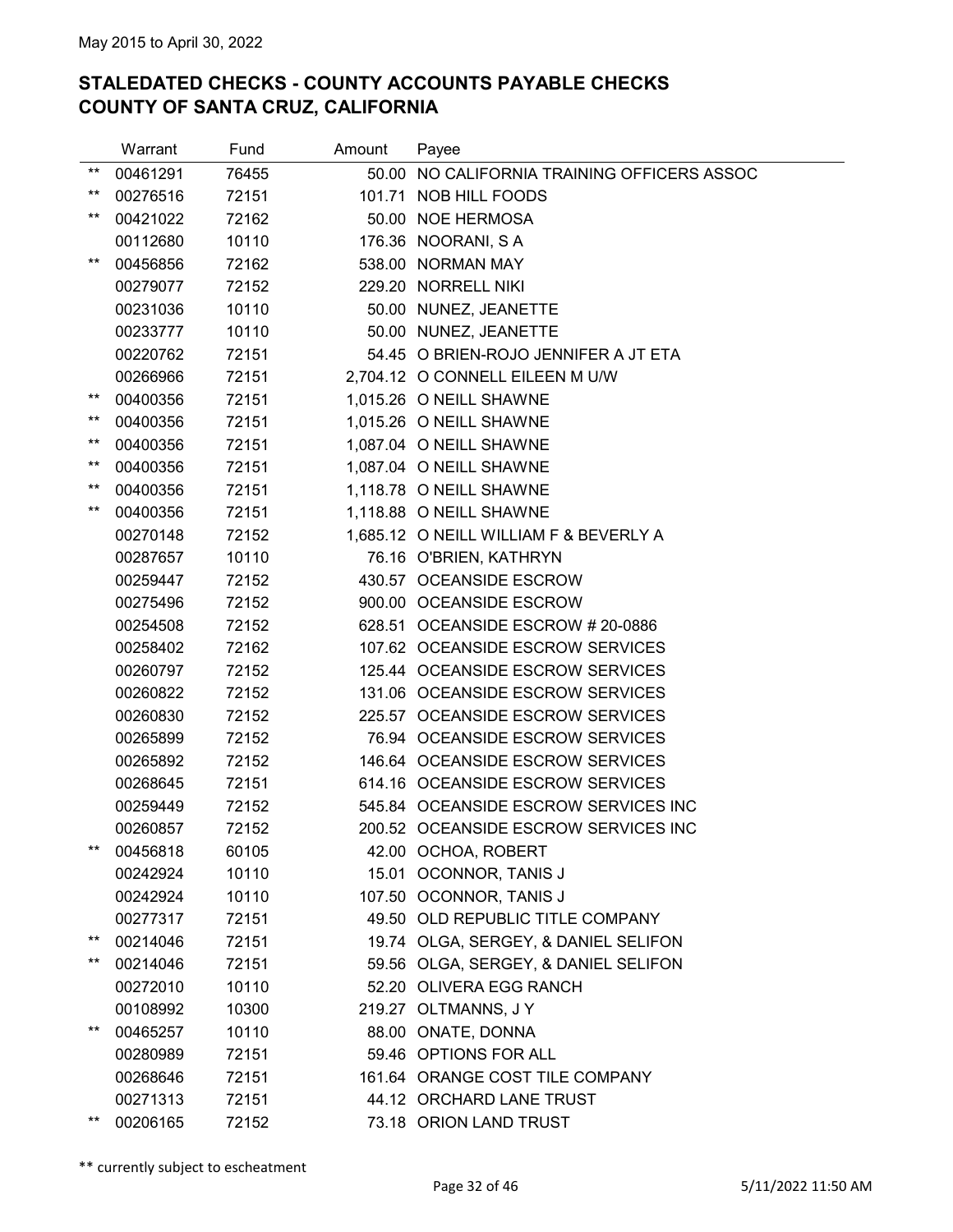|                 | Warrant  | Fund  | Amount | Payee                                  |
|-----------------|----------|-------|--------|----------------------------------------|
|                 | 00265579 | 72152 |        | 30.95 ORR DOUGLAS B                    |
|                 | 00101755 | 10110 |        | 105.87 ORTEGA, H E                     |
|                 | 00222400 | 73245 |        | 77.00 ORTEGA, MARIA A                  |
|                 | 00271082 | 13908 |        | 165.00 ORTEGA, MARISELA                |
|                 | 00260009 | 10110 |        | 100.00 ORTEGA-TRUJILLO, LUCERO         |
| $^{\star\star}$ | 00499024 | 10110 |        | 260.00 ORTEZ, SANDRA                   |
| $***$           | 00214984 | 72151 |        | 438.40 ORTIZ RAFAEL & LISA             |
| $***$           | 00444830 | 10110 |        | 18.00 OSCAR GOMEZ SANCHEZ              |
| $***$           | 00259704 | 76620 |        | 100.00 OSCAR RIOS                      |
| $***$           | 00259704 | 76620 |        | 100.00 OSCAR RIOS                      |
|                 | 00101275 | 76480 |        | 54.94 OSENGA, C A                      |
| $***$           | 00231192 | 10110 |        | 100.00 OUR LADY STAR OF THE SEA CHURCH |
|                 | 00234654 | 73245 |        | 59.80 PACHECO, CRUZ MATUTE             |
|                 | 00241928 | 10110 |        | 294.04 PACIFIC GAS AND ELECTRIC        |
| $^{\star\star}$ | 00465111 | 76455 |        | 177.50 PAGODA TECHNOLOGIES LLC         |
|                 | 00250003 | 72152 |        | 8,284.47 PAJARO DUNES RENTAL AGENCY    |
|                 | 00112729 | 10300 |        | 188.34 PALACIO, I A                    |
| $***$           | 00287744 | 72151 |        | 16.92 PALAU GEORGE L                   |
|                 | 00278426 | 72151 |        | 49.50 PALMER ALAN BLAIR TRUSTEE        |
|                 | 00189185 | 74150 |        | 108.09 PALMER, WENDELL                 |
| $***$           | 00251502 | 72480 |        | 50.00 PARDO, DULCE                     |
|                 | 00279080 | 72151 |        | 885.58 PARKER SABRINA U/W              |
| $^{\star\star}$ | 00112986 | 76101 |        | 182.37 PARKER, A L                     |
|                 | 00278432 | 72151 |        | 49.50 PASCO RD LLC                     |
|                 | 00278432 | 72151 |        | 49.50 PASCO RD LLC                     |
|                 | 00248705 | 74100 |        | 17.00 PASTRANA, YAKZZEL S              |
|                 | 00224870 | 72162 |        | 73.99 PATCH, JASON                     |
|                 | 00228201 | 72151 |        | 52.30 PATINO MARIA PILAR               |
|                 | 00277921 | 72151 |        | 49.50 PATRICK DANIEL DEMONT            |
|                 | 00277921 | 72151 |        | 49.50 PATRICK DANIEL DEMONT            |
|                 | 00220843 | 72151 |        | 49.50 PATTERSON JEAN A                 |
| $***$           | 00424979 | 10110 |        | 95.00 PAUL FEELEY                      |
|                 | 00245882 | 10110 |        | 75.00 PAUL STEPHENS                    |
| $***$           | 00229209 | 10110 |        | 150.00 PAUL WELLER                     |
| $***$           | 00298254 | 74100 |        | 20,962.07 PAYFLEX SYSTEMS USA INC      |
|                 | 00278440 | 72151 |        | 1,141.98 PEBBLE CREEK PROPERTIES LLC   |
|                 | 00238637 | 10110 |        | 175.00 PEIXOTO, BILL                   |
|                 | 00278444 | 72151 |        | 49.50 PELTON ALAN R & SANDRA J         |
|                 | 00278445 | 72151 |        | 88.26 PENG YU                          |
|                 | 00278445 | 72151 |        | 99.49 PENG YU                          |
| $^{\star\star}$ | 00281686 | 72151 |        | 208.58 PENSCO TRUST COMPANY FBO DON R  |
| $^{\star\star}$ | 00285422 | 72162 |        | 144.00 PENTAIR THERMAL MANAGEMENT LLC  |
| $***$           | 00407071 | 72151 |        | 147.27 PEPPAS DEMETRIS                 |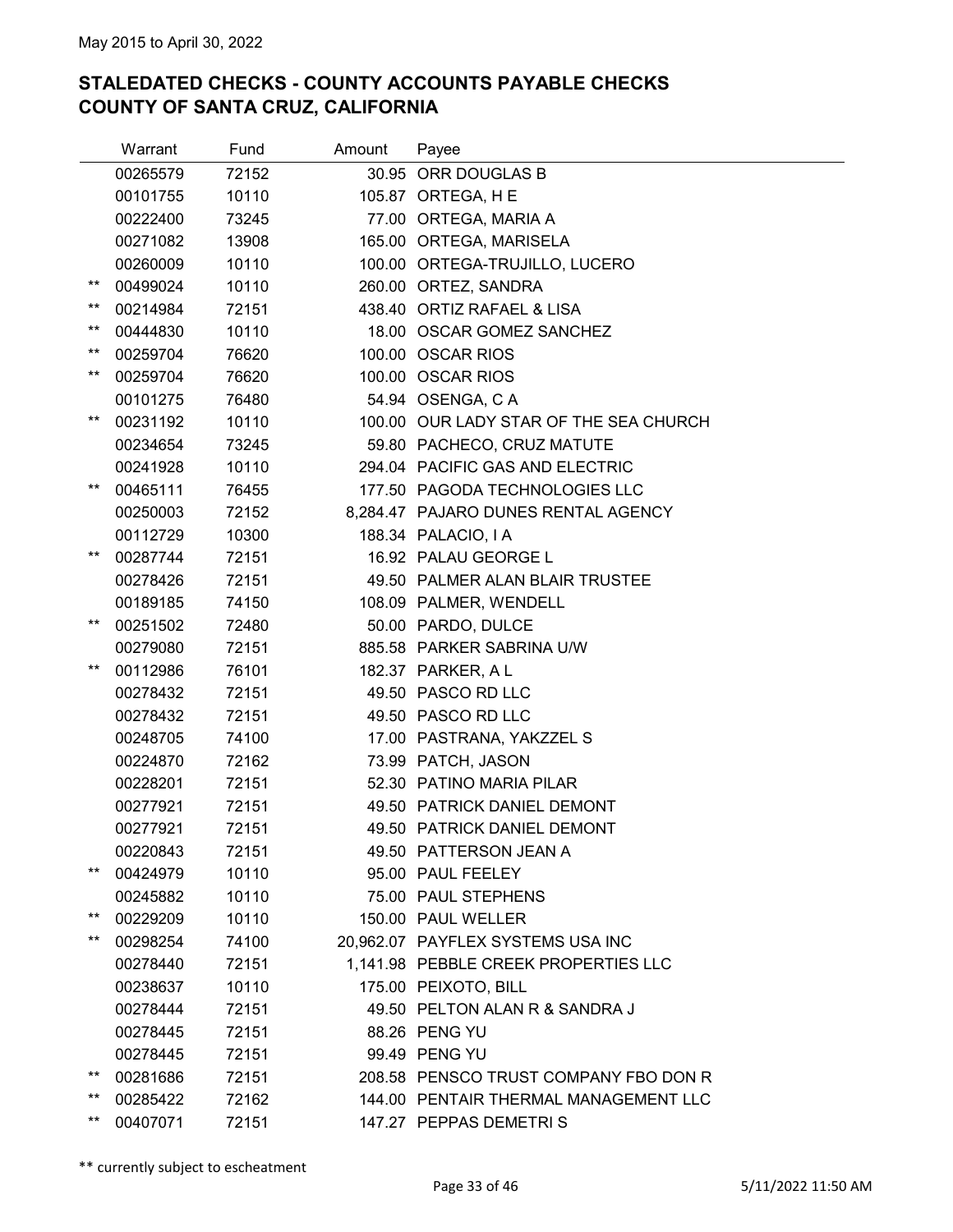|                 | Warrant  | Fund  | Amount | Payee                                        |
|-----------------|----------|-------|--------|----------------------------------------------|
| $***$           | 00407071 | 72151 |        | 391.88 PEPPAS DEMETRIS                       |
|                 | 00285320 | 13908 |        | 80.56 PERALTA DE SANCHEZ, MARIA S            |
|                 | 00234954 | 73245 |        | 24.00 PEREZ MAURICIO, ANTONIO                |
| $***$           | 00206000 | 73245 |        | 47.40 PEREZ, BELEN                           |
|                 | 00106607 | 10110 |        | 77.43 PEREZ, C                               |
|                 | 00237944 | 72162 |        | 36.57 PEREZ, JUAN ABARCA                     |
|                 | 00266983 | 72151 |        | 2,259.98 PERKINS RHETT J                     |
| $***$           | 00442168 | 10110 |        | 95.00 PETER HATCH                            |
|                 | 00259832 | 26105 |        | 96.26 PETRAS, GINNETTE                       |
| $***$           | 00285423 | 72162 |        | 72.00 PHAM, VINCENT                          |
|                 | 00104710 | 10110 |        | 855.11 PIERRELOUIS, EJ                       |
| $^{\star\star}$ | 00278023 | 72152 |        | 194.54 PIETRUSIEWICZ MIKE LEON               |
|                 | 00271083 | 13908 |        | 17.00 PLATERO, RENE                          |
| $***$           | 00406296 | 72151 |        | 379.32 PODUNK LLC                            |
|                 | 00230265 | 72152 |        | 41.59 POET & PATRIOT IRISH PUB LLC           |
| $***$           | 00271674 | 72501 |        | 1,561.44 POINDEXTER, JAY                     |
|                 | 00216378 | 73245 |        | 21.20 PONCE, RUBEN ARENAS                    |
| $***$           | 00295237 | 73245 |        | 45.50 POWELL, GREGORY                        |
| $***$           | 00425611 | 76495 |        | 170.43 POWER PRODUCTS UNLIMITED INC          |
| $***$           | 00235771 | 10110 |        | 16.85 PRASAD, RAJIV                          |
|                 | 00263812 | 10110 |        | 130.00 PRESLEY TROYER                        |
| $***$           | 00118868 | 76470 |        | 318.01 PRESLEY, H                            |
| $***$           | 00119199 | 76470 |        | 318.00 PRESLEY, H                            |
| $^{\star\star}$ | 00119534 | 76470 |        | 318.01 PRESLEY, H                            |
| $^{\star\star}$ | 00119851 | 76470 |        | 318.00 PRESLEY, H                            |
| $***$           | 00120403 | 76470 |        | 318.01 PRESLEY, H                            |
|                 | 00100125 | 76470 |        | 318.98 PRESLEY, H                            |
|                 | 00101266 | 76470 |        | 318.97 PRESLEY, H                            |
|                 | 00101626 | 76470 |        | 318.98 PRESLEY, H                            |
|                 | 00106538 | 76470 |        | 319.38 PRESLEY, H                            |
|                 | 00259981 | 10300 |        | 90.00 PRICE, MRANDA                          |
|                 | 00282329 | 72151 |        | 49.50 PRIESS NICHOLAS E                      |
| $^{\star\star}$ | 00287042 | 72151 |        | 61.30 PRITCHARD JOSHUA S/M                   |
| $^{\star\star}$ | 00116169 | 26105 |        | 15.00 PRYCE, G M                             |
|                 | 00282322 | 76585 |        | 173.61 PUBLIC RISK INNOVATION SOLNS AND MGMT |
| $^{\star\star}$ | 00278723 | 72152 |        | 495.37 PURYEAR STANLEY R                     |
|                 | 00248362 | 72151 |        | 148.82 QIAN XINDONG                          |
| $***$           | 00400912 | 72151 |        | 58.72 QIU CHEN                               |
|                 | 00281453 | 72151 |        | 86.00 QUAST BRANDON                          |
|                 | 00281453 | 72151 |        | 94.60 QUAST BRANDON                          |
|                 | 00261223 | 76495 |        | 65.40 QUENCH USA INC.                        |
| $^{\star\star}$ | 00282425 | 72152 |        | 482.02 QUESADA DAVID J & KAREN E TRUS        |
|                 | 00272604 | 10110 |        | 17.50 QUESADA, JENNIE L                      |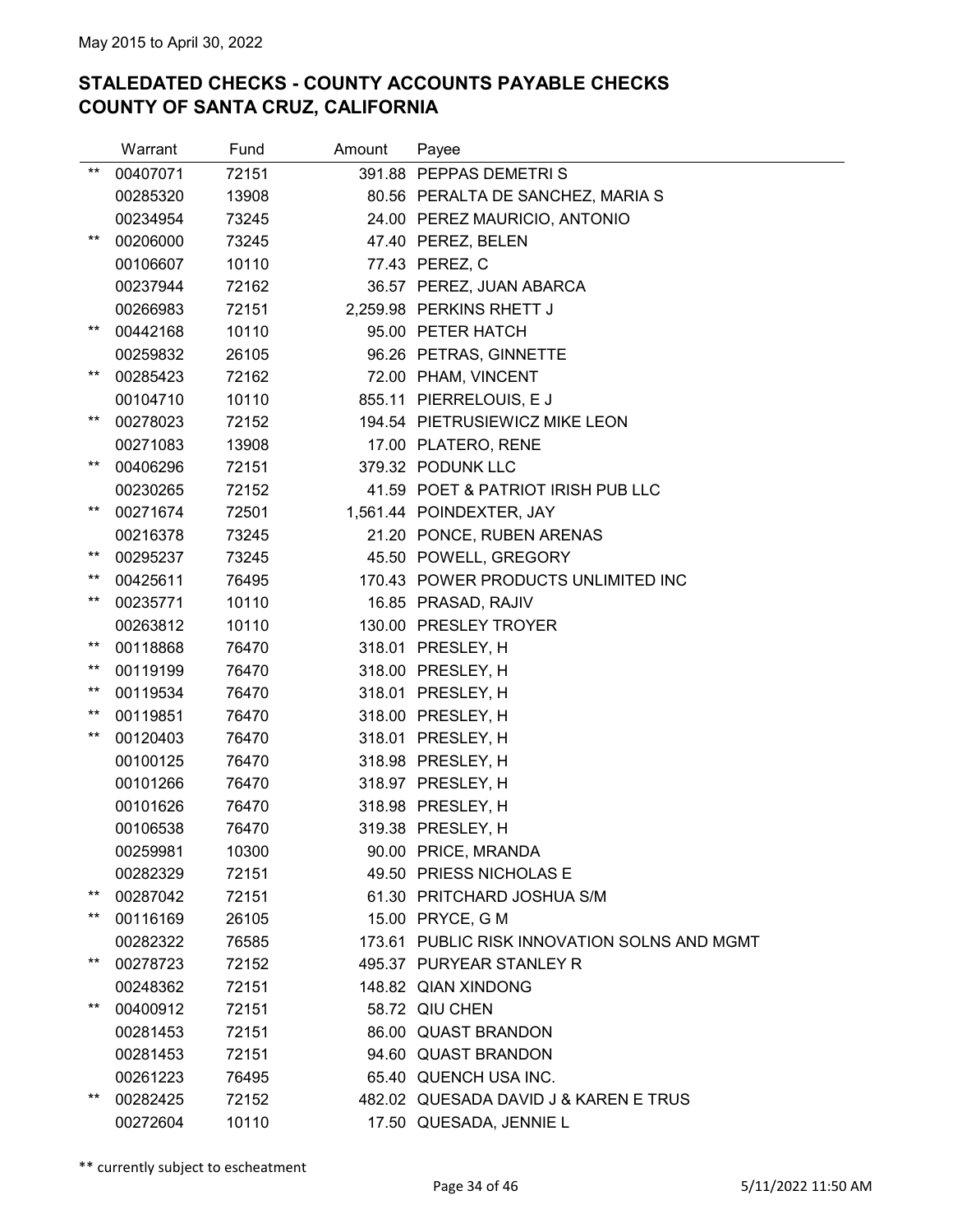|                 | Warrant  | Fund  | Amount | Payee                                              |
|-----------------|----------|-------|--------|----------------------------------------------------|
|                 | 00280289 | 10110 |        | 23.00 QUESADA, JENNIE L                            |
| $***$           | 00480331 | 10110 |        | 50.00 QUINONEZ, OSCAR                              |
| $***$           | 00113179 | 76550 |        | 1,337.65 RACKLEY, N R                              |
|                 | 00122997 | 76550 |        | 1,455.35 RACKLEY, N R                              |
| $***$           | 00497718 | 10300 |        | 35.00 RADIOLOGY MEDICAL GROUP OF SANTA CRUZ COUNTY |
| $***$           | 00404289 | 72151 |        | 44.74 RALPH PARTNERS II LLC                        |
| $^{\star\star}$ | 00232570 | 72480 |        | 50.00 RAMIREZ, ANGIE                               |
|                 | 00286404 | 13908 |        | 93.80 RAMIREZ, ANNAH                               |
|                 | 00110313 | 10110 |        | 79.01 RAMIREZ, L Y                                 |
| $^{\star\star}$ | 00296200 | 72151 |        | 135.78 RANGEL JASON                                |
| $^{\star\star}$ | 00120033 | 10300 |        | 461.41 RANK, J E                                   |
|                 | 00281463 | 72151 |        | 49.50 RAVENWARE PROPERTIES LLC                     |
|                 | 00281463 | 72151 |        | 61.13 RAVENWARE PROPERTIES LLC                     |
|                 | 00220916 | 72151 |        | 49.50 RAWERS BRENDA TRUSTEE                        |
| $***$           | 00232234 | 10110 |        | 49.36 REBOLLAR, ERNESTO                            |
|                 | 00248834 | 72152 |        | 1,382.01 REDDING BLAKE A                           |
|                 | 00281465 | 72151 |        | 49.50 REDFIELD KEITH C                             |
|                 | 00281465 | 72151 |        | 54.45 REDFIELD KEITH C                             |
|                 | 00248835 | 72152 |        | 30.00 REDINGTON DANA                               |
| $***$           | 00406298 | 72151 |        | 147.27 REDMON CAROLINE S                           |
| **              | 00406298 | 72151 |        | 391.88 REDMON CAROLINE S                           |
| $***$           | 00285820 | 10110 |        | 5,464.99 REGATTA SOLUTIONS INC                     |
|                 | 00251407 | 76620 |        | 125.00 REGISTER PAJARONIAN                         |
|                 | 00225396 | 72152 |        | 31.62 REID P. SCHANTZ ATTORNEY AT LA               |
|                 | 00188969 | 74150 |        | 368.00 REMPILLO, VILMA                             |
|                 | 00220929 | 72151 |        | 49.50 RESA FAMILY SURVIVORS TRUST                  |
|                 | 00230900 | 72151 |        | 1,537.26 RESETAR FARMS LLC                         |
|                 | 00281470 | 72151 |        | 49.50 RESETAR FARMS LLC                            |
| $^{\star\star}$ | 00116231 | 76546 |        | 184.70 RETZ, J                                     |
| $***$           | 00185706 | 74150 |        | 412.00 RHOADS, JOHN                                |
|                 | 00287769 | 72152 |        | 23.04 RICARDO AYALA                                |
|                 | 00220932 | 72151 |        | 49.50 RICCABONA ROSE MARY S                        |
| $***$           | 00455019 | 72162 |        | 30.00 RICHARD CAMPOS                               |
| $^{\star\star}$ | 00183515 | 74150 |        | 435.00 RICHARD MASTERS                             |
|                 | 00245924 | 10110 |        | 55.00 RICHARD ROBLES                               |
| $***$           | 00186128 | 74150 |        | 216.78 RICHARDS, FRANCIS                           |
| $***$           | 00171628 | 10110 |        | 21.82 RIGGS S                                      |
|                 | 00281477 | 72151 |        | 49.50 RIO QUEENIE PROPERTIES LLC                   |
|                 | 00281477 | 72151 |        | 49.50 RIO QUEENIE PROPERTIES LLC                   |
| $^{\star\star}$ | 00211669 | 72162 |        | 116.54 RIOS, JACOBO                                |
| $^{\star\star}$ | 00210428 | 10110 |        | 80.00 RIVER THOMAS                                 |
| $^{\star\star}$ | 00173972 | 10110 |        | 32.50 RIVERA G L                                   |
| $^{\star\star}$ | 00290282 | 72162 |        | 129.00 ROACH, JOEL L                               |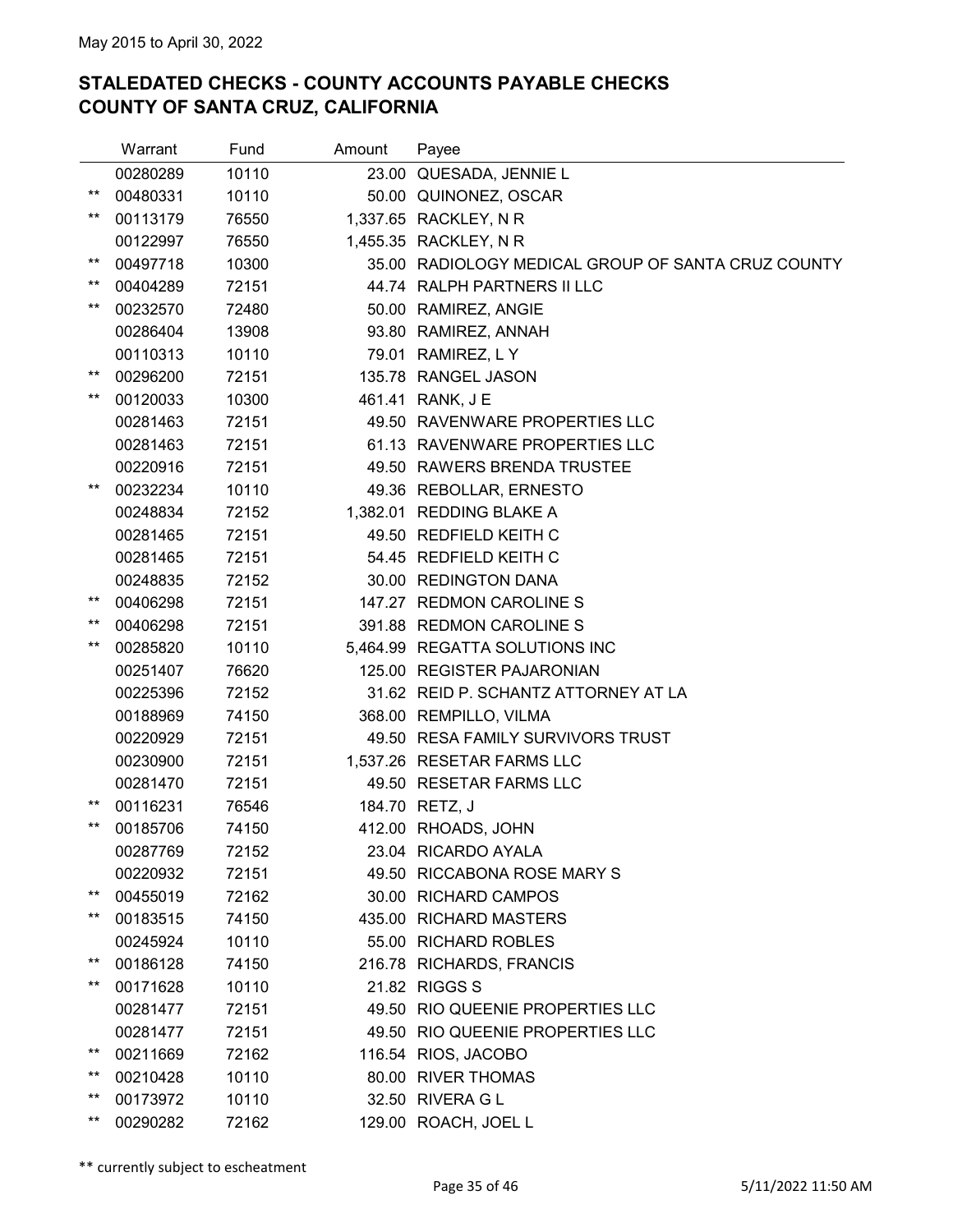|                 | Warrant  | Fund  | Amount | Payee                                |
|-----------------|----------|-------|--------|--------------------------------------|
|                 | 00229921 | 50215 |        | 27.60 ROBERT D & KATHERINE S MCMURRY |
|                 | 00229921 | 50225 |        | 74.16 ROBERT D & KATHERINE S MCMURRY |
|                 | 00220949 | 72151 |        | 49.50 ROBERTS CAROLYN R              |
|                 | 00220951 | 72151 |        | 49.50 ROBERTS VIRGINIA M JT ETAL     |
|                 | 00226194 | 72142 |        | 23.39 ROBERTS, PAUL JAXON            |
|                 | 00284037 | 10110 |        | 888.14 ROBINSON, LILLIAN             |
|                 | 00263121 | 10110 |        | 516.76 ROBINSON-BECK, JESSICA        |
|                 | 00106038 | 76470 |        | 302.84 ROCCA, M W                    |
|                 | 00220960 | 72151 |        | 49.50 ROCHA VERONICA Z               |
|                 | 00237305 | 10110 |        | 75.00 ROCHA, ALMA                    |
| $^{\star\star}$ | 00285428 | 72162 |        | 72.00 ROCHA, JOSE LUIS               |
| $^{\star\star}$ | 00108060 | 10300 |        | 1,164.44 ROCHA, M                    |
| $***$           | 00484119 | 73245 |        | 24.00 ROCHA, MARIA                   |
| $***$           | 00184093 | 74150 |        | 186.86 ROCKHOLD, STEVEN              |
| $***$           | 00185167 | 74150 |        | 183.86 ROCKHOLD, STEVEN              |
|                 | 00259454 | 72152 |        | 82.42 RODGERS JOHN                   |
| $***$           | 00484120 | 73245 |        | 24.00 RODRIGUEZ TORRES, BERTHA       |
| $***$           | 00185071 | 74150 |        | 195.98 RODRIGUEZ, ERNESTINE          |
|                 | 00287564 | 13908 |        | 201.99 RODRIGUEZ, FIDENCIO           |
|                 | 00106663 | 10110 |        | 47.52 RODRIGUEZ, G                   |
|                 | 00216379 | 73245 |        | 24.00 RODRIGUEZ, JAVIER              |
|                 | 00234955 | 73245 |        | 72.00 RODRIGUEZ, MANUEL              |
|                 | 00229292 | 72162 |        | 106.68 RODRIGUEZ, SONYA              |
|                 | 00284765 | 10110 |        | 39.84 RODRIGUEZ-CASTILLO, ANAPOLA    |
|                 | 00284669 | 10110 |        | 78.62 RODRIGUEZ-CASTILLO, ANAPOLA    |
| **              | 00259010 | 72162 |        | 267.06 ROGERS, JULI                  |
| $***$           | 00280580 | 74100 |        | 34.00 ROLAND, ERIC                   |
| $***$           | 00402934 | 72151 |        | 132.38 ROMERO RULOLPH C              |
|                 | 00106191 | 10110 |        | 40.95 ROMERO, D N                    |
|                 | 00245951 | 10110 |        | 50.00 RONNIE PLATT                   |
| $***$           | 00240242 | 72162 |        | 35.62 ROOD SMOG & REPAIR, JOHN       |
|                 | 00284171 | 13908 |        | 104.85 ROQUE LARA, LIZETH A          |
|                 | 00189298 | 74150 |        | 206.97 ROSALES, MARIE                |
|                 | 00111782 | 10110 |        | 170.88 ROSALES, S                    |
|                 | 00110499 | 10110 |        | 887.68 ROSBURG, KJ                   |
|                 | 00216664 | 72152 |        | 1,133.64 ROSE GOMEZ                  |
|                 | 00270700 | 72151 |        | 3,067.61 ROSS JOYCE A                |
|                 | 00273387 | 72151 |        | 3,067.61 ROSS JOYCE A                |
| $***$           | 00172868 | 10110 |        | 67.44 ROSSI BRYAN M                  |
| $^{\star\star}$ | 00240904 | 72162 |        | 152.14 RUBIO, ROBERT                 |
| $***$           | 00241876 | 72162 |        | 47.86 RUBIO, ROBERT                  |
| $***$           | 00297118 | 72162 |        | 96.61 RUHL, DAVID JAMES              |
|                 | 00220986 | 72151 |        | 24.75 RUIZ JUAN J JT ETAL            |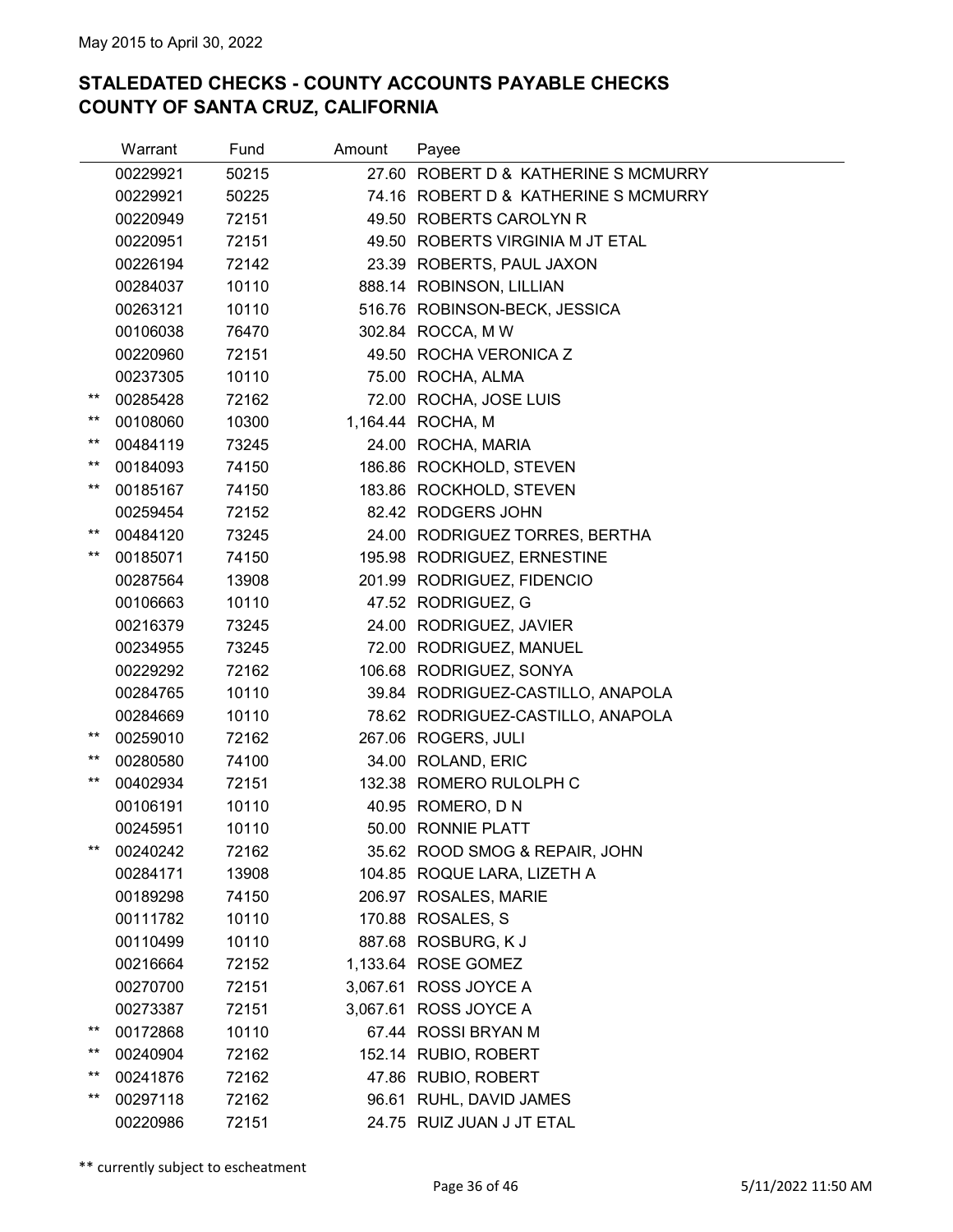|                 | Warrant  | Fund  | Amount | Payee                                           |
|-----------------|----------|-------|--------|-------------------------------------------------|
|                 | 00220987 | 72151 |        | 51.97 RUIZ MARIA                                |
|                 | 00251379 | 10110 |        | 141.17 RUIZ, REUBEN                             |
| $^{\star\star}$ | 00119969 | 10110 |        | 161.28 RUSSELL, M P                             |
|                 | 00112706 | 10110 |        | 63.50 RUSSELL, M P                              |
|                 | 00245962 | 10110 |        | 70.00 RUTH SHAW                                 |
|                 | 00220991 | 72151 |        | 49.50 RUTLEDGE DIANE                            |
| $***$           | 00111773 | 76645 |        | 289.25 RYAN, D A                                |
| $***$           | 00113924 | 76645 |        | 165.63 RYAN, D A                                |
|                 | 00220995 | 72151 |        | 49.50 RYDQUIST MONICA ETAL                      |
| $^{\star\star}$ | 00454382 | 10110 |        | 179.00 SAC REG PUB SAFETY TRAINING              |
| $***$           | 00488743 | 72142 |        | 21.63 SAC WIRELESS LLC                          |
|                 | 00104572 | 10110 |        | 372.27 SALAS, KN                                |
|                 | 00234656 | 73245 |        | 75.00 SALAZAR, PEDRO                            |
|                 | 00236062 | 10110 |        | 100.00 SALDIVAR, BASILLIA                       |
|                 | 00226374 | 72162 |        | 235.79 SALGADO, MANUEL                          |
|                 | 00103611 | 60100 |        | 33.34 SAMAKESE, D P                             |
|                 | 00232099 | 72151 |        | 69.00 SANCHEZ ERIC & SILVA BIBIANA              |
|                 | 00232099 | 72151 |        | 81.46 SANCHEZ ERIC & SILVA BIBIANA              |
| $^{\star\star}$ | 00493756 | 10110 |        | 45.00 SANCHEZ PULIDO, ANDREA                    |
|                 | 00216892 | 72162 |        | 88.50 SANCHEZ, JUAN V                           |
|                 | 00221008 | 72151 |        | 49.50 SANDERS PATRICIA A                        |
| $^{\star\star}$ | 00469510 | 10110 |        | 36.00 SANDOVAL, LEONEL DIAZ                     |
|                 | 00229930 | 50215 |        | 20.70 SANJEEV & SOWJANYA DIXIT                  |
|                 | 00229930 | 50225 |        | 55.62 SANJEEV & SOWJANYA DIXIT                  |
| $***$           | 00274538 | 10110 |        | 300.00 SANTA CLARA UNIVERSITY CAREER CENTER     |
| $***$           | 00471667 | 10300 |        | 581.35 SANTA CLARA, COUNTY OF                   |
|                 | 00239861 | 72501 |        | 689.87 SANTA CRUZ COUNTY HORSEMAN'S ASSOCIATION |
|                 | 00246241 | 10110 |        | 385.00 SANTA CRUZ FINANCE, CITY OF              |
|                 | 00259984 | 10300 |        | 135.00 SANTA CRUZ NA SURF CAMP                  |
| **              | 00281734 | 10110 |        | 300.00 SANTA CRUZ SPCA                          |
| $***$           | 00404074 | 10110 |        | 260.00 SANTA ROSA JUNIOR COLLEGE                |
|                 | 00108944 | 10110 |        | 628.20 SANTILLAN, A W                           |
|                 | 00110035 | 10110 |        | 485.62 SANTILLAN, A W                           |
|                 | 00110697 | 10110 |        | 326.98 SANTILLAN, A W                           |
|                 | 00281510 | 72151 |        | 86.00 SANTOS JOE F                              |
|                 | 00281511 | 72151 |        | 86.00 SARI NAFEZ HERMAN U/M                     |
|                 | 00281511 | 72151 |        | 86.00 SARI NAFEZ HERMAN U/M                     |
| $***$           | 00295079 | 72480 |        | 200.00 SARMENTO, MELISSA                        |
| $***$           | 00267120 | 72162 |        | 92.00 SAUCEDO, EDUARDO                          |
| $^{\star\star}$ | 00232580 | 72142 |        | 608.20 SBA NETWORK SERVICES, LLC                |
|                 | 00248780 | 50110 |        | 39.37 SCARBOROUGH HOME CENTER INC               |
| $***$           | 00121834 | 76515 |        | 160.00 SCARPACE, N G                            |
|                 | 00112029 | 76480 |        | 245.89 SCHERTZ, MA                              |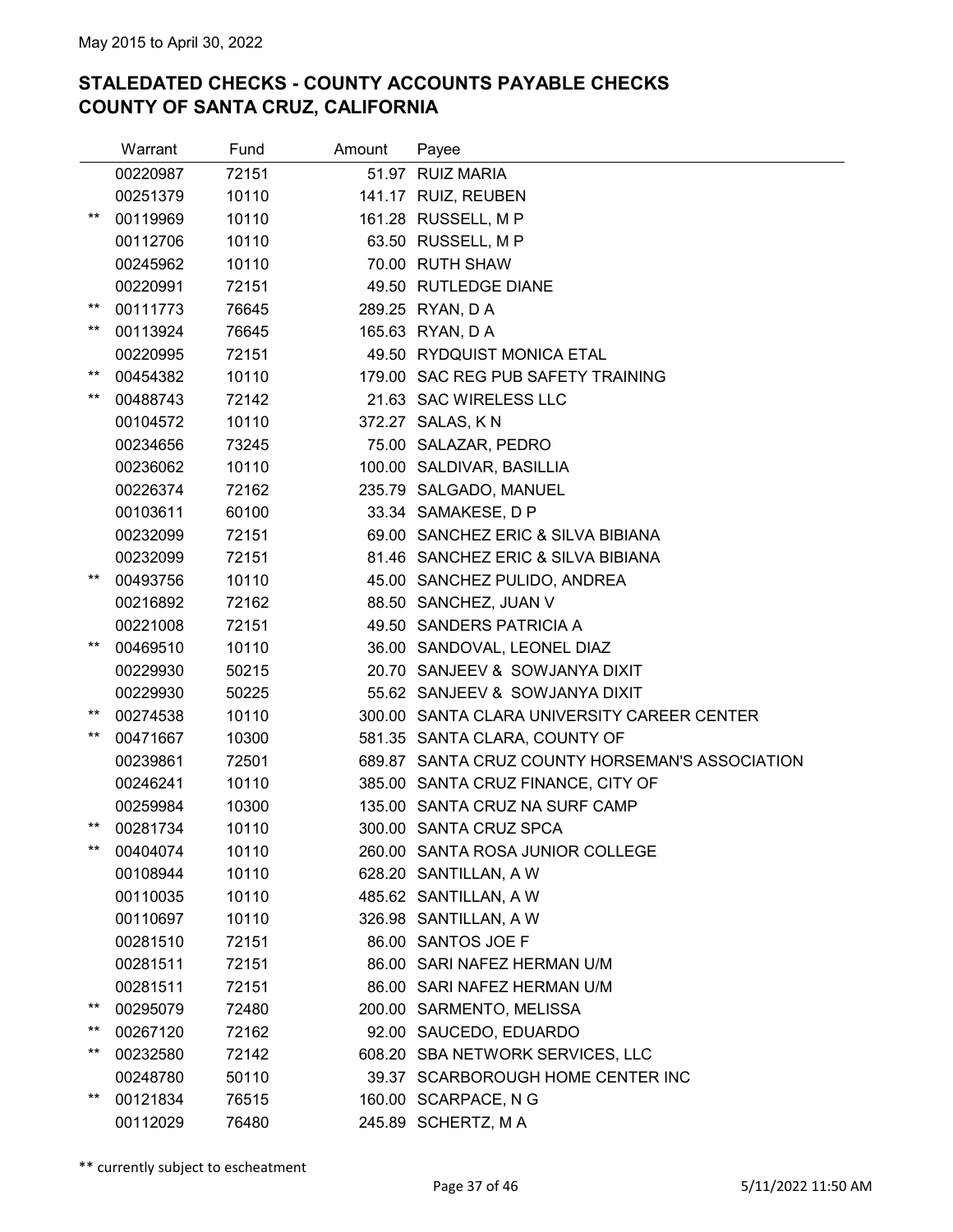|                 | Warrant  | Fund  | Amount | Payee                                      |
|-----------------|----------|-------|--------|--------------------------------------------|
|                 | 00112166 | 76480 |        | 221.64 SCHERTZ, MA                         |
|                 | 00108463 | 10110 |        | 177.67 SCHETSELLAR, K                      |
|                 | 00276756 | 72152 |        | 229.72 SCHMIT CHARLES                      |
|                 | 00111316 | 10110 |        | 363.48 SCHNELLE, C A                       |
| $^{\star\star}$ | 00265590 | 76470 |        | 191.90 SCHRIVER CORPORATION                |
| $***$           | 00297360 | 10110 |        | 183.60 SCHULZE, JANET T                    |
| $***$           | 00214427 | 10110 |        | 1,130.50 SCHULZE, JANET T                  |
| $***$           | 00186756 | 74150 |        | 197.76 SCOFIELD, HEATHER                   |
| $***$           | 00186816 | 74150 |        | 197.76 SCOFIELD, HEATHER                   |
|                 | 00189264 | 74150 |        | 168.56 SCOFIELD, HEATHER                   |
| $***$           | 00448220 | 73245 |        | 116.84 SCOTT DACRI                         |
|                 | 00237437 | 72162 |        | 25.00 SCURICH, NICHOLAS JAMES              |
| $***$           | 00479992 | 10110 |        | 100.00 SEACLIFF BUSINESS ASSOCIATION       |
|                 | 00221033 | 72151 |        | 49.50 SEAGRAVES KRISTIN                    |
|                 | 00263845 | 10110 |        | 120.00 SEAN ABBEY                          |
| $***$           | 00459169 | 73245 |        | 127.05 SEAN CARR                           |
|                 | 00281526 | 72151 |        | 86.00 SEATH STEVEN W                       |
|                 | 00281526 | 72151 |        | 86.00 SEATH STEVEN W                       |
|                 | 00235137 | 76490 |        | 708.00 SECURITY SHORING & STEEL PLATES INC |
|                 | 00252674 | 76490 |        | 708.00 SECURITY SHORING & STEEL PLATES INC |
| **              | 00294073 | 10110 |        | 55.00 SEQUOIA JONES                        |
|                 | 00281531 | 72151 |        | 86.00 SER LOVE CREEK LLC                   |
|                 | 00281531 | 72151 |        | 86.00 SER LOVE CREEK LLC                   |
| $^{\star\star}$ | 00437657 | 73245 |        | 20.00 SERGIO F DI SARRO                    |
| $***$           | 00297641 | 72151 |        | 150.24 SERRATO LEONEL                      |
|                 | 00253852 | 72152 |        | 412.71 SERVICELINK ESCROW                  |
|                 | 00221808 | 10110 |        | 260.00 SHAMSHOIAN, SARAH                   |
| $^{\star\star}$ | 00437639 | 73245 |        | 73.20 SHANE SMITH                          |
| $^{\star\star}$ | 00183355 | 74150 |        | 500.00 SHANKS LUISA                        |
| $***$           | 00184751 | 74150 |        | 122.32 SHANNAHAN, JILL                     |
| $^{\star\star}$ | 00184930 | 74150 |        | 122.32 SHANNAHAN, JILL                     |
| **              | 00185235 | 74150 |        | 122.32 SHANNAHAN, JILL                     |
| $^{\star\star}$ | 00185317 | 74150 |        | 122.32 SHANNAHAN, JILL                     |
| **              | 00185386 | 74150 |        | 122.32 SHANNAHAN, JILL                     |
| $***$           | 00185463 | 74150 |        | 122.32 SHANNAHAN, JILL                     |
| $^{\star\star}$ | 00185540 | 74150 |        | 122.32 SHANNAHAN, JILL                     |
| $***$           | 00185615 | 74150 |        | 119.32 SHANNAHAN, JILL                     |
| $^{\star\star}$ | 00187041 | 74150 |        | 111.32 SHANNAHAN, JILL                     |
|                 | 00281012 | 72151 |        | 66.54 SHAPIRO ZOLTAN TOMAS                 |
|                 | 00241838 | 72151 |        | 96.88 SHARON LEE MILLER                    |
|                 | 00241838 | 72151 |        | 635.24 SHARON LEE MILLER                   |
|                 | 00241838 | 72151 |        | 688.81 SHARON LEE MILLER                   |
|                 | 00241838 | 72151 |        | 820.39 SHARON LEE MILLER                   |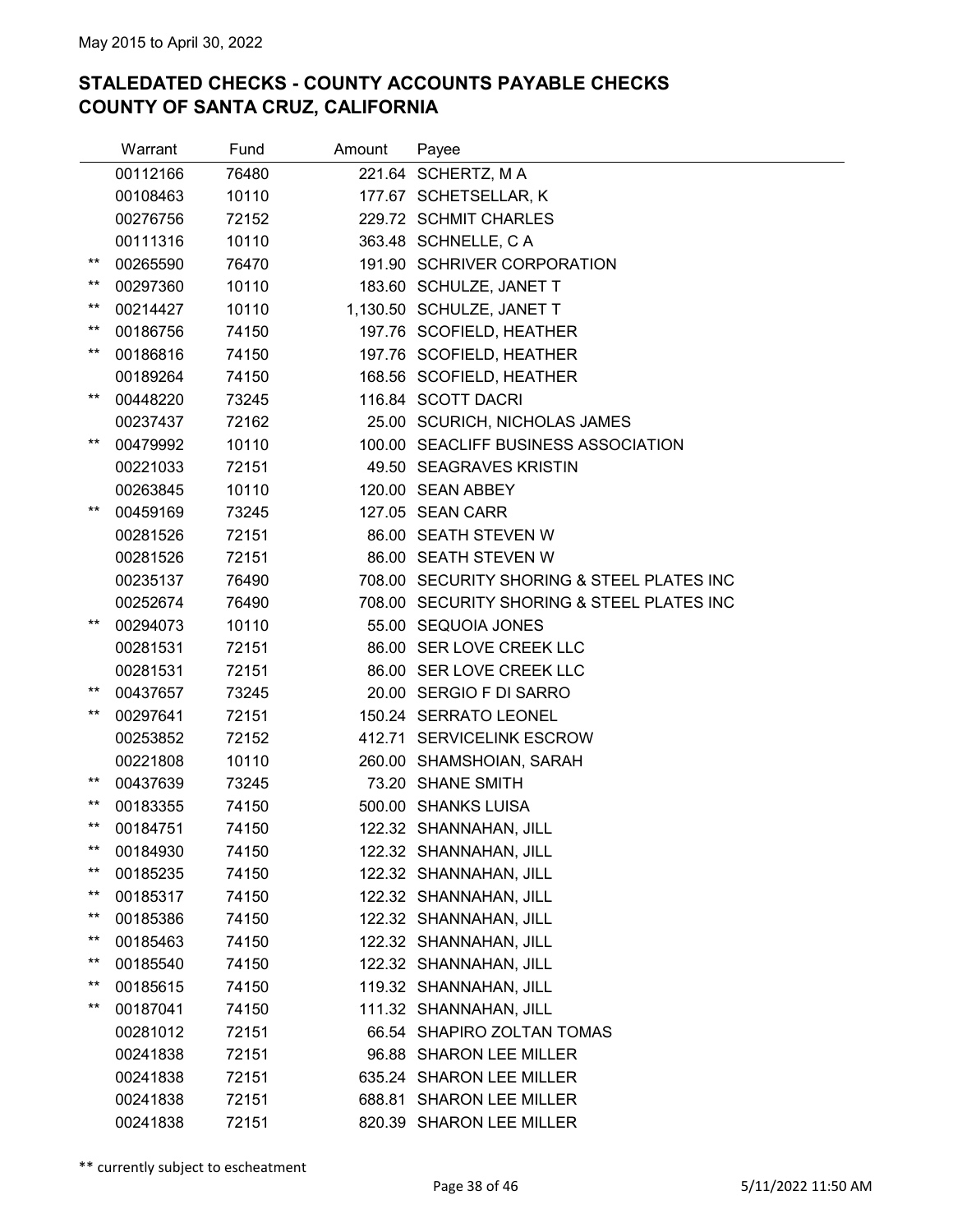|                 | Warrant  | Fund  | Amount | Payee                        |  |
|-----------------|----------|-------|--------|------------------------------|--|
|                 | 00241838 | 72151 |        | 867.26 SHARON LEE MILLER     |  |
|                 | 00241838 | 72151 |        | 990.56 SHARON LEE MILLER     |  |
|                 | 00241838 | 72151 |        | 1,012.23 SHARON LEE MILLER   |  |
|                 | 00241838 | 72151 |        | 1,159.57 SHARON LEE MILLER   |  |
|                 | 00241838 | 72151 |        | 1,288.78 SHARON LEE MILLER   |  |
|                 | 00241838 | 72151 |        | 2,739.13 SHARON LEE MILLER   |  |
|                 | 00241838 | 72151 |        | 2,800.25 SHARON LEE MILLER   |  |
|                 | 00241838 | 72151 |        | 2,988.35 SHARON LEE MILLER   |  |
|                 | 00241838 | 72151 |        | 3,084.72 SHARON LEE MILLER   |  |
|                 | 00241838 | 72151 |        | 3,094.22 SHARON LEE MILLER   |  |
|                 | 00241838 | 72151 |        | 3,110.77 SHARON LEE MILLER   |  |
|                 | 00241838 | 72151 |        | 3,156.17 SHARON LEE MILLER   |  |
|                 | 00241838 | 72151 |        | 3,478.66 SHARON LEE MILLER   |  |
|                 | 00241838 | 72151 |        | 3,484.99 SHARON LEE MILLER   |  |
|                 | 00241838 | 72151 |        | 4,365.08 SHARON LEE MILLER   |  |
|                 | 00241838 | 72151 |        | 4,413.77 SHARON LEE MILLER   |  |
|                 | 00241838 | 72151 |        | 4,900.02 SHARON LEE MILLER   |  |
|                 | 00241838 | 72151 |        | 5,816.13 SHARON LEE MILLER   |  |
| **              | 00237103 | 10300 |        | 48.00 SHARPS SOLUTIONS LLC   |  |
| $***$           | 00226408 | 76114 |        | 100.00 SHAW, CODY            |  |
|                 | 00243661 | 72151 |        | 48.58 SHAY TALBOTT           |  |
|                 | 00217910 | 72151 |        | 20.26 SHEATS JAYNA R         |  |
| **              | 00449908 | 10110 |        | 381.56 SHEEHAN, JULIA        |  |
| $***$           | 00494135 | 10110 |        | 69.00 SHEEHAN, JULIA         |  |
|                 | 00221049 | 72151 |        | 49.50 SHEHORN JAMES & IDA J  |  |
|                 | 00263855 | 10110 |        | 120.00 SHEILA MCDANIEL       |  |
|                 | 00282903 | 10110 |        | 150.00 SHEPHERD, RENEE       |  |
|                 | 00106671 | 10110 |        | 506.47 SHILLITO, R           |  |
|                 | 00270708 | 72151 |        | 204.42 SHIPLEY MICHAEL W     |  |
|                 | 00229488 | 72151 |        | 86.06 SHULTS GARY M          |  |
| $^{\star\star}$ | 00258531 | 10110 |        | 17.85 SIDHOM, LUANNE DENISE  |  |
| $***$           | 00279695 | 10110 |        | 25.50 SIDHOM, LUANNE DENISE  |  |
|                 | 00237439 | 10110 |        | 228.08 SIDHOM, LUANNE DENISE |  |
|                 | 00242906 | 10110 |        | 228.08 SIDHOM, LUANNE DENISE |  |
| **<br>**        | 00115035 | 10110 |        | 565.86 SIEGEL, S G           |  |
|                 | 00285435 | 72162 |        | 72.00 SIMMONS, CRAIG         |  |
| $^{\star\star}$ | 00244177 | 72162 |        | 38.66 SIMS, SIMONE           |  |
|                 | 00106721 | 10110 |        | 70.84 SINNOTT, J             |  |
|                 | 00110175 | 76515 |        | 420.19 SIPES, J S            |  |
| **              | 00112267 | 10110 |        | 687.06 SITH, TN              |  |
| $^{\star\star}$ | 00227500 | 10300 |        | 169.29 SJOBOEN, CHERYL       |  |
| $^{\star\star}$ | 00475843 | 73245 |        | 32.00 SKARIAH, ANNAMMA       |  |
|                 | 00214053 | 72151 |        | 100.82 SKYE HOMES LLC        |  |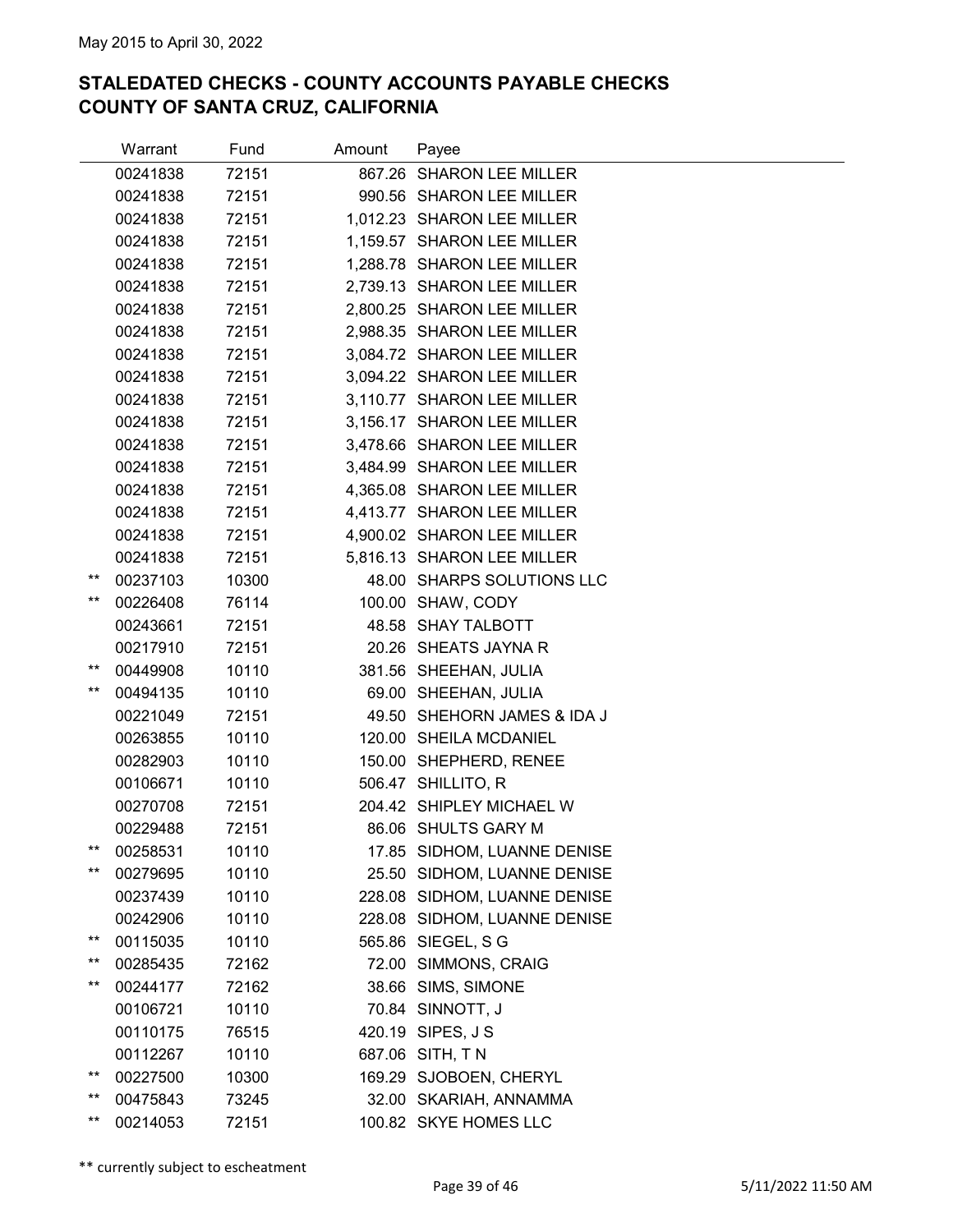|                 | Warrant  | Fund  | Amount | Payee                                               |  |
|-----------------|----------|-------|--------|-----------------------------------------------------|--|
| $***$           | 00214053 | 72151 |        | 131.30 SKYE HOMES LLC                               |  |
|                 | 00243734 | 72162 |        | 50.00 SLATTER, EMILY ROSE                           |  |
|                 | 00241718 | 10110 |        | 100.00 SLATTER, VANN                                |  |
|                 | 00104197 | 76470 |        | 125.60 SLAUGHTER, B                                 |  |
|                 | 00255488 | 72152 |        | 121.64 SLOAN SUZANNE FOX                            |  |
|                 | 00255488 | 72152 |        | 371.73 SLOAN SUZANNE FOX                            |  |
| $***$           | 00258706 | 72152 |        | 15.00 SMITH IAN VERNON                              |  |
| $***$           | 00276375 | 72151 |        | 53.42 SMITH JESSE S                                 |  |
|                 | 00277926 | 72151 |        | 172.00 SMITH MARCIA FAGGIOLI & FRED C               |  |
|                 | 00104007 | 10110 |        | 32.51 SMITH-BALLON, SC                              |  |
| $***$           | 00241885 | 72162 |        | 46.19 SOBREYA, ALEJANDRO                            |  |
|                 | 00260013 | 10110 |        | 210.05 SOCIAL SECURITY ADMINISTRATION               |  |
|                 | 00261268 | 10110 |        | 864.00 SOCIAL SECURITY ADMINISTRATION               |  |
|                 | 00267661 | 10110 |        | 2,286.00 SOCIAL SECURITY ADMINISTRATION             |  |
|                 | 00268155 | 10110 |        | 1,688.00 SOCIAL SECURITY ADMINISTRATION             |  |
|                 | 00103895 | 76480 |        | 224.42 SOELTER, A                                   |  |
|                 | 00221886 | 50230 |        | 326.00 SOIL CONTROL LAB INC                         |  |
|                 | 00248226 | 50125 |        | 103.00 SOIL CONTROL LAB INC                         |  |
|                 | 00255489 | 76511 |        | 2,650.00 SOIL CONTROL LAB INC                       |  |
|                 | 00263138 | 76511 |        | 54.00 SOIL CONTROL LAB INC                          |  |
| $***$           | 00202622 | 72142 |        | 249.73 SOLAR, VIVINT                                |  |
| $***$           | 00203829 | 72142 |        | 300.85 SOLAR, VIVINT                                |  |
| **              | 00298180 | 72142 |        | 732.60 SOLARCITY                                    |  |
| **              | 00402697 | 72142 |        | 234.30 SOLARCITY                                    |  |
| $***$           | 00404723 | 72142 |        | 732.60 SOLARCITY                                    |  |
|                 | 00216898 | 72162 |        | 19.00 SOLIS, SERGIO                                 |  |
| $***$           | 00476351 | 73245 |        | 80.00 SOLORIO, MARIA                                |  |
|                 | 00102757 | 26105 |        | 705.00 SONG, S                                      |  |
| $***$           | 00172330 | 10110 |        | 157.44 SORRI-BATTAROFF A                            |  |
| $***$           | 00182389 | 74150 |        | 238.00 SOTO SYLVIA                                  |  |
| $***$           | 00429314 | 10110 |        | 199.00 SOUTH ORANGE COUNTY COMMUNITY COLLEGE DISTRI |  |
|                 | 00280274 | 76610 |        | 3,376.78 SOUTH SKYLINE FIRESAFE COUNCIL             |  |
|                 | 00107185 | 10300 |        | 6,520.72 SOYSAL, NO                                 |  |
|                 | 00277936 | 72151 |        | 172.00 SPAFFORD STEVEN TC ETAL                      |  |
| $***$           | 00277562 | 60105 |        | 142.50 SPEED OF LIGHT TOWING                        |  |
| $^{\star\star}$ | 00109838 | 60105 |        | 2,664.64 SPEIGHT, MA                                |  |
|                 | 00250016 | 72501 |        | 2,828.81 SPITTERS, LAWRENCE L                       |  |
| $***$           | 00219634 | 76535 |        | 180.00 SPRINGBETT, CHEYNE MICHAEL                   |  |
|                 | 00263024 | 72151 |        | 11,969.18 ST PAUL & PACIFIC RAILROAD LLC            |  |
| $***$           | 00400029 | 72480 |        | 200.00 STAIR, MEKENZI                               |  |
|                 | 00283655 | 60120 |        | 100.00 STANDRIDGE, NOAH                             |  |
| $***$           | 00493695 | 76550 |        | 100.00 STANFORD, ROBERT                             |  |
| $***$           | 00208003 | 76550 |        | 45.95 STAPLES CREDIT PLAN                           |  |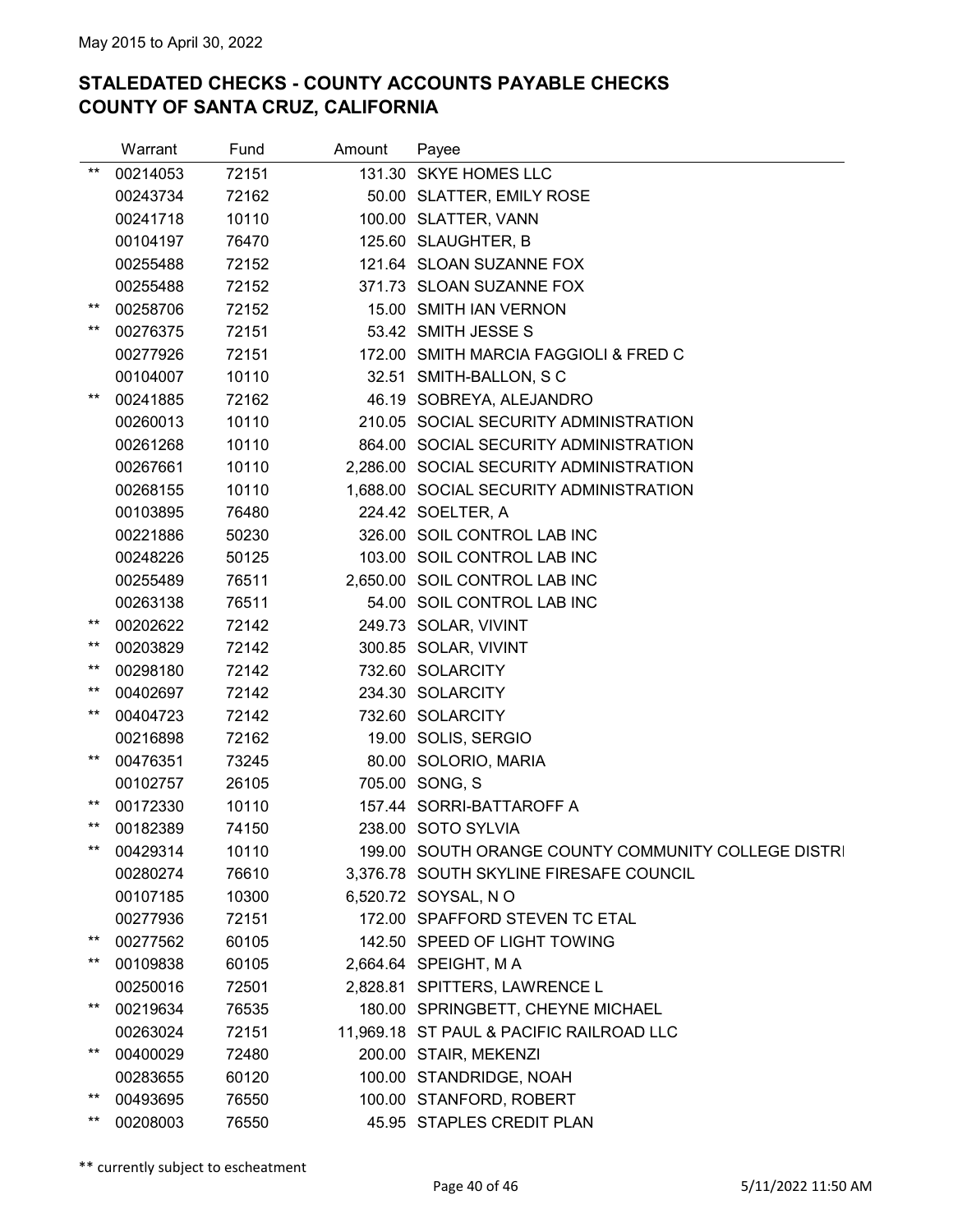|       | Warrant  | Fund  | Amount   | Payee                                      |
|-------|----------|-------|----------|--------------------------------------------|
|       | 00223793 | 76522 |          | 1,500.00 STATE BOARD OF EQUALIZATION       |
| **    | 00184171 | 74150 |          | 385.00 STEARNS, MARY                       |
|       | 00232240 | 10110 |          | 400.00 STEENSTRUP, AMY                     |
| **    | 00499490 | 76455 |          | 667.45 STEINMETZ, CARL                     |
|       | 00221096 | 72151 |          | 49.50 STEPHANIE C LEIGGI                   |
|       | 00276092 | 72151 |          | 49.50 STEPHEN ADAMS TTE                    |
|       | 00276092 | 72151 |          | 49.50 STEPHEN ADAMS TTE                    |
| **    | 00210242 | 74100 |          | 29.70 STEPHENS, MICHAEL K                  |
|       | 00270714 | 72151 |          | 28.58 STEWART CAMERON                      |
| **    | 00294644 | 72151 |          | 37.58 STEWART KYLE R & SUZANNE             |
|       | 00269109 | 72152 |          | 15.00 STEWART TITLE                        |
| **    | 00212330 | 72501 |          | 3,799.44 STEWART TITLE GUARANTY CO.        |
| **    | 00469534 | 10110 |          | 55.00 STOKKE, LINDA                        |
|       | 00284134 | 72151 |          | 37.28 STONE BRUCE DANA & ESTHER IVEY       |
|       | 00273699 | 10110 |          | 375.00 STOTTER, JEFFREY C                  |
| **    | 00292849 | 72151 |          | 78.40 STRECKER JAAP                        |
|       | 00264362 | 72151 |          | 72.80 STUART ROBERT B & KAREN L            |
|       | 00106676 | 10110 |          | 30.94 SUAREZ, L                            |
|       | 00277779 | 72151 |          | 49.50 SUBHAS, DESA                         |
| $***$ | 00442284 | 10110 |          | 57.50 SUE YEANEY                           |
| **    | 00405993 | 72162 |          | 44.38 SUKOW, BRIANNA                       |
|       | 00221133 | 72151 |          | 49.50 SUN COMMUNITIES OPERATING            |
| **    | 00452172 | 72580 |          | 18.00 SUNRUN KAISER ETALS 2                |
|       | 00237945 | 72580 |          | 16.00 SUNTRUST BANK                        |
| **    | 00210529 | 10110 |          | 57.50 SUSAN ZEVANOVE                       |
| **    | 00270497 | 72501 |          | 2,230.03 SUTTER MATERNITY & SURGERY CENTER |
|       | 00221823 | 10110 |          | 480.00 SUTTER MATERNITY & SURGERY CENTER   |
|       | 00221824 | 10110 |          | 560.00 SUTTER MATERNITY & SURGERY CENTER   |
|       | 00106486 | 10110 |          | 195.05 SUTTON-RAMERMAN, A                  |
|       | 00263868 | 10110 |          | 430.00 SUZSANNA ABRAMS                     |
|       | 00259099 | 10110 |          | 50.00 SWAILS, CODY                         |
| $***$ | 00183436 | 74150 |          | 179.21 SWAN LAUREEN                        |
| **    | 00184513 | 74150 |          | 16.13 SWEET, DIXIE                         |
| **    | 00407088 | 72151 |          | 147.27 SWINK CRYSTAL A                     |
| **    | 00407088 | 72151 |          | 391.88 SWINK CRYSTAL A                     |
| **    | 00210537 | 10110 |          | 217.50 SYDNEY KOHUT                        |
| **    | 00294123 | 10110 |          | 75.00 SYDNEY KOHUT                         |
| **    | 00119759 | 10110 |          | 954.95 TABARACCI-BROUWER, M J              |
| **    | 00108814 | 10110 |          | 1,160.79 TABARACCI-BROUWER, MJ             |
| **    | 00115134 | 76480 | 92.81    | TALAMANTE, T J                             |
| **    | 00296888 | 72151 | 27.53    | <b>TANEJA ANEETA</b>                       |
|       | 00230219 | 76620 | 7,216.00 | TANGENT                                    |
|       | 00278722 | 76620 | 65.61    | <b>TANGENT</b>                             |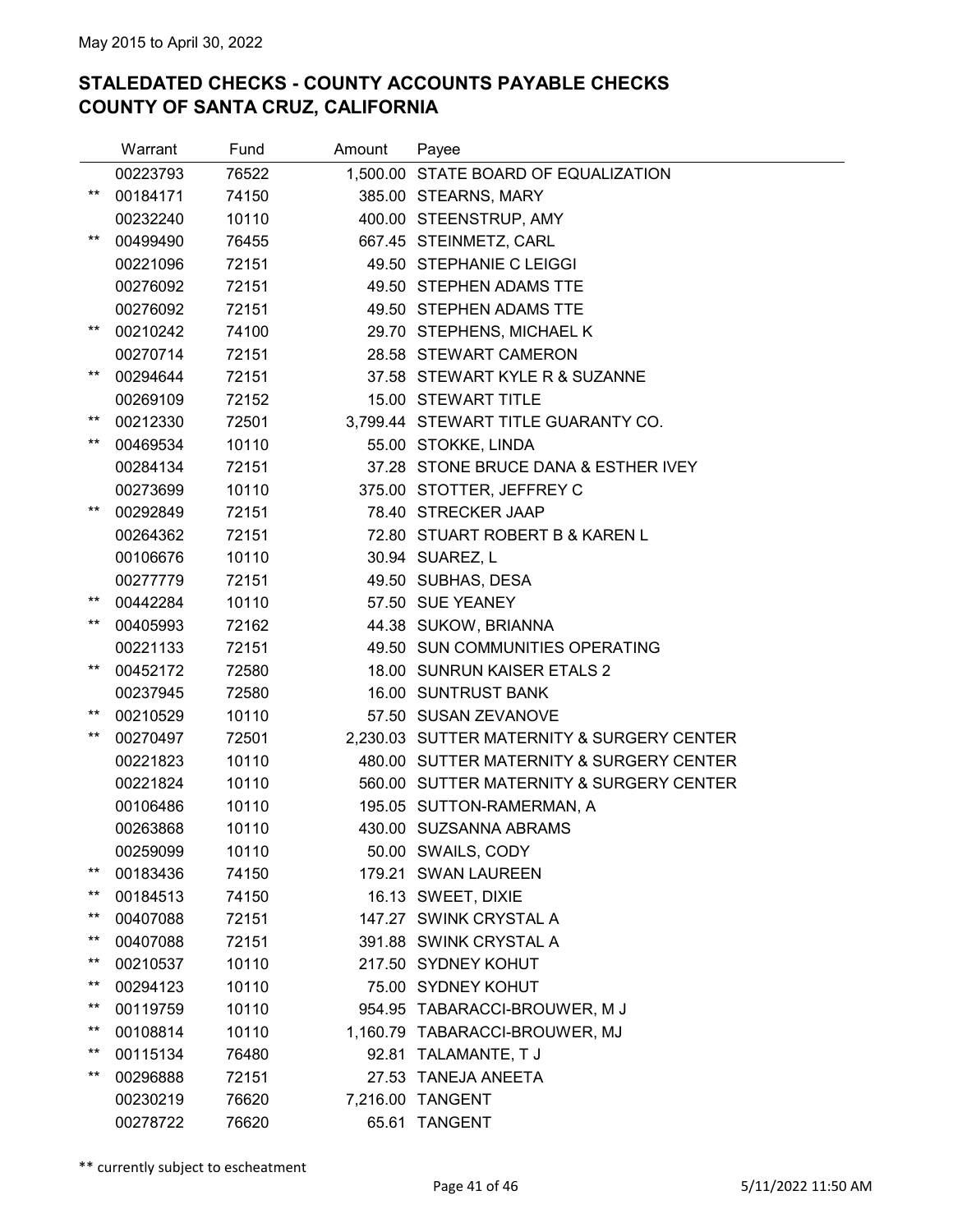|                 | Warrant  | Fund  | Amount | Payee                                |
|-----------------|----------|-------|--------|--------------------------------------|
|                 | 00251461 | 72162 |        | 25.00 TANKSLEY, ROSALINDA            |
|                 | 00221149 | 72151 |        | 49.50 TANNER DAVID P                 |
|                 | 00278467 | 72151 |        | 30.00 TANUDJOJO MERCY                |
|                 | 00217319 | 10110 |        | 463.71 TARGET                        |
|                 | 00268668 | 72152 |        | 21.32 TAYLOR TIMOTHY J & KRISTIN E H |
|                 | 00268669 | 72152 |        | 531.81 TAYLOR TIMOTHY J & RHONDA L   |
|                 | 00244076 | 10110 |        | 30.00 TAYLOR, BECKY                  |
|                 | 00251139 | 10110 |        | 30.00 TAYLOR, BECKY                  |
|                 | 00254101 | 10110 |        | 30.00 TAYLOR, BECKY                  |
|                 | 00265918 | 10110 |        | 30.00 TAYLOR, BECKY                  |
|                 | 00269341 | 10110 |        | 30.00 TAYLOR, BECKY                  |
|                 | 00236368 | 72152 |        | 39.60 TEMPEY CRAIG J                 |
|                 | 00221164 | 72151 |        | 49.50 TERRY BARBARA L                |
|                 | 00221165 | 72151 |        | 49.50 TESSIER GREG & AMY H/W JT      |
| $^{\star\star}$ | 00294133 | 10110 |        | 50.00 THE ARTS COUNCIL               |
| $***$           | 00430922 | 50110 |        | 49.56 THE HOSE SHOP                  |
| $^{\star\star}$ | 00497530 | 10110 |        | 425.00 THIRD DEGREE COMMUNICATIONS   |
|                 | 00216592 | 10110 |        | 210.00 THOMAS DUNCANSON              |
| $***$           | 00484121 | 73245 |        | 63.76 THOMAS, CHRISTOPHER            |
| $^{\star\star}$ | 00110583 | 26105 |        | 491.88 THOMAS, N P                   |
| $***$           | 00121092 | 26105 |        | 20.00 THOMAS, N P                    |
|                 | 00105619 | 76495 |        | 24.01 THOMPSON, J                    |
|                 | 00238798 | 72152 |        | 1,563.09 TICOR TITLE                 |
| $^{\star\star}$ | 00448219 | 73245 |        | 73.00 TIMOTHY CUMMINGS               |
| $***$           | 00215205 | 72152 |        | 739.28 TITLE CONNECT                 |
| $^{\star\star}$ | 00213592 | 72576 |        | 36.00 TITLE SOURCE INC               |
| $^{\star\star}$ | 00110584 | 26105 |        | 161.25 TOLLESON, TR                  |
| **              | 00410336 | 10110 |        | 75.00 TONIA WAINSCOAT                |
|                 | 00269110 | 72152 |        | 50.00 TONSING CECILIA D              |
| $***$           | 00442985 | 73245 |        | 106.75 TONY DOLAN                    |
|                 | 00247225 | 72162 |        | 105.00 TORRES, JOSE G                |
| $***$           | 00246267 | 72162 |        | 60.88 TORRES, LANCE                  |
| $^{\star\star}$ | 00285437 | 72162 |        | 72.00 TORRES, MURISKA                |
| $^{\star\star}$ | 00473839 | 74100 |        | 24.50 TORRES, THOMAS                 |
|                 | 00267034 | 72152 |        | 336.25 TOVAR ANNETTE M               |
|                 | 00188197 | 74150 |        | 281.75 TOY, MARGARET                 |
|                 | 00230914 | 72151 |        | 61.64 TRAN JENNIFER HONG ETAL        |
|                 | 00262067 | 60110 |        | 359.10 TRANSPARENT GLASS COATINGS    |
| $^{\star\star}$ | 00270743 | 72501 |        | 430.04 TRASK, JESSE & COURTNEY       |
| $^{\star\star}$ | 00239121 | 10110 |        | 15.00 TREJO, SERGIO                  |
|                 | 00221193 | 72151 |        | 49.50 TRIAD FINANCIAL SERVICES INC   |
| $***$           | 00215207 | 72152 |        | 20.00 TRIPP MATTHEW                  |
|                 | 00287776 | 72151 |        | 99.00 TROLAN ALICE TRUSTEE           |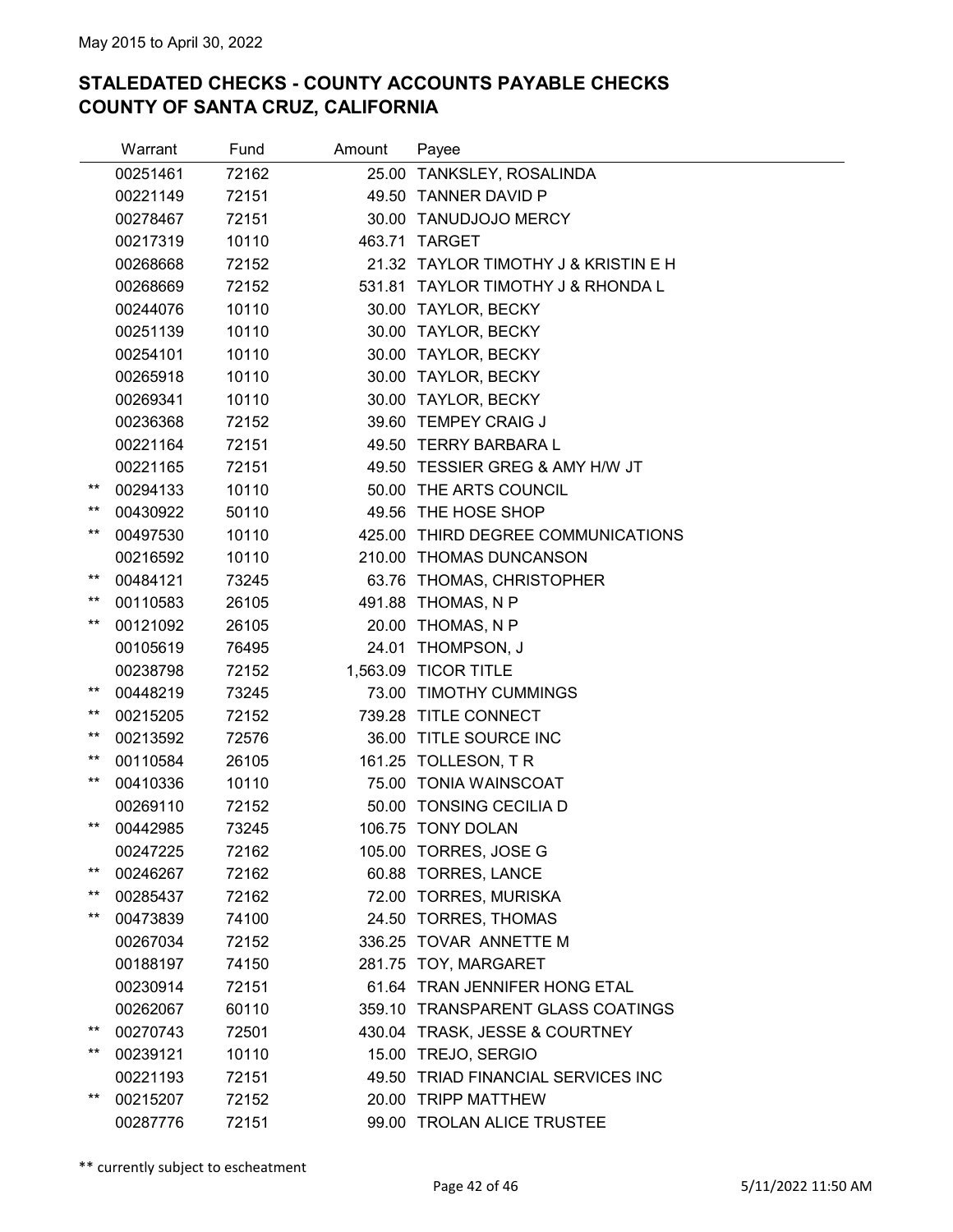|                 | Warrant  | Fund  | Amount      | Payee                                |
|-----------------|----------|-------|-------------|--------------------------------------|
|                 | 00287777 | 72151 |             | 99.00 TROLAN NELLIE ETAL             |
|                 | 00109638 | 10110 |             | 152.65 TUCKER, B                     |
|                 | 00271532 | 10300 |             | 180.00 TULARE CO OFFICE OF EDUCATION |
|                 | 00106678 | 10110 |             | 291.83 TURNER, M                     |
| $***$           | 00294653 | 72151 |             | 101.04 TYLOR SUSAN MCBRIDE           |
|                 | 00270157 | 72152 |             | 317.49 UBS FINANCIAL SERVICES        |
|                 | 00246087 | 10110 | 100.00 UCSC |                                      |
| $***$           | 00424307 | 10110 |             | 50.00 UNITARIAN UNIVERSALI           |
|                 | 00268671 | 72152 |             | 26.35 UNITED STATES TREASURY         |
|                 | 00268671 | 72152 |             | 3,715.68 UNITED STATES TREASURY      |
| $***$           | 00214142 | 72580 |             | 24.00 URBAN SETTLEMENT SERVICES      |
| $***$           | 00214142 | 72580 |             | 27.00 URBAN SETTLEMENT SERVICES      |
|                 | 00287782 | 72151 |             | 99.00 US BANK NATIONAL ASSOCIATION T |
|                 | 00257482 | 76114 |             | 25.00 VALERA, MARISSA                |
|                 | 00231486 | 72152 |             | 87.10 VALERIE LEE OW ROBIN H LEE APT |
|                 | 00246091 | 10110 |             | 130.00 VALERON FELLERSEN             |
| $***$           | 00268575 | 10110 |             | 131.00 VAN SCHOICK, MICHELLE         |
|                 | 00251265 | 72152 |             | 610.68 VARGAS MAUREEN                |
|                 | 00266124 | 74100 |             | 34.00 VASQUEZ, ERICA                 |
|                 | 00112253 | 10110 |             | 1,409.52 VASSAR, J C                 |
| $***$           | 00204257 | 72152 |             | 31.13 VEGA JAVIER & RUTH MARIA       |
|                 | 00271088 | 13908 |             | 60.00 VEGA, YOLANDA                  |
|                 | 00107424 | 10300 |             | 68.44 VELA-BANUELOS, RN              |
|                 | 00248374 | 72152 |             | 23.06 VELASCO SR JOHNNY LEE & NAOMI  |
|                 | 00252893 | 72152 |             | 47.39 VELASCO SR JOHNNY LEE & NAOMI  |
| $***$           | 00282892 | 10110 |             | 16.35 VELAZQUEZ, VERONICA            |
| $***$           | 00282892 | 10110 |             | 24.68 VELAZQUEZ, VERONICA            |
| **              | 00282892 | 10110 |             | 44.00 VELAZQUEZ, VERONICA            |
| $***$           | 00282892 | 10110 |             | 89.25 VELAZQUEZ, VERONICA            |
| $***$           | 00462721 | 10110 |             | 28.00 VELOZ, SARA                    |
| $***$           | 00294657 | 72151 |             | 117.22 VERGON JAMES T                |
| $***$           | 00294657 | 72151 |             | 122.34 VERGON JAMES T                |
|                 | 00270728 | 72151 |             | 3,900.47 VERSATEX CONSULTING INC     |
| $***$           | 00202007 | 76114 |             | 85.00 VESEY, DONALD                  |
| $***$           | 00425163 | 10110 |             | 80.00 VIJYII GONZALES                |
|                 | 00255989 | 10110 |             | 130.00 VILLANUEVA, ISIS              |
|                 | 00106722 | 10110 |             | 147.94 VILLANUEVA, J                 |
| $^{\star\star}$ | 00231194 | 10110 |             | 37.50 VILLANUEVA, PAMELA             |
| $***$           | 00448217 | 73245 |             | 256.24 VINCENT STULLER               |
|                 | 00276094 | 72152 |             | 45.00 VITALICH MARY LEE TRUSTEE      |
|                 | 00283379 | 76114 |             | 20.00 VIZCAINO, MARCI                |
|                 | 00283379 | 76114 |             | 50.00 VIZCAINO, MARCI                |
|                 | 00283379 | 76114 |             | 75.00 VIZCAINO, MARCI                |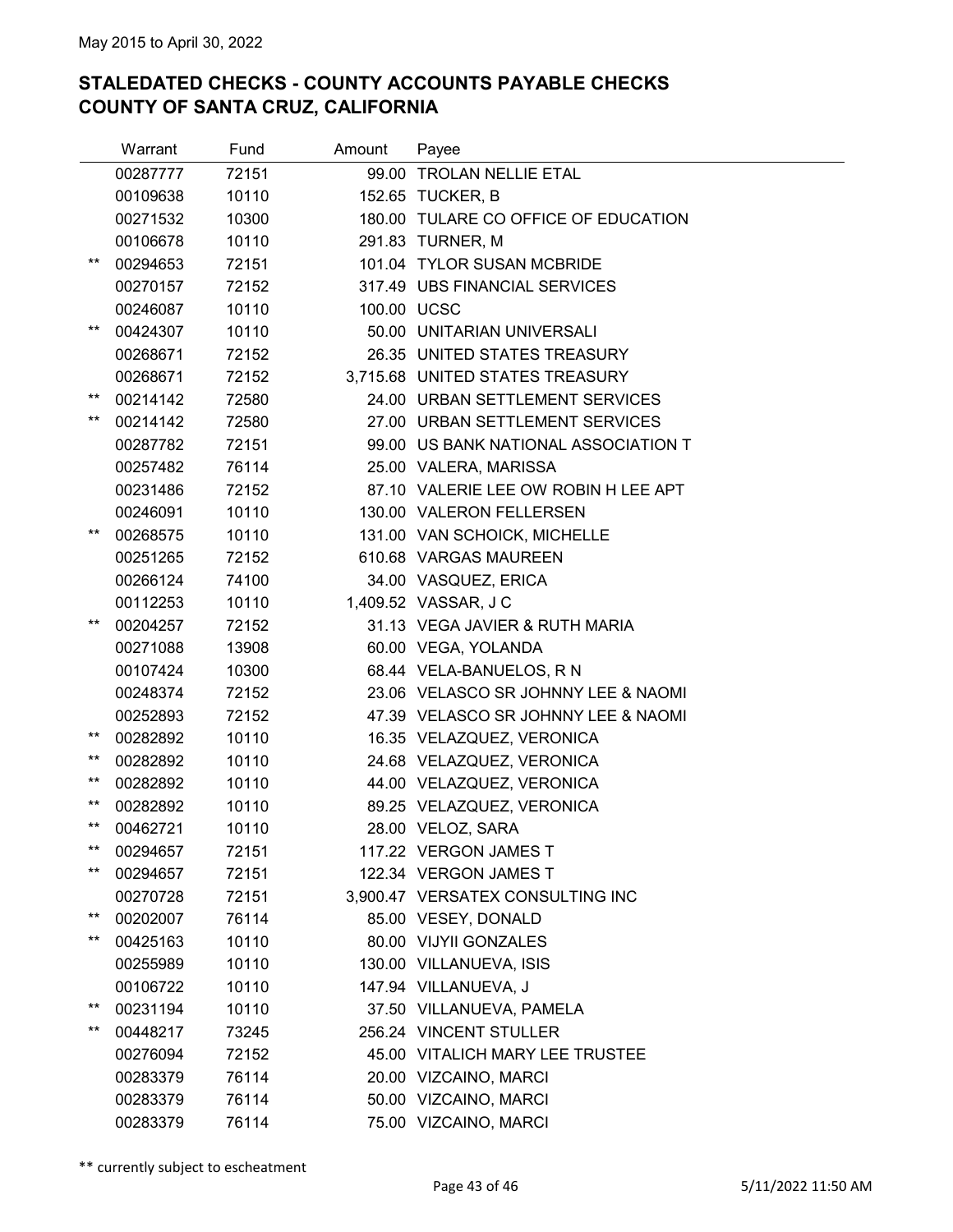|                 | Warrant  | Fund  | Amount | Payee                                 |
|-----------------|----------|-------|--------|---------------------------------------|
| $***$           | 00233852 | 72151 |        | 101.48 VOELKEL ERIC H                 |
| $***$           | 00212908 | 76101 |        | 163.37 VOGL, BETH                     |
| $***$           | 00491819 | 60100 |        | 489.75 VOX NETWORK SOLUTIONS          |
|                 | 00221227 | 72151 |        | 49.50 VYAS JITENDRA J & NIMISHA J     |
|                 | 00221232 | 72151 |        | 49.50 WAKEFIELD DAN J JT ETAL         |
|                 | 00188631 | 74150 |        | 131.00 WALKER, JOAN SURVIVOR          |
|                 | 00188683 | 74150 |        | 131.00 WALKER, JOAN SURVIVOR          |
|                 | 00188780 | 74150 |        | 131.00 WALKER, JOAN SURVIVOR          |
|                 | 00188838 | 74150 |        | 131.00 WALKER, JOAN SURVIVOR          |
|                 | 00188881 | 74150 |        | 131.00 WALKER, JOAN SURVIVOR          |
|                 | 00188922 | 74150 |        | 131.00 WALKER, JOAN SURVIVOR          |
| $^{\star\star}$ | 00428493 | 10110 |        | 646.64 WALKER, RUTH                   |
| $***$           | 00289125 | 72151 |        | 62.74 WALLACE CLAUDIA J TRUSTEE       |
| $***$           | 00286198 | 72151 |        | 277.26 WALLACE SOUTH LLC              |
|                 | 00260272 | 72151 |        | 76.50 WALSH KEVIN                     |
|                 | 00240991 | 10110 |        | 75.00 WALTER MAYEDA                   |
|                 | 00235636 | 10110 |        | 647.00 WATSON, GORDON WILLIAM         |
| $***$           | 00245078 | 72142 |        | 182.84 WATSON, MIKE                   |
| $***$           | 00285130 | 72162 |        | 67.73 WATSONVILLE PLUMBING INC        |
| $***$           | 00214222 | 10300 |        | 32.00 WATSONVILLE POLICE DEPARTMENT   |
|                 | 00272333 | 76114 |        | 170.00 WATSONVILLE POLICE DEPARTMENT  |
|                 | 00285932 | 10300 |        | 46.00 WATSONVILLE POLICE DEPARTMENT   |
|                 | 00274743 | 10110 |        | 3,683.34 WATSONVILLE YMCA             |
|                 | 00111797 | 10110 |        | 485.61 WEAVER, B K                    |
|                 | 00243299 | 76495 |        | 32.00 WEAVER, SHAUN                   |
| $***$           | 00185698 | 74150 |        | 163.31 WEBER, MIRYAM                  |
| $***$           | 00185968 | 74150 |        | 163.31 WEBER, MIRYAM                  |
| $***$           | 00186025 | 74150 |        | 163.31 WEBER, MIRYAM                  |
| $***$           | 00186081 | 74150 |        | 163.31 WEBER, MIRYAM                  |
| $***$           | 00186139 | 74150 |        | 163.31 WEBER, MIRYAM                  |
| $***$           | 00186193 | 74150 |        | 163.31 WEBER, MIRYAM                  |
|                 | 00188923 | 74150 |        | 106.41 WEBER, MIRYAM                  |
| $***$           | 00108733 | 76495 |        | 20.65 WEBER, ND                       |
|                 | 00106688 | 10110 |        | 128.84 WEHRMAN, K                     |
|                 | 00234658 | 73245 |        | 72.00 WEISS, EVAN                     |
|                 | 00288835 | 72151 |        | 86.00 WELCH GARY H & KATHLEEN S       |
|                 | 00288835 | 72151 |        | 86.00 WELCH GARY H & KATHLEEN S       |
|                 | 00288835 | 72151 |        | 1,459.75 WELCH GARY H & KATHLEEN S    |
|                 | 00243671 | 72151 |        | 75.86 WELLS FARGO BANK                |
|                 | 00243669 | 72151 |        | 76.26 WELLS FARGO BANK                |
|                 | 00243670 | 72151 |        | 77.56 WELLS FARGO BANK                |
|                 | 00255413 | 72151 |        | 924.51 WELLS FARGO BANK               |
|                 | 00271327 | 72151 |        | 582.79 WELLS FARGO BANK BRANCH #99588 |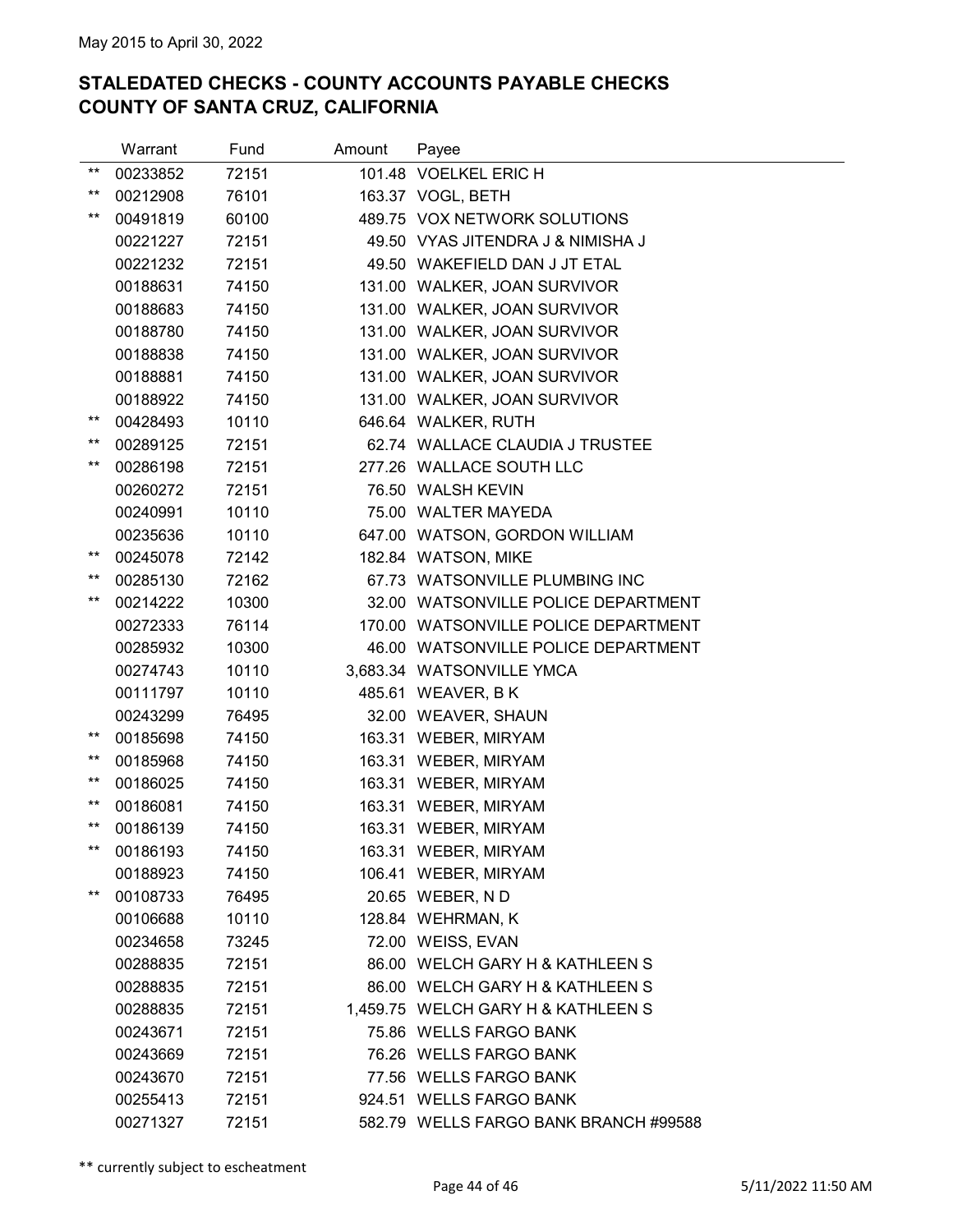|       | Warrant  | Fund  | Amount | Payee                                   |
|-------|----------|-------|--------|-----------------------------------------|
|       | 00272727 | 12306 |        | 24.00 WELLS FARGO BANK NA               |
| **    | 00215317 | 10110 |        | 138.25 WELLS, SARAH L                   |
|       | 00111500 | 76470 |        | 301.52 WELS, C S                        |
| $***$ | 00115684 | 76465 |        | 153.70 WELSH, T J                       |
| **    | 00298843 | 72151 |        | 24.43 WERKMAN SHERRI                    |
|       | 00288996 | 40100 |        | 1,000.00 WEST MARINE PRODUCTS           |
|       | 00241140 | 10110 |        | 368.86 WEST PUBLISHING CORPORATION      |
|       | 00241140 | 10110 |        | 2,615.35 WEST PUBLISHING CORPORATION    |
|       | 00217458 | 72162 |        | 175.01 WESTON, JOSEPH                   |
|       | 00261801 | 72152 |        | 553.59 WFG NATIONAL TITLE INSURANCE C   |
|       | 0068675B | 72151 |        | 60.14 WFG NATIONAL TITLE INSURANCE C    |
|       | 00188099 | 74150 |        | 109.73 WHALEN, MICHAEL                  |
|       | 00233522 | 10110 |        | 30.00 WHITE, MICHAEL                    |
|       | 00233524 | 10110 |        | 40.00 WHITE, MICHAEL                    |
|       | 00233525 | 10110 |        | 40.00 WHITE, MICHAEL                    |
|       | 00233523 | 10110 |        | 45.00 WHITE, MICHAEL                    |
|       | 00233526 | 10110 |        | 110.00 WHITE, MICHAEL                   |
|       | 00221269 | 72151 |        | 49.50 WHITMAN ELEANOR VANATTA           |
|       | 00100146 | 76511 |        | 69.26 WHITNEY, F B                      |
|       | 00100926 | 76511 |        | 69.26 WHITNEY, F B                      |
|       | 00102980 | 76511 |        | 69.26 WHITNEY, F B                      |
|       | 00104806 | 76511 |        | 69.26 WHITNEY, F B                      |
|       | 00255291 | 72475 |        | 198.00 WILBUR, HEATHER                  |
|       | 00112141 | 10110 |        | 589.45 WILKES, CD                       |
| $***$ | 00462370 | 76610 |        | 186.00 WILKINSON, CHRISTINE DOUGLAS     |
| **    | 00239603 | 76610 |        | 90.00 WILKINSON, CHRISTINE DOUGLAS      |
|       | 00243673 | 72151 |        | 513.24 WILLIAM DUNN ESCROW INC          |
|       | 00243672 | 72151 |        | 592.20 WILLIAM DUNN ESCROW INC          |
|       | 00246118 | 10110 |        | 75.00 WILLIAM EILFORT                   |
|       | 00287277 | 10110 |        | 420.00 WILLIAM IRWIN                    |
| **    | 00210096 | 72152 |        | 15.60 WILLIAMS LELMA L                  |
|       | 00218789 | 72151 |        | 51.97 WILLIAMS WILLIAM M & PHYLLIS J    |
| **    | 00233370 | 76525 |        | 750.00 WILLIAMS, CASSANDRA              |
|       | 00189113 | 74150 |        | 168.56 WILLS, RICHARD                   |
|       | 00189152 | 74150 |        | 168.56 WILLS, RICHARD                   |
|       | 00189189 | 74150 |        | 168.56 WILLS, RICHARD                   |
|       | 00189349 | 74150 |        | 206.97 WILSON, ELOISE SURV              |
|       | 00288836 | 72151 |        | 193.02 WONG DANIEL & NATALIE KORTHAMA   |
|       | 00221301 | 72151 |        | 49.50 WOODLING GERRY D                  |
|       | 00105168 | 10300 |        | 273.10 WRIGHT, D                        |
|       | 00106940 | 10300 |        | 273.10 WRIGHT, D                        |
|       | 00232246 | 10110 |        | 85.00 WROBEL, MONIQUE                   |
|       | 00287792 | 72152 |        | 2,567.52 WUTTKE CHRISTOPHER LIFE ESTATE |